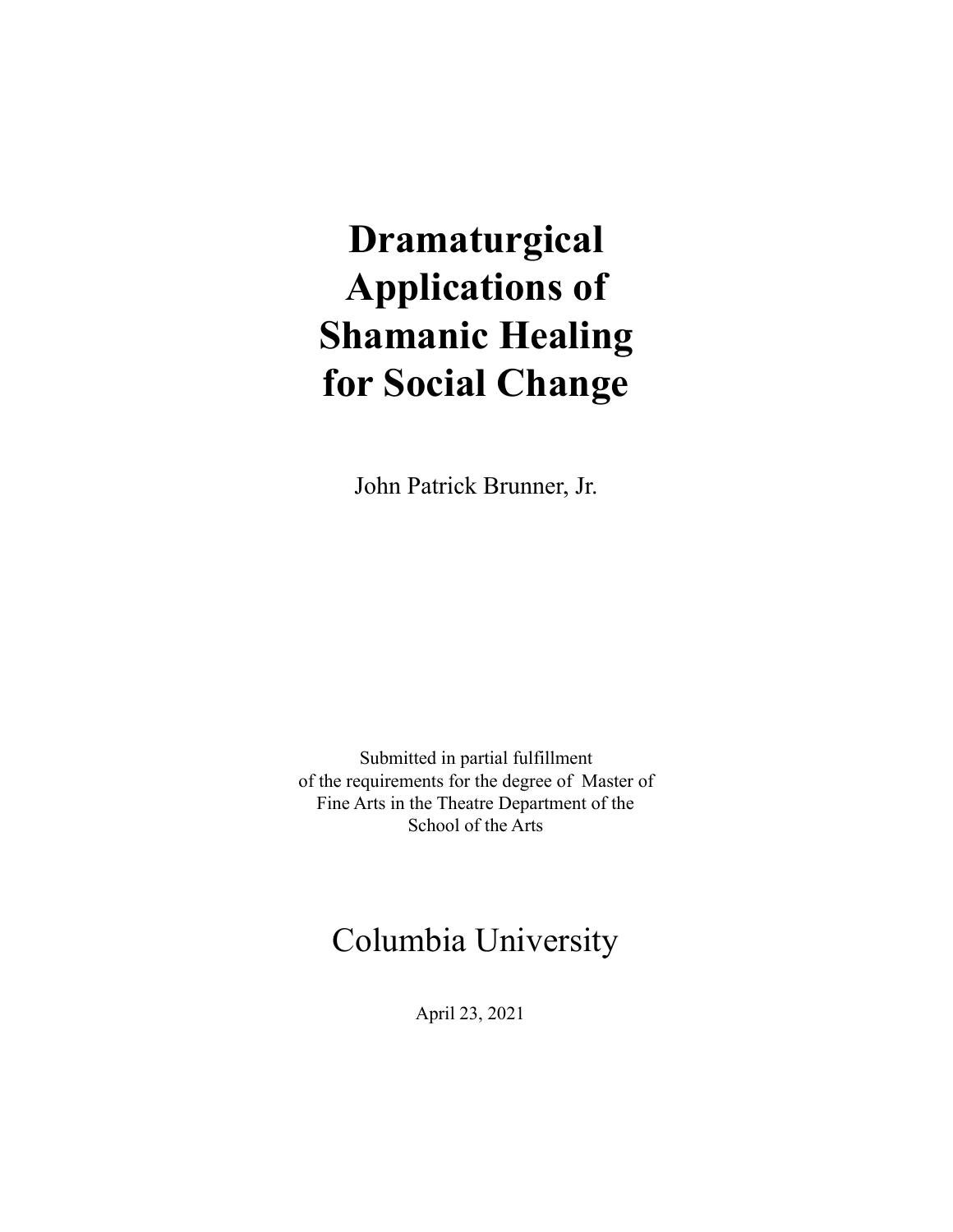As I began to formulate my thoughts around my selected thesis topic, I could not help but consider the current context and consequences of the COVID-19 pandemic. While some of my friends and colleagues encouraged me to write on my vision of a post-pandemic theatre, I hesitated to do so as it is impossible to predict when this pandemic will end and where our society will be at that time. As theatres across New York and the country continue to remain closed, however, the economic and artistic toll our industry faces grows every day. Faced with a truly unprecedented crisis, a whole generation of theatre-makers will be impacted for decades to come. As a result, I feel inclined to look to the past and the origins of theatre to better articulate a vision for the future of our art form. At the center of that vision, in my opinion, there needs to be a better way to understand the stories theatre-makers put on stage and why these stories should be told.

During my graduate studies I have found myself asking what we, as theatre practitioners, are missing when working on a production. I have continually felt my work, and much of the theatre in general, has been lacking something fundamental. That is not to say I have not been proud of some of my work- I certainly have- but I feel, nevertheless, *something essential* remains missing at the core of my various projects. Despite these consistent feelings, I have yet to be able to articulate what this something could possibly be.

I have felt this lack in my coursework as well. In the spring of 2019, for example, I worked on a piece entitled *Planet Earth Was Blue*, inspired by the events of the 1986 Space Shuttle Challenger disaster. Written by Jacob K. Robinson and Tatiana Kouguell-Hoell and directed by Kelly O'Donnell, this short play centers on three astronauts who are about to unknowingly embark on an ill-fated mission. As these astronauts prepare to board their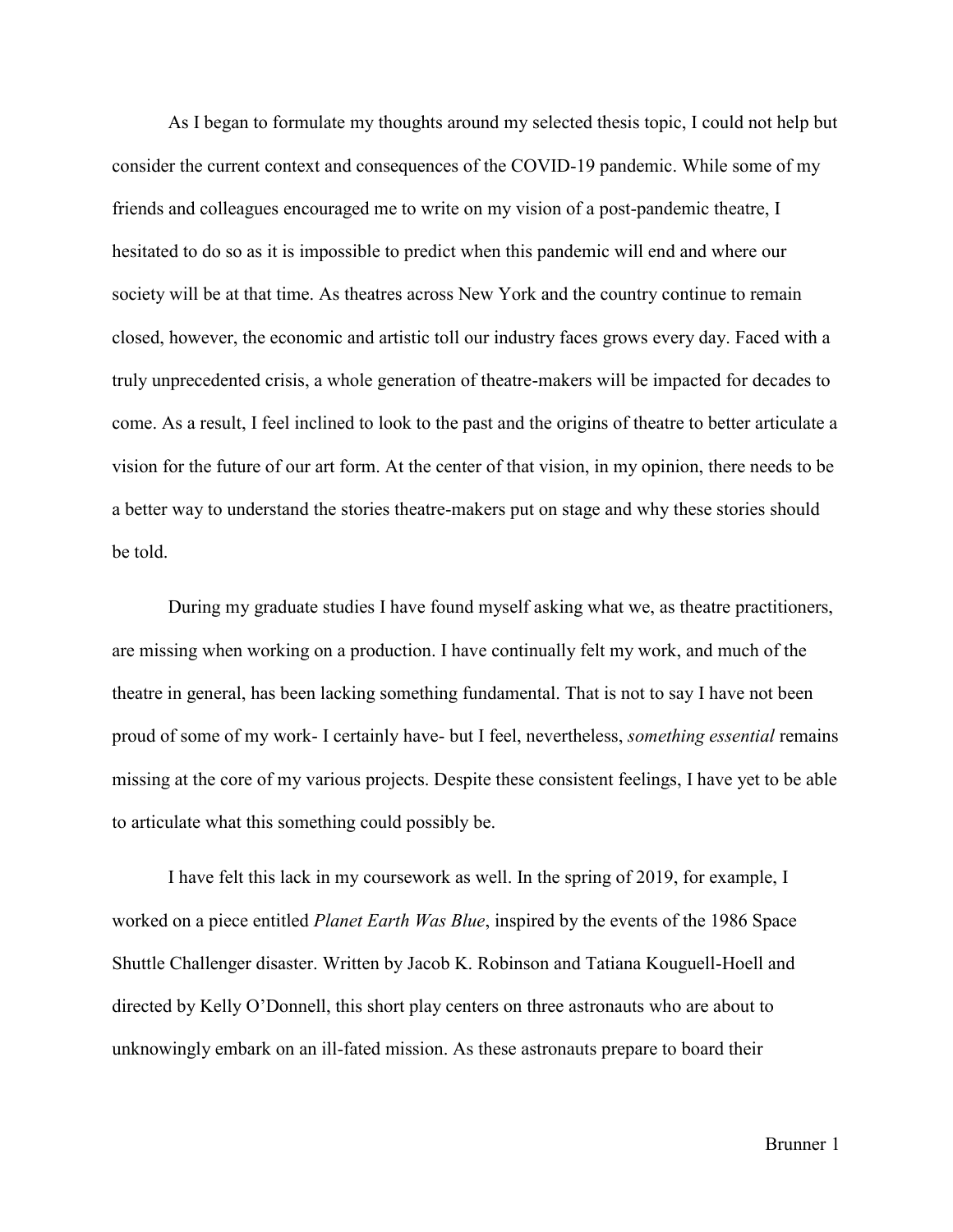spacecraft before take-off, they express their joys, hopes and fears about space travel and exploration. In one of the short play's three monologues, the character Hatfield reflects:

> *"Does everyone feel like this? Like you know you've done the work, you've checked things off the to-do list, but it feels like a dream, this couldn't possibly be happening to you? To me...I'm still convinced everyone else deserves to be here more than me...Maybe going back [to space] will answer some questions. Clear some things up. Maybe not."* (Robinson, Kouguell-Hoell 7)

Reading these lines for the first time, I was moved considering how even those at the pinnacle of their careers could still suffer from doubts or imposter syndrome; and that, even when doing something as courageous as going to outer space, an astronaut could still genuinely question his or her place in a mission. It is a powerful monologue that accurately reflects the beauty of the entire piece.



From Planet Earth Was Blue. Photo Credit: John Brunner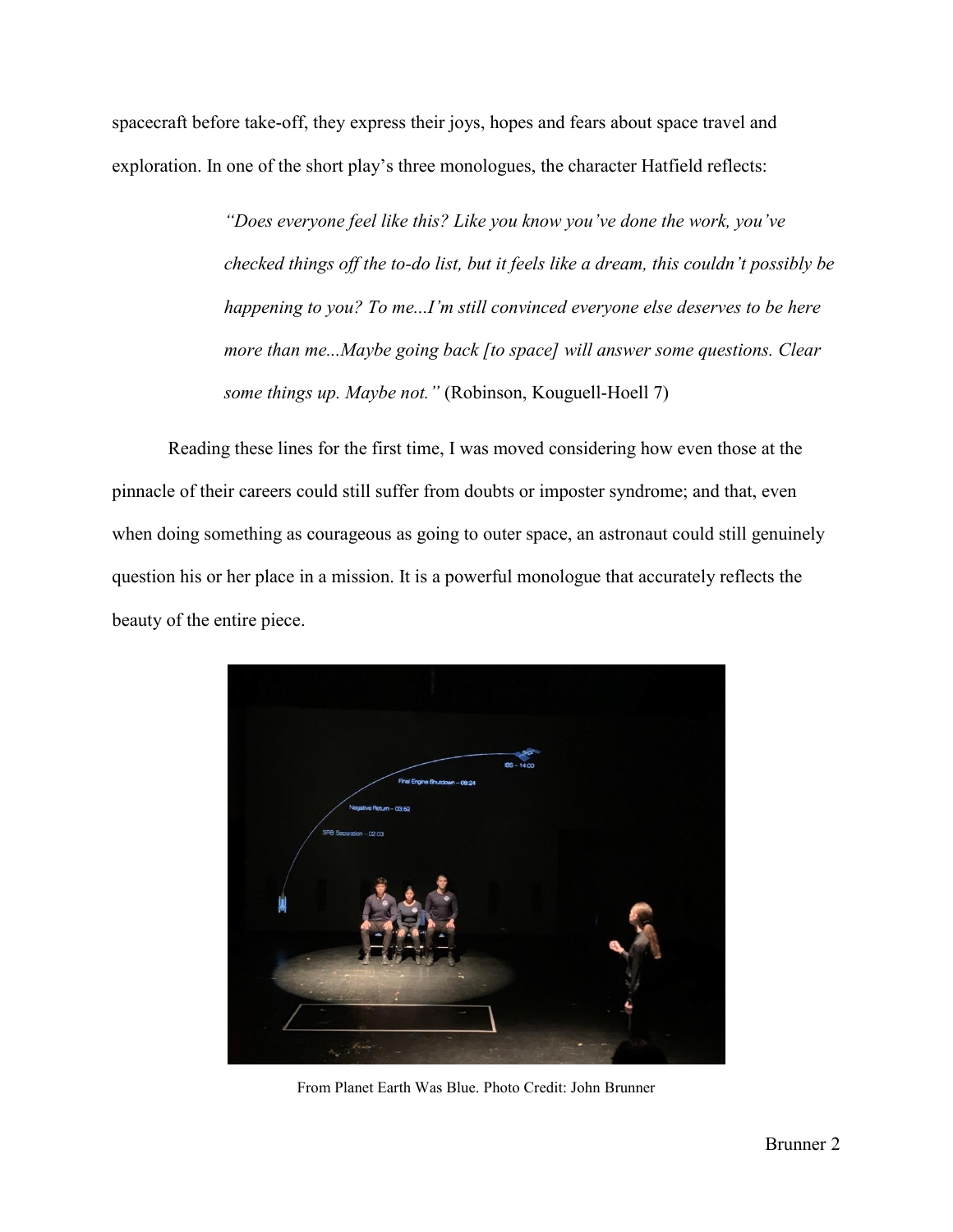In addition to Jacob and Tatiana's inspired writing, our creative team staged, in my opinion, one of the most polished and well-rehearsed pieces produced by our graduate class in our collaboration courses. My team embraced the physical challenges of Columbia's Theatre at Shapiro and used its large, imposing concrete walls as projection surfaces. Our dark, industrial lighting design mimicked the emptiness of space and our sound design put the audience inside the NASA control room. All in all, the story and its central message were, in my opinion, well developed and our production design was thoughtfully planned and executed. This is not to say our piece did not have its flaws but, given the constraints of the assignment, I am proud of what my team and I put on stage.

Despite the successes of *Planet Earth Was Blue*, I still felt at the center of our work something was missing- the same something I have continually felt working in theatre prior to my graduate studies as well. Again, this is by no means a commentary on the writing, directing, or acting. This is, instead, a self-awareness I have developed during grad school in regards to my connection (or a lack thereof) with my own work. Ultimately, I seek to begin to develop greater purpose as a theatre-maker with this thesis.

As a dramaturg, I always try to determine what a piece of theatre is trying to accomplish. I suppose this could be distilled down to the "why" of a piece- why was it written and why should this story be told here and now? What should the purpose be in telling this story, to this audience? This why looks beyond the basics of plot and more at a work's relationship to its greater social context. So far, however, this approach has not helped me feel fully connected with my work. My hope, therefore, is to develop a new way of understanding the purpose and function of drama as it relates to issues facing society today. This includes looking to how the theatre community rebuilds and reorganizes itself after the COVID-19 pandemic.

Brunner 3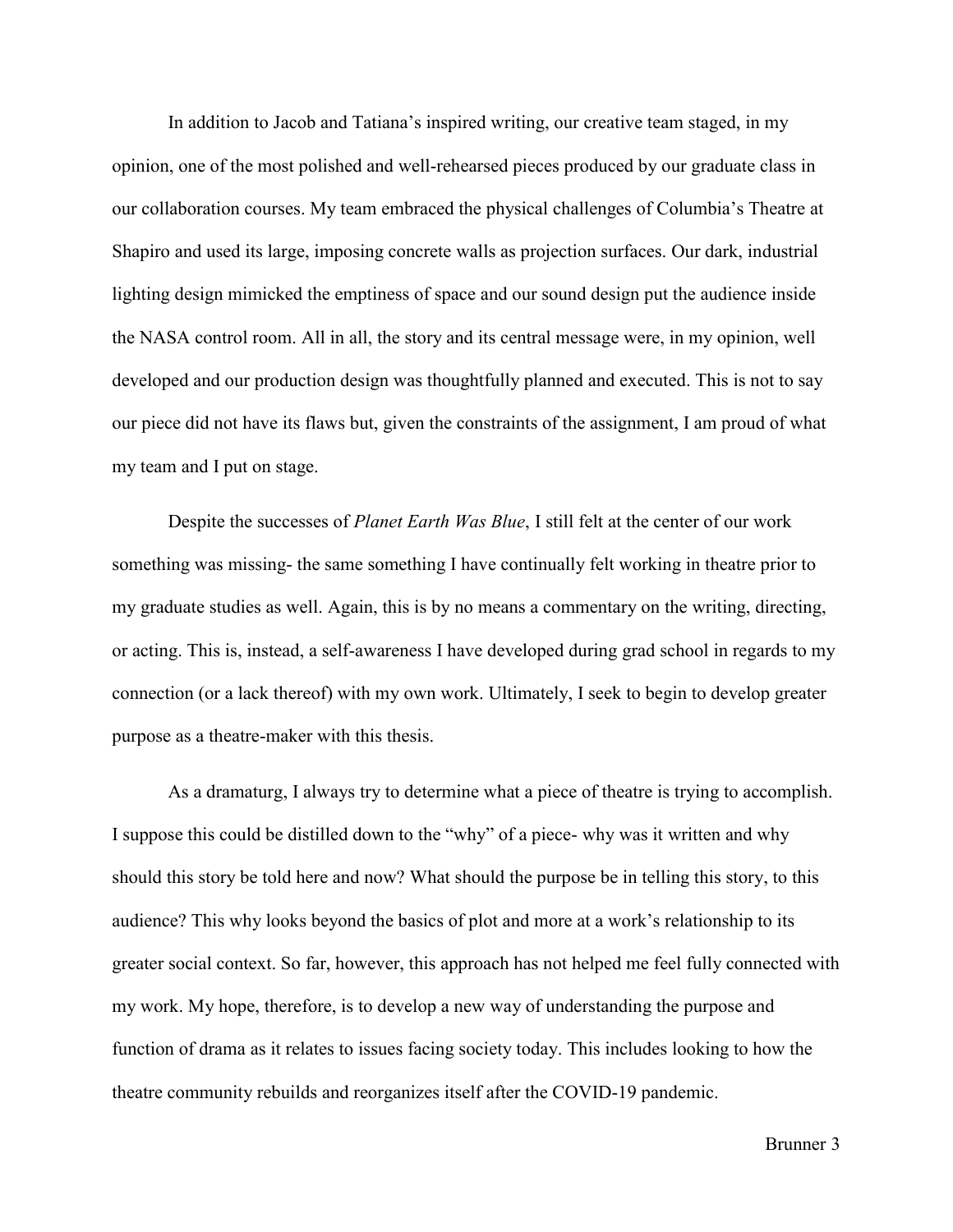I have decided, therefore, to look back at the origins of dramatic performance and to the human traditions that have developed over millennia to shape what we now call theatre. I hope to find a new way to approach not only individual works but also the societal function of theatre. In pursuit of this goal, I will be looking at one of the most ancient of human traditions- shamanism.

In the most simplistic form, a shaman is a religious figure believed to connect with spirits or the divine by entering into a trance-like or ecstatic state in order to provide for the spiritual and medicinal needs of a community. Mircea Eliade, a 20th-century Romanian religious historian, conducted one of the most extensive studies of shamanism in his seminal 1951 book, *Shamanism: Archaic Techniques of Ecstasy*. Translated into English by Willard R. Trask, this book examines dozens of different shamanic traditions, focusing primarily on their anthropological and religious structures. While shamans, or shaman-like figures, have been found in communities all over the world, the most developed and studied examples belong to the ancient tribes and cultures of Siberia, central Asian, and central America. Throughout his book, Eliade describes in intricate detail not only the highly theatrical rituals of shamans but also the shaman's crucial societal function.

Eliade argues despite the many differences between shamanic traditions spread throughout history, shamanism is "fundamental in the human condition...what changed and was modified with the different forms of culture and religion was the interpretation and evaluation of the ecstatic experience" (504). This ecstatic experience, as described by Eliade, is the supposed ability to connect with higher powers, spirits, demons, and other worlds (including the afterlife) through a physical and visible act. This is of course a broad description and, as Eliade points out, the shaman's role differs greatly from culture to culture. As I will detail below, however,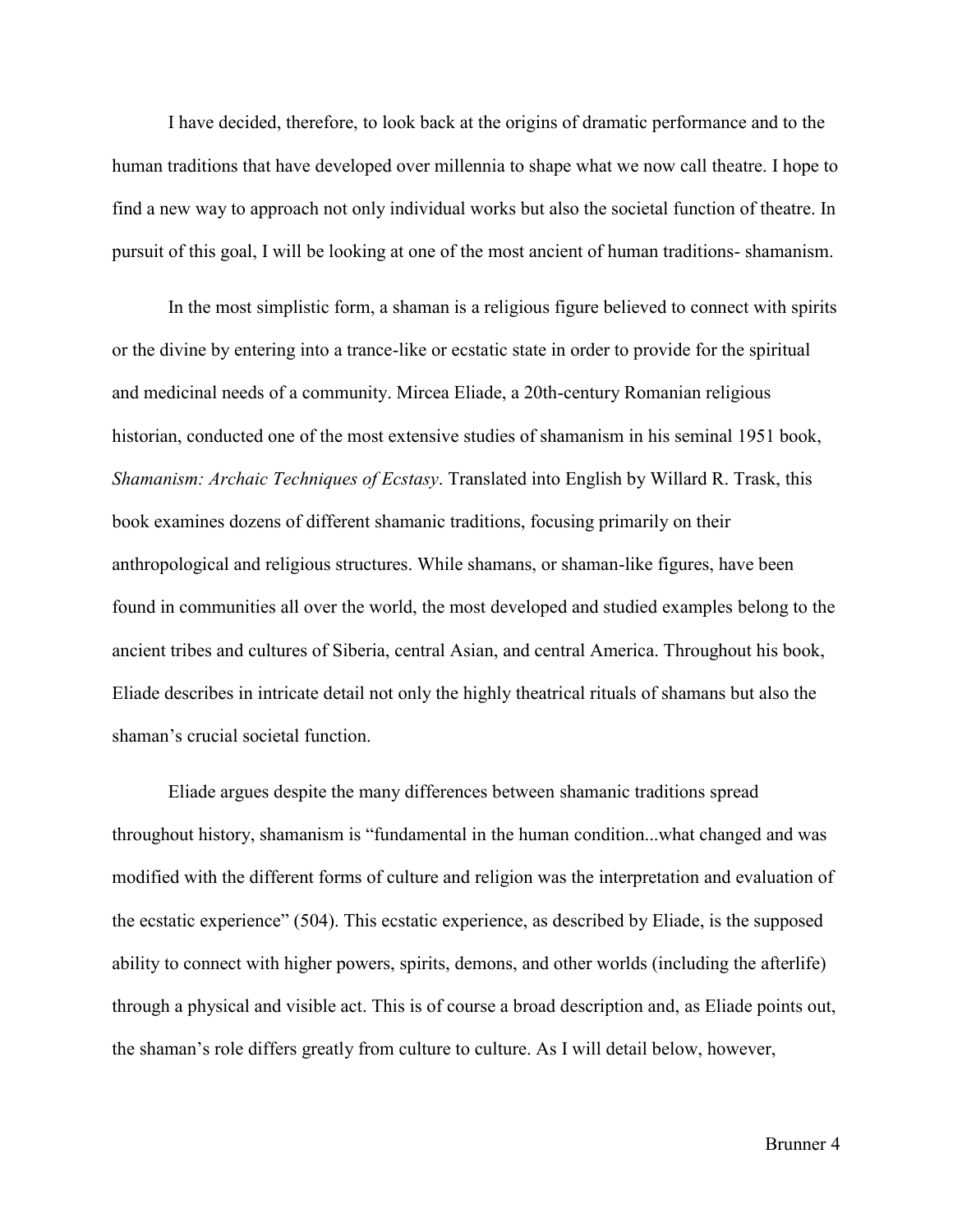utilizing an ecstatic experience to connect a community with the divine is not exclusive to shamanism or tribal cultures.

Eliade defines shamanism, therefore, as the use of a "technique of ecstasy" in religious or mystic practice to allow a community to connect to the afterlife (4). In any given society, Shamans can function as healer, priest, psychic, spiritual caretaker, or psychopomp. Shamans, however, are almost always just one part of a greater religious tradition. They often coexist amongst other elevated figures, such as priests or medicine men, but stand apart through this connection to the ecstatic. To this point, Eliade writes shamans are of the societal "'elect,' and as such they have access to a region of the sacred inaccessible to other members of the community" which gives them a unique cultural position  $(7)$ .

This technique of ecstasy, however, manifests in many different forms. The shaman "specializes in a trance during which his soul is believed to leave his body and ascend to the sky or descend to the underworld" (Eliade 5). Whether a trance is actually achieved is not importantit is an audience's faith in the shaman's practice that gives him and his performance power<sup>1</sup>. In fact, a shaman may rely entirely on performance, only truly entering a trance on rare, or even accidental, occasions. Like theatre, dramatic aspects of the shaman's ritual may include song, dance, and music or drums along with costumes, props, prepared text, and audience interaction. Shamans may also speak in tongues or display physical manifestations such as convulsions or changes in breath and movement. Even techniques such as sleight of hand and misdirection have been documented as elements of ritual performance. When real, though, trances may be achieved

 $\overline{\phantom{a}}$ 

<sup>&</sup>lt;sup>1</sup> While records of female shamans do exist, given that an overwhelming proportion of shamans are historically male, I have chosen to utilize he/him/his pronouns for clarity and ease of reading.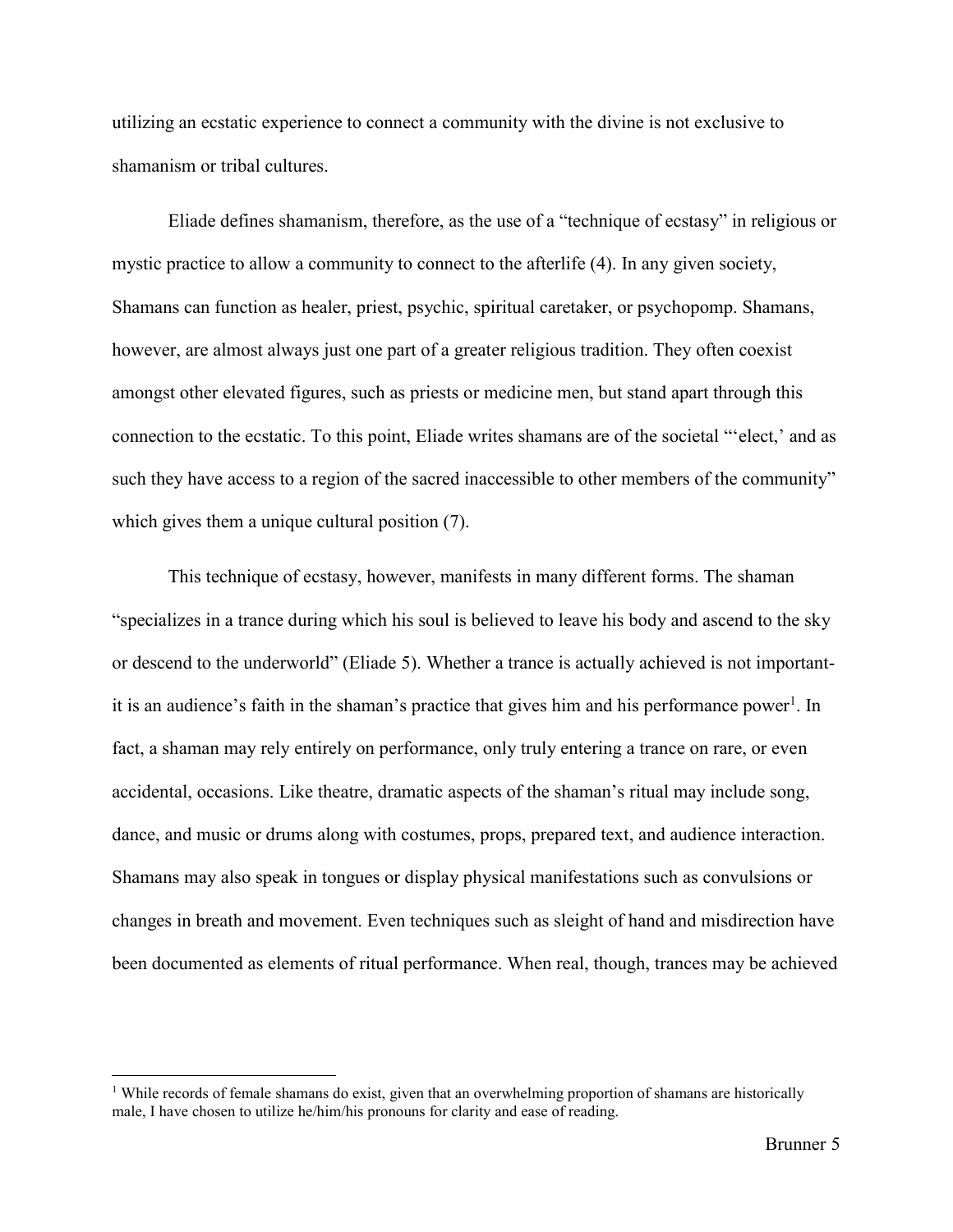through intentional exhaustion, dehydration, hunger, or sleep deprivation. Many shamans may also use alcohol as well as drugs, such as plant medicine, to induce a psychedelic experience.

Either way, it is through a ritualistic, ecstatic experience that the shaman provides for his community. This "audience" believes he can travel to the afterlife and to different planes in order to perform spiritual healings. It is here, in ritual, that the shaman's real power lies. Modern science, of course, proves that the shaman's work is purely theatrical. Today's understanding of biology and medicine dismisses the possibility of spiritual imbalance or malicious possession as causes of disease or suffering. Science also dictates that while hallucinations or ecstatic "trips" are entirely possible, humans do not possess the ability to engage in any form of actual spiritual travel. Even the concept of a soul has no medical or scientific basis. Shamanism, therefore, is a practice based entirely in lore, tradition, and religious belief.

As a result, the audience's belief and participation in shamanic ritual imbue these practices power and influence. The shaman's community must not only "buy into" his rituals but also his alleged supernatural abilities. The society must accept the shaman and his claims as legitimate and honest. Luckily for shamans, the community's traditions and folklore *presuppose* these abilities and empower him to conduct his work. A mystical or spiritual connection is formed when a community comes together to practice an understood ritual or rite. It is his society's collective understanding of shamanism, as well as their active and shared experience in his ritual, that allows for change to occur. Furthermore, the shaman's rituals are familiar, identifiable practices passed down from generation to generation. Ritual "draws participants' minds to ideas and feelings that have special social (often religious) importance" and "are essential for preserving a culture's memory of its identity, character, and beliefs" (McConachie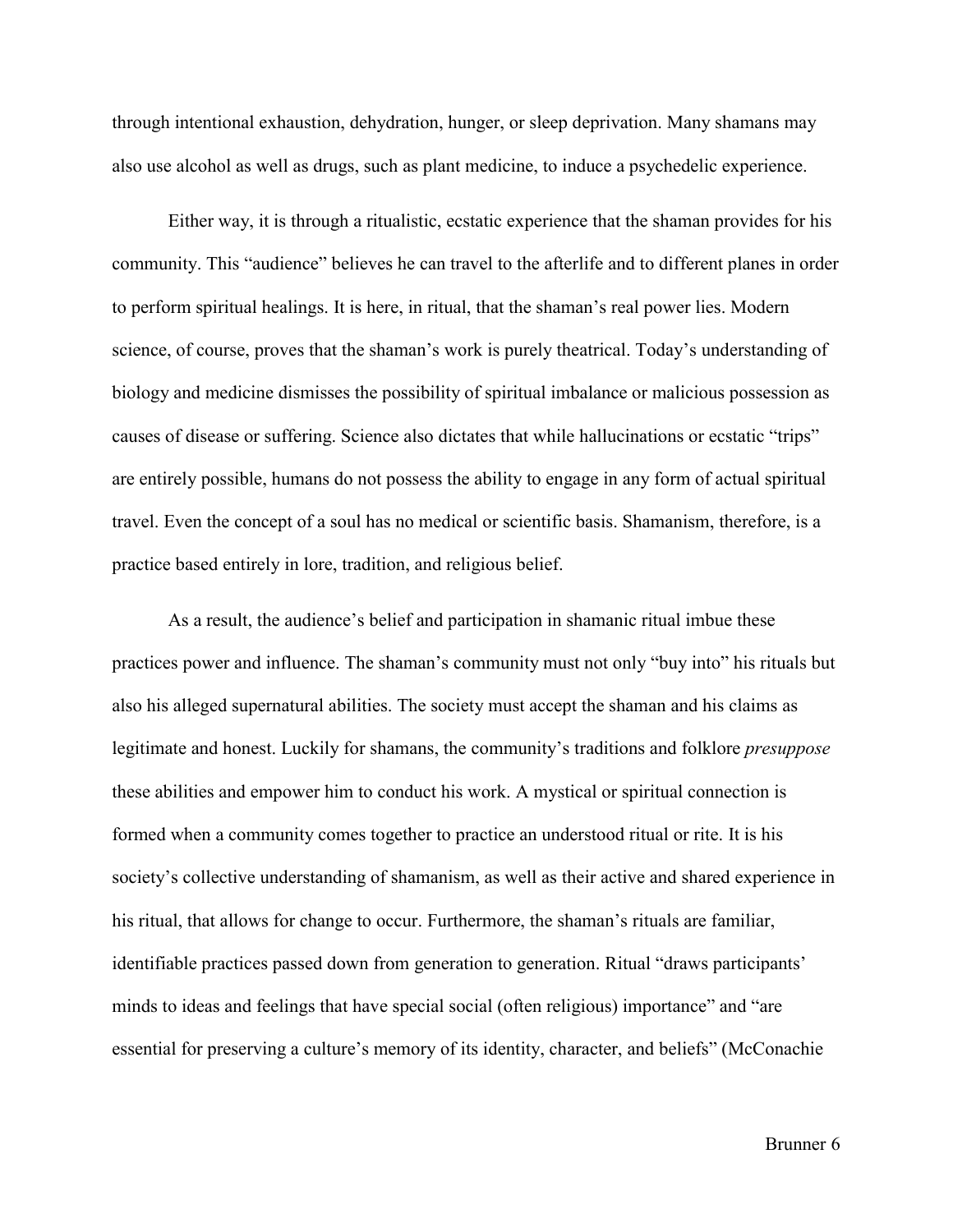et al. 32). In shamanic cultures, the shaman is thus the keeper of ritual, religious mythos, and ancestral lore.

Take for example the shamanic initiation rites of the Nanai people, formerly referred to as the Goldi, of Eastern Russian and Northern China:

> *"The [shaman] candidate's family and numerous guests participate. There is singing and dancing (there must be at least nine dancers), and nine pigs are sacrificed; the shamans drink their blood, go into ecstasy, and shamanize for a long time. The festival continues for several days and becomes a sort of public celebration. Obviously such an event concerns the whole tribe directly...in this respect initiation plays an important part in the sociology of shamanism." (Eliade, 114-115)*

In this example, ritual goes far beyond simple performance or religious practice. It is a cultural institution interlinked with family, food, and fellowship. Eliade continually stresses how shamanic ritual serves a fundamental sociological function, reinforcing cultural identity and unity. Ecstatic experiences, with their often theatrical and mystical elements, act as a conduit for these greater social needs. Without shared ritual, therefore, a society would be incomplete.

Depending on the ritual, the community attends either as witnesses (audience) or as participants. The shaman's spiritual journey manifests tangibly on earth through dramatic elements such as music, dancing, and chanting. As demonstrated above, communities also come together to help prepare for shamanic rituals which are often accompanied by feasts or fasts, sacrifice of community resources, or even perilous group journeys into the wilderness. The duration and intensity of these rites will vary but it is not uncommon for ceremonies to last hours or even days with audiences attending and participating through completion. As a result,

Brunner 7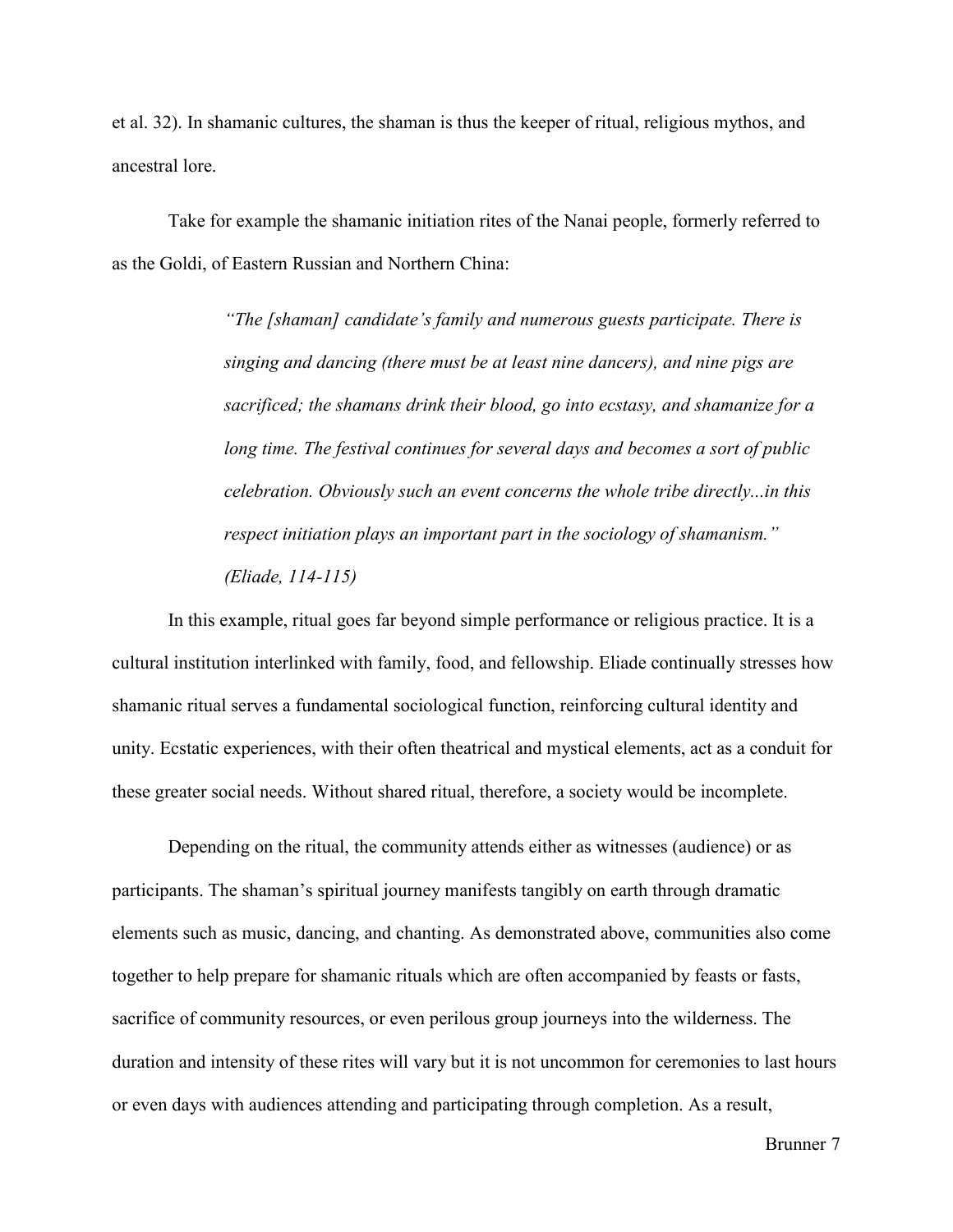shamanism can often provide opportunity for an emotional or even cathartic journeys for both patient and audience. For example, when a member of a close-knit tribe falls ill, the shaman must be successful in order to heal and save this patient. The stakes are high. The success of the ritual, therefore, falls not only on the shaman but on the community's engagement and support as well. As a result, there is a shared, vested interest in the ritual's outcome. Public emotional release, or catharsis, is thus not uncommon. The shaman is not the only person, therefore, on the journey. Ritual, therefore, is just as much for the audience as it is for the shaman and his patient.

In the same vein, the ancient Greek scholar Aristotle asserts in his *Poetics* that "Tragedy is an imitation not only of a complete action, but of events inspiring fear or pity" (18). As a member of an audience, we become objective witnesses and observers of an imitation of life. Audiences see reflections of themselves and their beliefs on stage. Furthermore, when a play or musical has a historical basis, audiences have the opportunity to learn how and why significant world events unfolded. It is then the job of any production team, including the dramaturg, to "cast" the audience and to decide what its intended relationship to the action on stage should be. Just as the shaman relies on the community to be witnesses or aides and participants, theatremakers must decide if their audience members are observers, victims, descendants, inheritors, antagonists, etc. In doing so, theatre should instill pity and fear, serving as lessons to help prevent similar tragedy in the future.

Pity and fear, however, are not the ultimate goal of drama. According to Aristotle, tragedy must also end with "the cleansing of these passions." This cleansing is better understood as the Greek theatrical element of *catharsis*. Aristotle, who also understood catharsis in a medical sense as the bodily purgation of illness or toxins, used it as a metaphor to describe the audience's emotional response to the events on stage. Proper tragedy, in Aristotle's view, leads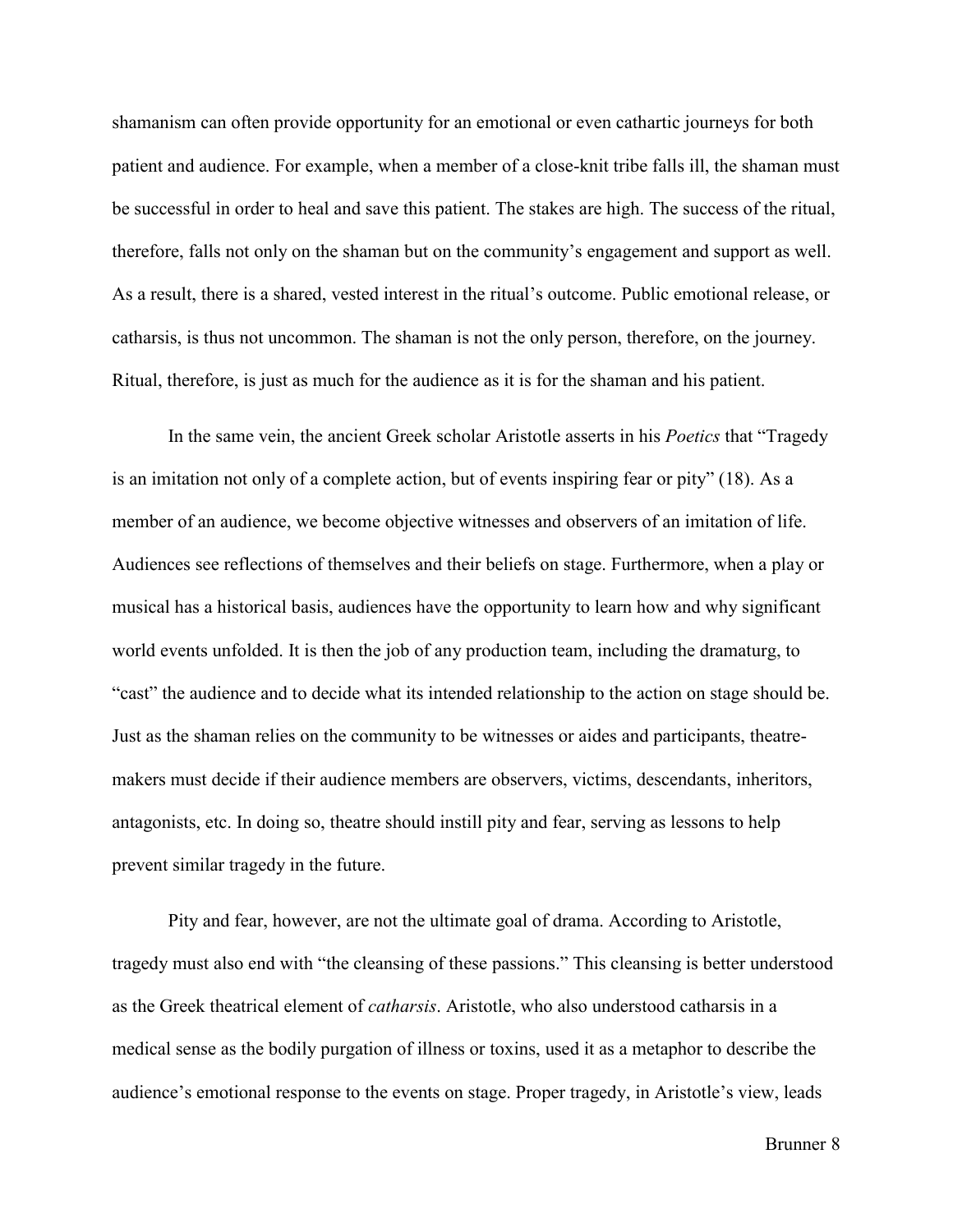to an evocation of pity and fear followed by a purgation or purification of those feelings in order to restore emotional balance and order. Either way, the ancient Greeks saw theatre as a means of healing a community, or providing a public good, through a demonstration of societal ills and their consequences. By the end of a tragedy, those ills had been corrected or accounted for and the status quo restored. Additionally, Aristotle's *Poetics* clearly lays out not only the necessary elements of tragedy but also describes the dramaturgical structure he believes will best facilitate this catharsis and return of order (10-14).

Similarly, purgation and purification is central to shamanic ritual. The shaman's spiritual work, performed through a celestial journey, focuses on the release of predatory spirits that have either possessed or wounded a patient's body and soul. At the same time, concerned onlookers in the community are able to process their own emotions and undergo catharsis. Again, whether it is one patient in need of healing or the community as a whole, the shaman's audience has a vested emotional interest in the outcome of his work, thus imbuing shamanism with its power. As the ceremony concludes, the shaman exits his ecstatic state and the community returns to their daily lives having processed these troubles. Like in Greek tragedy, shamanic rituals force a community to confront their troubles together through dramatic means. It is a shared experience where the shaman may be the facilitator but the community is the central focus.

It is clear then that dramatic shamanic ritual not only resembles theatre but begets it. To see historical evidence of this, one must look no further than the very theatre by which Aristotle's writing was influenced. At the center of all Greek theatre were the Greek gods. Not only did they appear as characters, disrupters, and arbitrators in Greek dramas, but they were central to the practice of theatre in ancient Greece. Before the theatre was even established, Greek religious ritual provided society with a connection to the divine through rehearsed and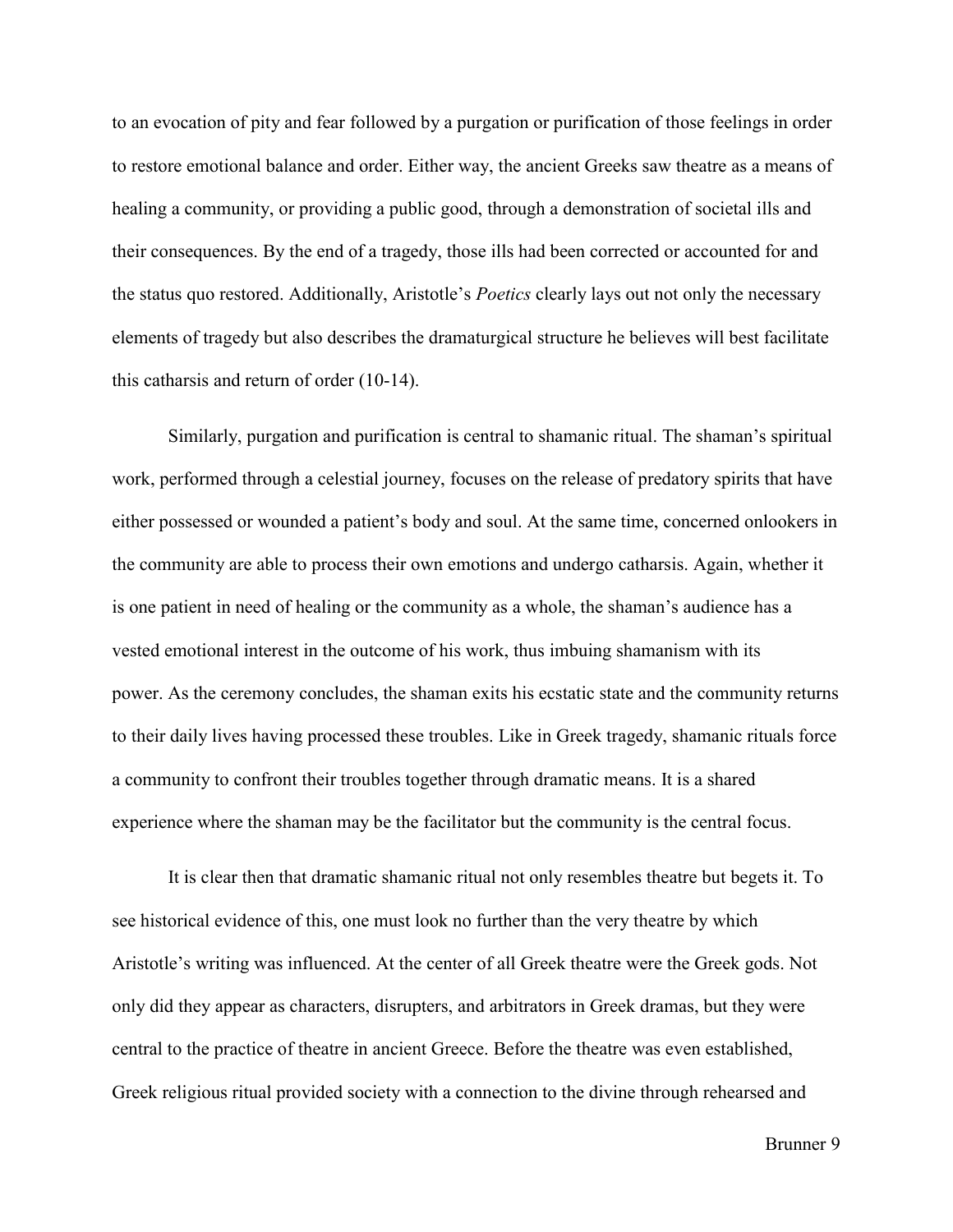choreographed ceremonies. These rituals included song, dance, and masks while situated around an altar. Ecstatic release was also common, often facilitated by the excessive consumption of wine. Not only did the Greeks worship their gods through performance, but their rites and rituals were designed to appease the gods, warding off their wrath and seeking protection and good fortune. Rituals slowly began to include text and eventually plot with well-defined characters and even a chorus. Additional elements including meter and spectacle also became common. Over time, these practices gradually morphed into what is now understood today as ancient Greek theatre.

As the dramatic elements of Greek theatre became more pronounced, so did public attendance. Amphitheaters were built to accommodate larger audiences and some ritual spaces were converted in order to better meet the needs of dramatic performance. The role of playwright emerged as narratives became a more central focus. Theatrical performance eventually became an integral part of public festivals and holidays. As Greek theatre continued to evolve, however, the worship and praise of the gods still remained central to its dramaturgical purpose.

While not a direct comparison, the same practices are more or less espoused in the Nāṭya Śāstra, the Sanskrit "holy book of dramaturgy" (Gerould 84). Attributed to Bharata Muni, this ancient text played a central role in the origins of the theatrical and artistic traditions of India and Southern Asia and is still influential today in many cultures. Consisting of 36 chapters, this extensive work outlines a theatrical practice also rooted in religious worship and ritual. Bharata writes "never start a show without worshiping the stage" and, according to legend, "the first performance was to represent the defeat of the demons by the gods" (84-87). The Nāṭya Śāstra not only establishes divine origins of performance but also provides instruction on everything from costumes, props, music, and hand movements as well as individual, hierarchical roles

Brunner 10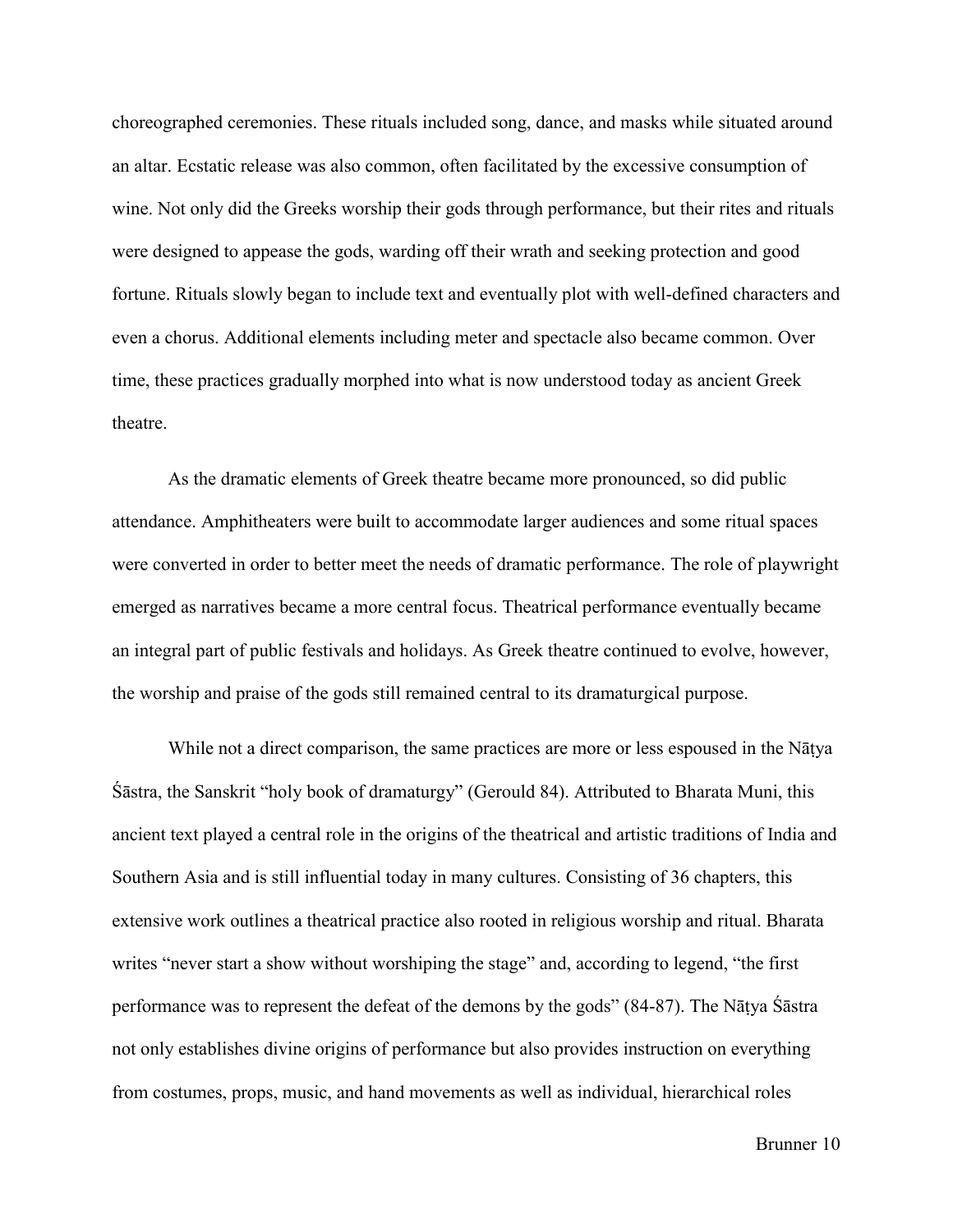within theatre. It establishes a more methodological and institutional approach to the performing arts while still maintaining a religious, communal, and spiritual focus.

Furthermore, the Nāṭya Śāstra outlines and promotes the theory of "rasa." While too complex of a subject to fully detail here, there are a few important components of rasa that I would like to highlight. First, rasa roughly translates to "taste or juice" and refers to an ecstatic and religious experience for both artist and audience found only through perfected performance. In the book *Rasa: Performing The Divine in India,* religious academic Susan L. Schwartz writes, "Artistic experience through the body may enable the attainment of the highest spiritual goals'' and "the end result [of artistic performance] may include enlightenment, that is, understanding of the ultimate reality, however fleeting" (9-11). This understanding of reality is key to making theatre and the performing arts more socially efficacious for its audience and I will expand upon this below. Second, however, rasa is a spiritual-artistic experience to be worked towards and sought after in order to find connection and communion with the gods. It is believed by following the rituals and instructions of the Nāṭya Śāstra, rasa may be achieved. Like the shaman's ecstatic experience, rasa allows humans to connect with the divine to seek clarity and understanding. Rasa, therefore, is not only a central component of the Nāṭya Śāstra but of the artistic traditions by which it is sought.

These are just two brief examples of how artistic performance can almost always find its origins in religious practice. Eliade states there is something "fundamental in the human condition" that drives our religious rituals and performance (504). Thus, there is an instinctual and an inherently human origin to storytelling and art. Even though theatre has evolved into a more secular and profane institution, it still remains rooted in the human need to share in a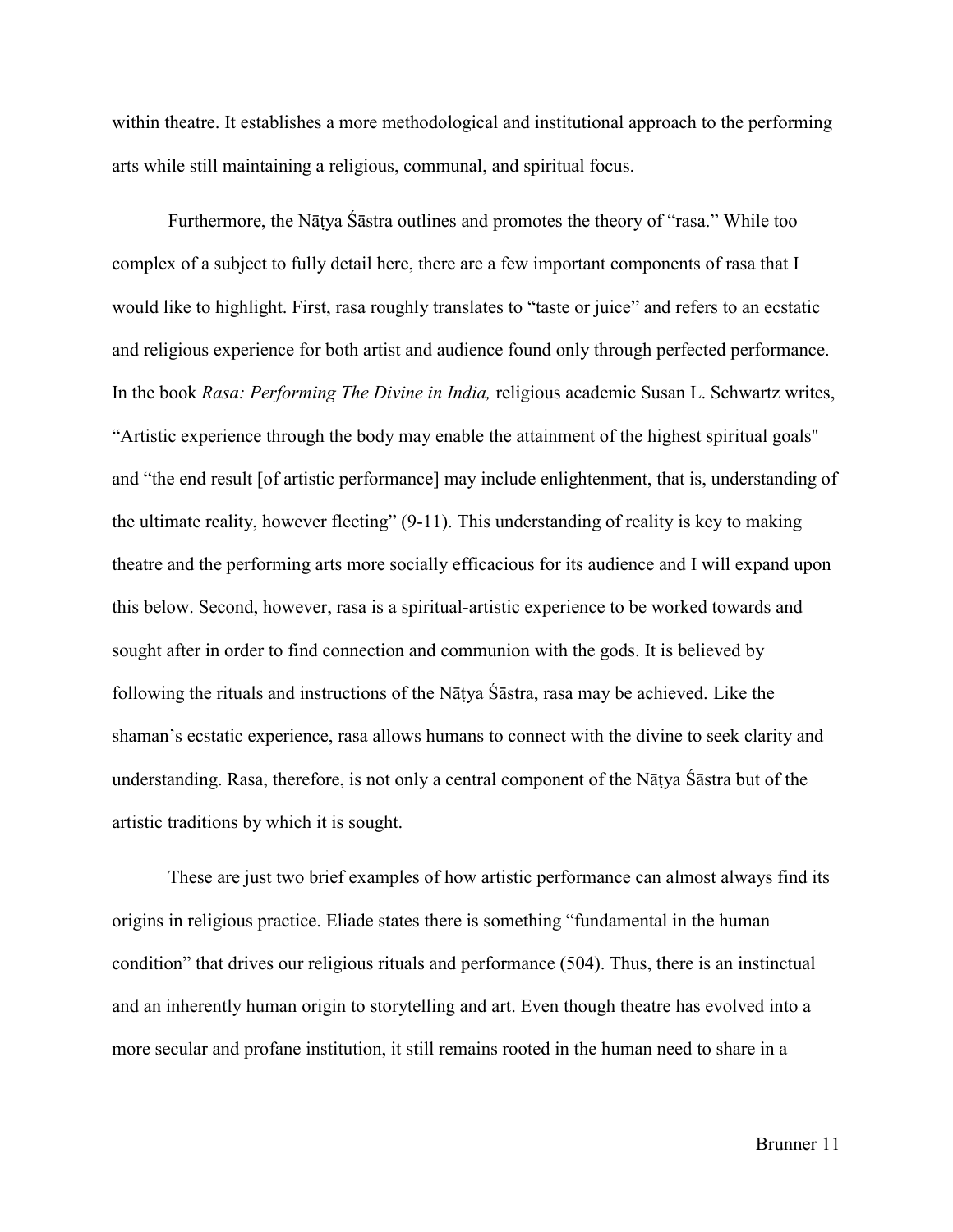communal experience. The tradition of the shaman stands as one of the earliest, yet welldocumented and demonstrated, examples of this communion through performance.

The question then is what are the purported benefits of the shaman's unique communal position and how does it relate to today's theatre? To demonstrate this relationship, I will focus on one of the shaman's primary roles: healer or psychopomp. The shaman is not a doctor, per se. He has no medical training or expertise, nor does he purport to. His supposed understanding of the natural world comes from his connection with the earth and the supernatural powers his community believes guide it. While the shaman may utilize doctor-like practices, such as prescribing herbal medicine or dressing wounds, this work is not based in an understanding of science and is secondary to his primary function. With that being said, the shaman does attempt to heal actual illnesses, both physical and mental. He is understood to be a spiritual healer. As Eliade writes, "the shaman performs the function of doctor and healer; he announces the diagnosis, goes in search of the patient's fugitive soul, captures it, and makes it return to animate the body that it has left" (182). In doing so, a shaman acts as a psychopomp, or the guide of souls to and from the world of the dead. Eliade identifies three key steps here: diagnosis, search and capture, and return. I would like to briefly examine each of these parts in relation to healing and serving the community.

First, the shaman must diagnose the patient. This patient may be an individual, a group of individuals stricken with the same malady, or the community as a whole. In most traditions, disease is believed to be linked to the damage or loss of one's soul, or even possession by evil spirits. In many instances, "it is often the case that the illness is due to a neglect or an omission in respect to the infernal powers..." (216). This first step may seem simple: determine the source of the problem and then identify a solution. But, when dealing with matters as abstract and

Brunner 12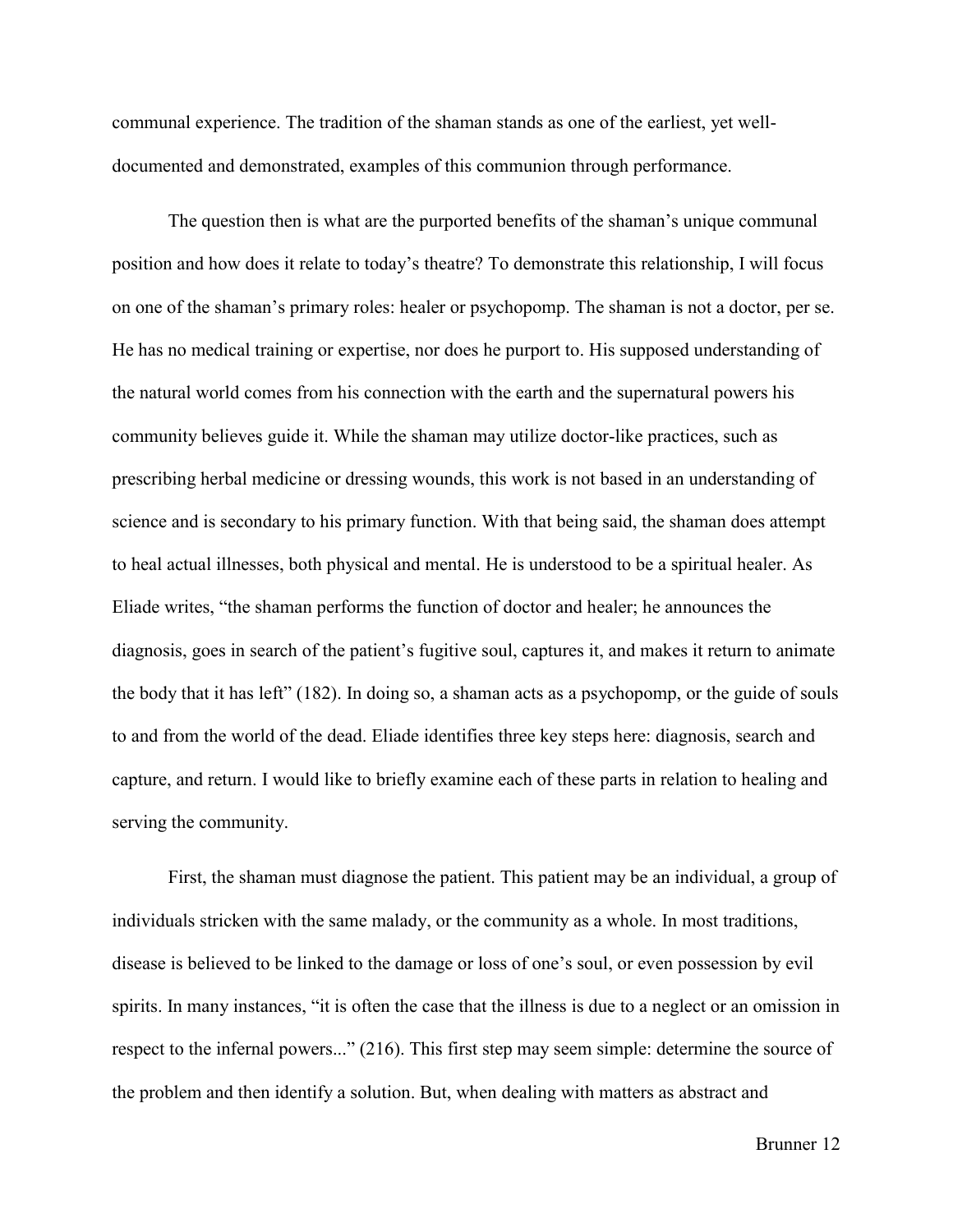mysterious as lost souls, malicious possession, and "infernal powers", it is key the shaman helps the patient and their community understand both the stakes and prescribed remedy. In doing so, the shaman uniquely situates himself as the only potential source of healing.

Second, the shaman searches for the patient's soul by embarking on a journey to the underworld or cosmos. Through his rites and rituals, an ecstatic state is achieved to facilitate travel to the spirit world and back. The shaman is believed to not only have the ability to travel to these higher realms but is, by virtue of his calling and initiation, uniquely situated to partake in this perilous journey *and* also safely return (Eliade 215 - 216). This journey is the central narrative of his practice. It has a clear beginning, middle, and end with a protagonist and antagonist(s). The stakes of the shaman's journey are understandably high and the patient, as well as the audience, will likely face difficult truths and challenges along the way.

Today, of course, there is a different understanding of the shaman's work. Rather than viewing shamans as spiritual travelers, the shaman is understood to be a religious performer and storyteller. For my purposes here, I am most interested in the earthly manifestations and representations of the shaman's spiritual journey. His rituals are specifically tailored to the diagnosis of a patient and no two journeys to the spirit world or afterlife are alike. These ceremonies may take significant preparation and can last hours or even days, depending on the severity and complexity of the problems being addressed. As a result, the community is always involved to some extent. Even if the healing ceremony is focused on one individual, community resources and supplies will need to be sacrificed. The family and friends of the individual will likely be involved, even if only as concerned onlookers. At other times, as previously exemplified, the entire community will come together to help facilitate a ritual. The work of the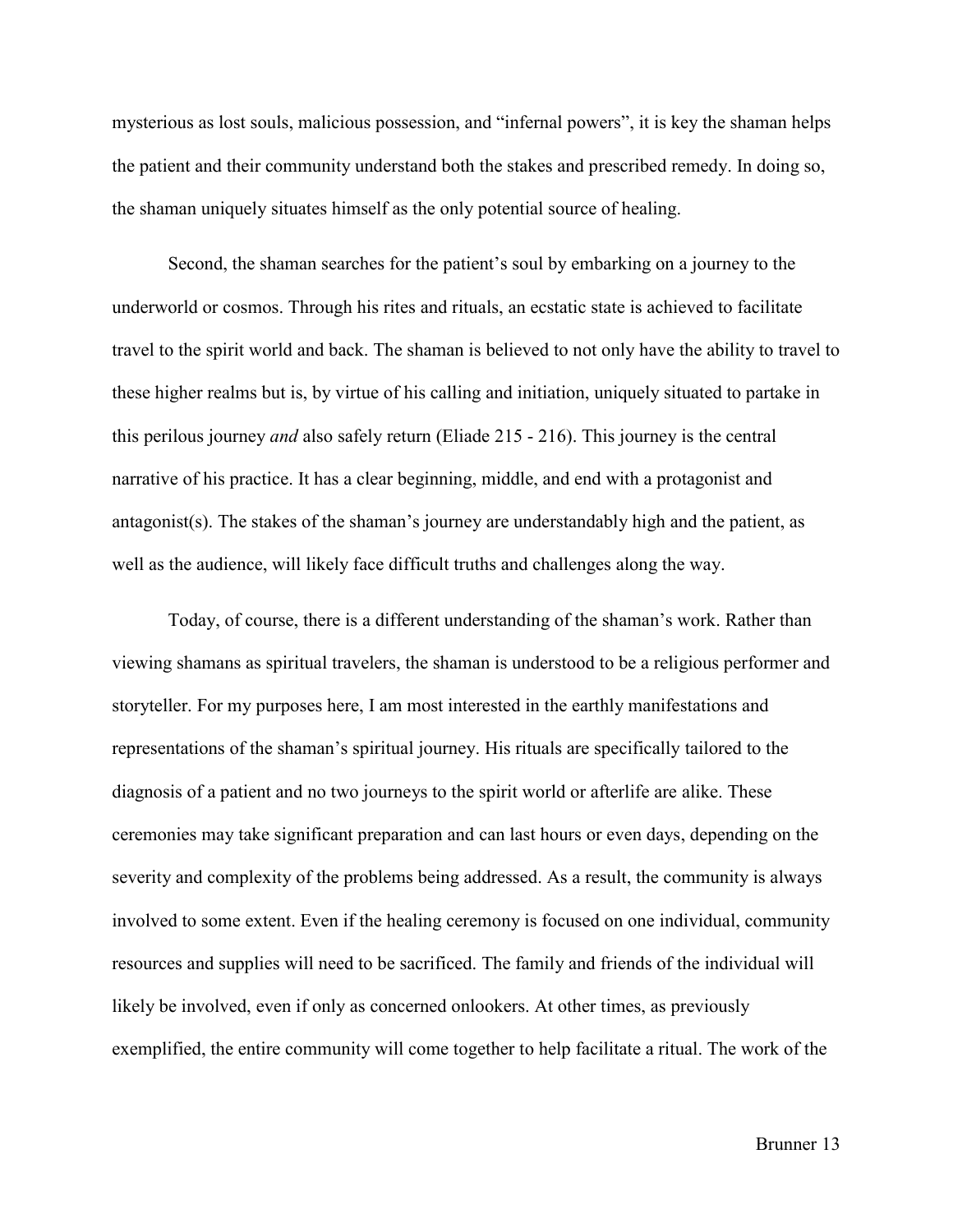shaman often necessitates an audience. His journey, while maybe unknowable to the common man, ultimately results in a theatrical and dramatic social event.

Third, the shaman "returns" to earth and restores the soul of his patient(s) in order to heal them. This return marks the completion of the ceremony and the shaman withdrawals from his ecstatic state. According to belief, the shaman has restored cosmic balance and set in motion the healing process, if only temporarily. That does not mean the patient will not relapse or need additional attention. Healing, in other words, is not necessarily instant.

Take, for example, an entire community in need, perhaps stricken by the "disease" of famine or drought. The shaman may diagnose these problems as a result of the community falling out of favor with the gods. Healing does not happen overnight, however. Following the shaman's ceremony, famine will still likely persist, crops will still be dead, and rain may continue to be scant. In fact, the spiritual and evil forces at play may be so powerful that the community may be in need of repeated or even long-term shamanic attention. Or, in the case of individual sickness, a patient may take many days or weeks to fully recover, if at all. The shaman's work has restored cosmic balance, however, and has set in motion the healing process through a cathartic event. When the famine or disease does end, however, it is understood by the community to be due to the shaman's powers and efforts.

Lastly, when all else has failed, the shaman is called upon to conduct funeral rites. The shaman acts as both funeral director and psychopomp, preparing the earthly body for burial while also shepherding the soul of the deceased safely and peacefully to the other side. In doing so, he brings healing and closure to the mourning while working to ward off whatever evils that may have contributed to the death. Regardless of the outcome of any one ceremony, the work of the shaman requires the community to acknowledge and accept the problem at hand,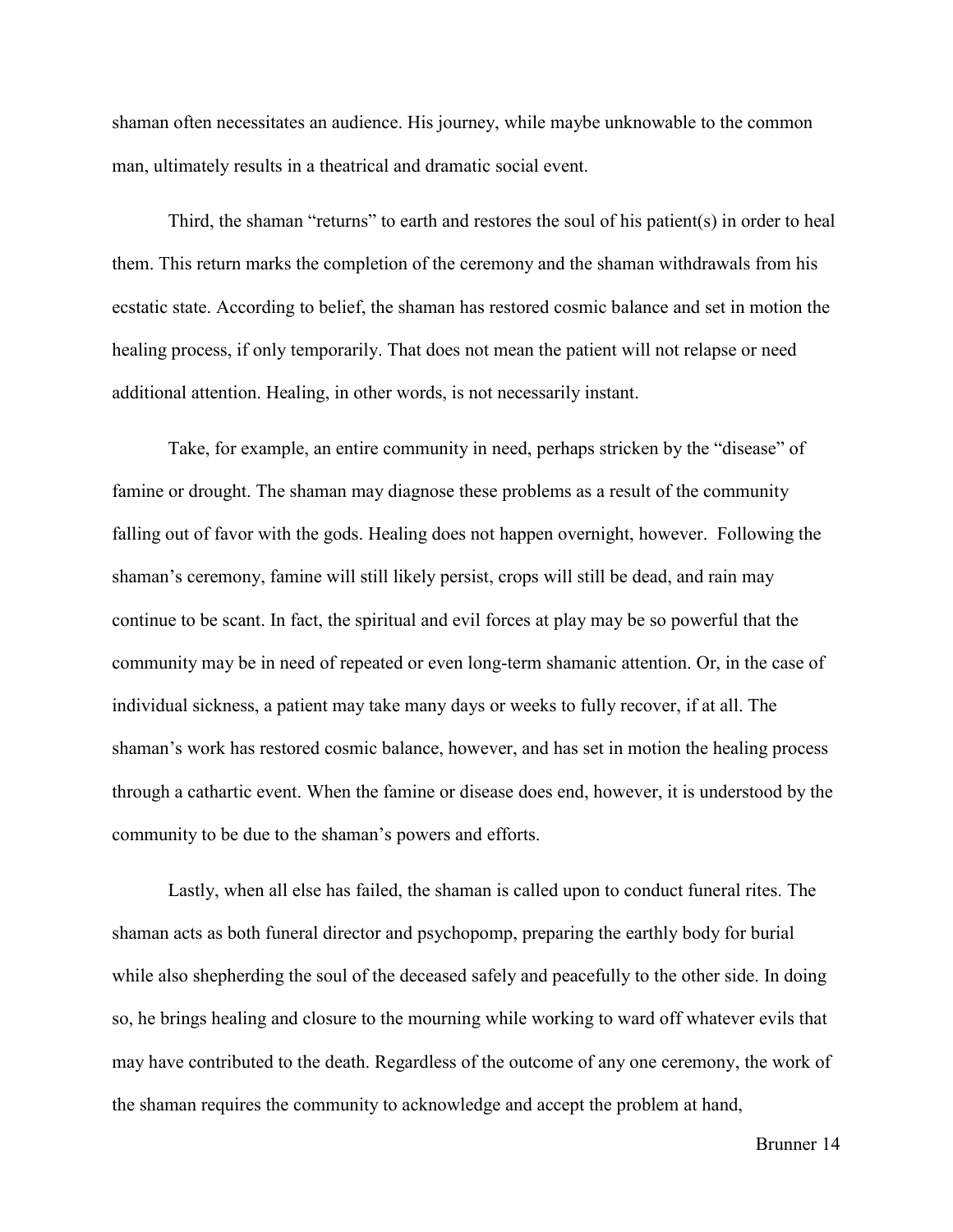accommodate and witness his celestial journey, and have faith that healing, or closure, will one day come.

In all, through diagnosis, journey, and return, the shaman is believed to facilitate healing and spiritual balance. He not only attempts to solve the current sickness or issues facing the community, but also looks to guide them through whatever troubles may lie ahead. While the shaman is only one person, his work is inherently communal. The outcomes of his efforts are not always apparent, or even successful, but, again, the continued faith in this practice is central to the survival and progress of his community. As I approach theatre today, in the context of the complexities and issues of the 21<sup>st</sup> century, I see theatre as a cultural shaman and means of societal healing and improvement.

Like the shaman, the theatre tackles the issues of both past and present through a communal experience. It also allows performers and audiences to share the same space in the same moment and in the same cultural context. There is no barrier between those performing and those witnessing. Stories told through theatre, therefore, have the potential to help a society better understand where they came from, where they are, and where they may be heading. Good theatre, in my opinion, should initiate conversation, debate, analysis, and self-reflection. It should also allow an audience to step back and to see themselves and their society from a removed, objective perspective.

I contend, therefore, that much of modern theatre, including my own work, has failed to acknowledge and implement the element of communal catharsis and restoration in theatre. Too much theatre has become spectacle driven while not successfully engaging its audience with an actual narrative. Centuries ago, Aristotle had this same concern. He argued: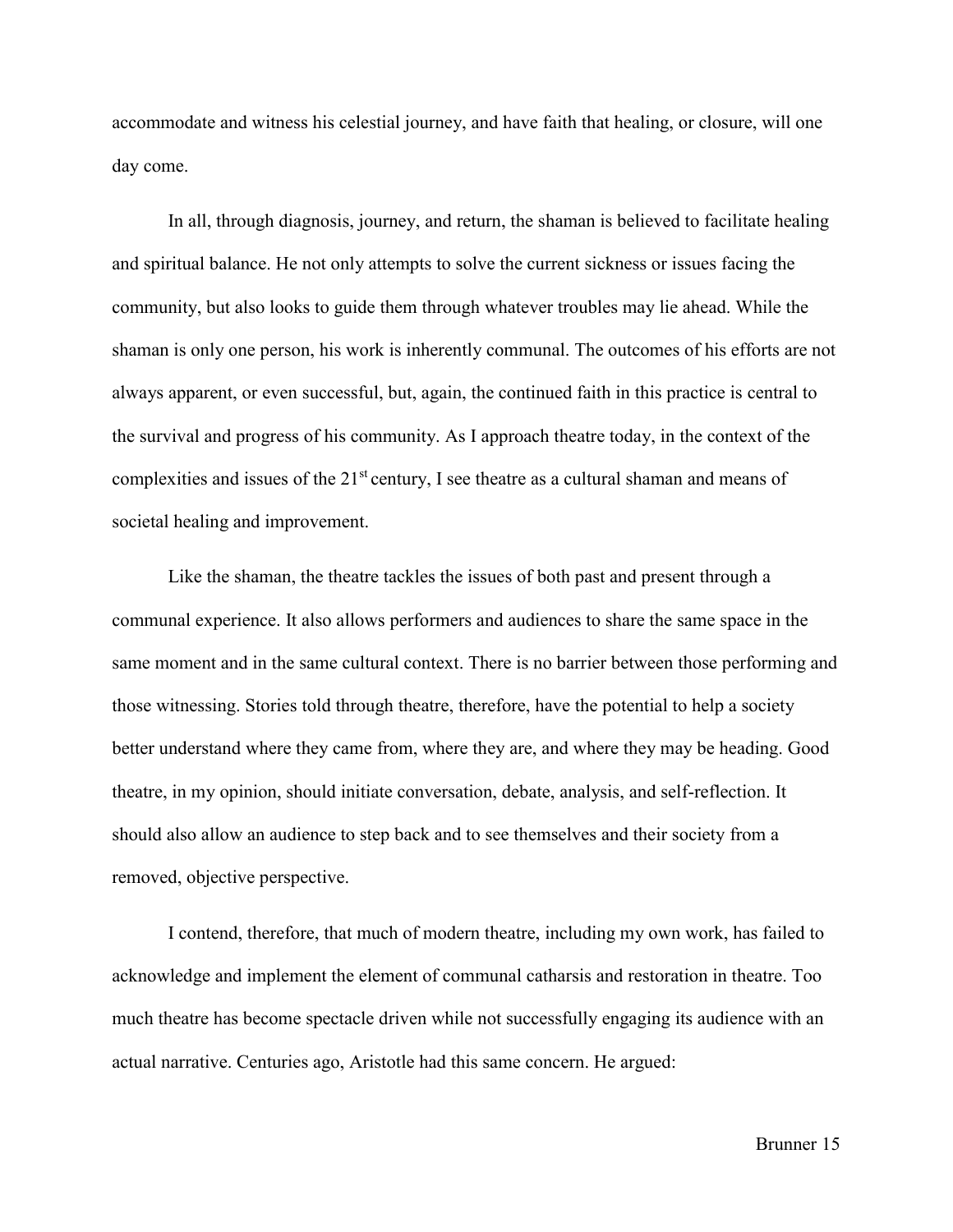*"Fear and pity may be aroused by spectacular means; but they may also result from the inner structure of the piece, which is the better way, and indicates a superior poet." (Aristotle 24)*

I believe that a new approach to theatre that includes an understanding of shamanistic practices, can help return fear and pity, as thus catharsis, to modern drama as a means of making it more socially efficacious. The shaman's three-part ritual, diagnosis, journey, and return, provide a narrative structure that theatre-makers, including dramaturgs, can apply in their work. Dramaturgical form will vary here, but the ultimate outcome of a theatrical piece should be catharsis for the sake of positive social change. This approach to theatre, I believe, is what has been missing from my work and my understanding of theatre as a whole.

Before I demonstrate a dramaturgical application of this approach, I would like to discuss a few recent theatrical productions that I feel failed to evoke communal catharsis. *Hadestown*, the winner of the 2019 Tony Award for Best New Musical, provided all spectacle and very little substance. Visually and musically, *Hadestown* was stunning. The musical featured a steampunkmeets-New Orleans jazz club design all placed on a behemoth, shape-shifting set. In addition, the onstage orchestra, for me, proved to be the highlight of the show. I loved the largely jazz and folk inspired score and it was honestly just fun to watch world class musicians jam. The cast proved to be strong overall with Andre de Shields and Amber Gray standing out as noteworthy performances. The commercial success of *Hadestown* does not surprise me. Laden with spectacle and thoughtful design, it demonstrates the wealth of theatrical and musical talent available to Broadway producers.

Where the spectacle and music end, however, the problems begin. The two Greek myths on which it is based, that of Persephone and Orpheus and Eurydice, have been so watered down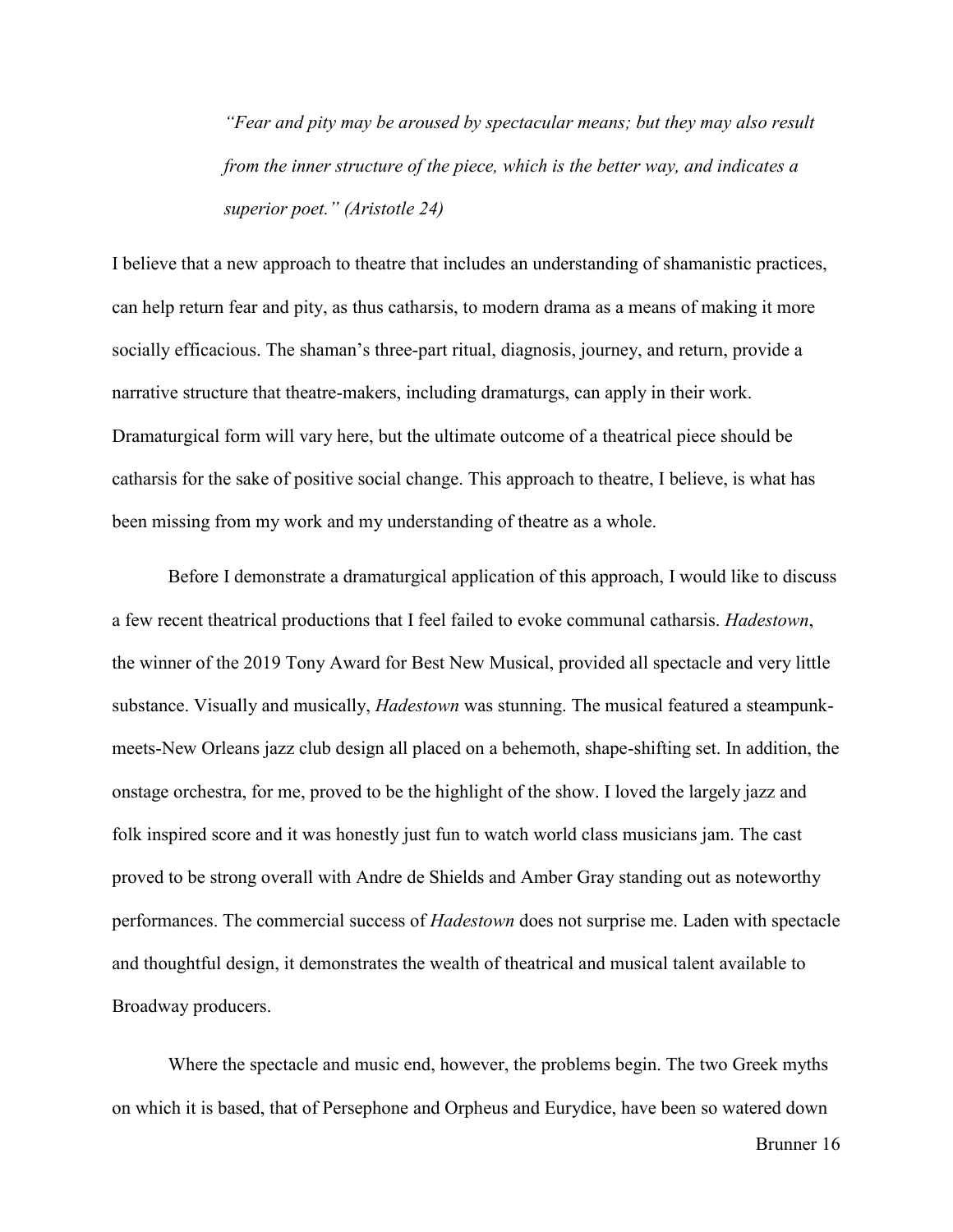that the overall plot lacks any dramatic tension. The majority of characters, for example, were given little backstory and thus I felt no vested interest in their storylines. I remember Eurydice being quite literally sucked down into the underworld but I still never really understood why this happened to her (or who even this version of Eurydice was supposed to be in the first place.) In his review, Jesse Green of the *New York Times* wrote, "Outside of their arias, Orpheus and Eurydice are blandly written and thus performed." Exposition and world-building details are scant and important plot developments get lost in the quick, heavily rhythmed jazz delivery. As great as the score is, the musical styles of *Hadestown* prove to be a poor medium for detailed storytelling. As a result, the stakes were low. Personally, I gave up on trying to find a throughline in the story and decided to enjoy the visual spectacle.

*Hadestown* was a missed opportunity. This production's creative team could have harnessed the lessons of these two Greek myths and found ways to connect them with their audience. The majority of the plot focuses on Orpheus and Eurydice which is a story about trustsomething our society could use a lot more of, in my opinion. Unfortunately, these two lead characters were the least developed. A good love story can remind audiences of their individual place in the world and that the relationships they build and maintain with one another matter. Fruitful societies require individuals to be caring and respectful of their fellow citizens. Those who seek to oppress others, such as Hades-like leaders who want to build walls, can be toppled if we trust and listen to one another. I am not saying *Hadestown* should have changed its ending- in fact, more can probably be learned from watching Orpheus make the mistake of turning aroundbut this musical's book provided very few on ramps for the audience to invest in the narrative or the character's outcomes. As a result, I walked out of the theatre thoroughly entertained yet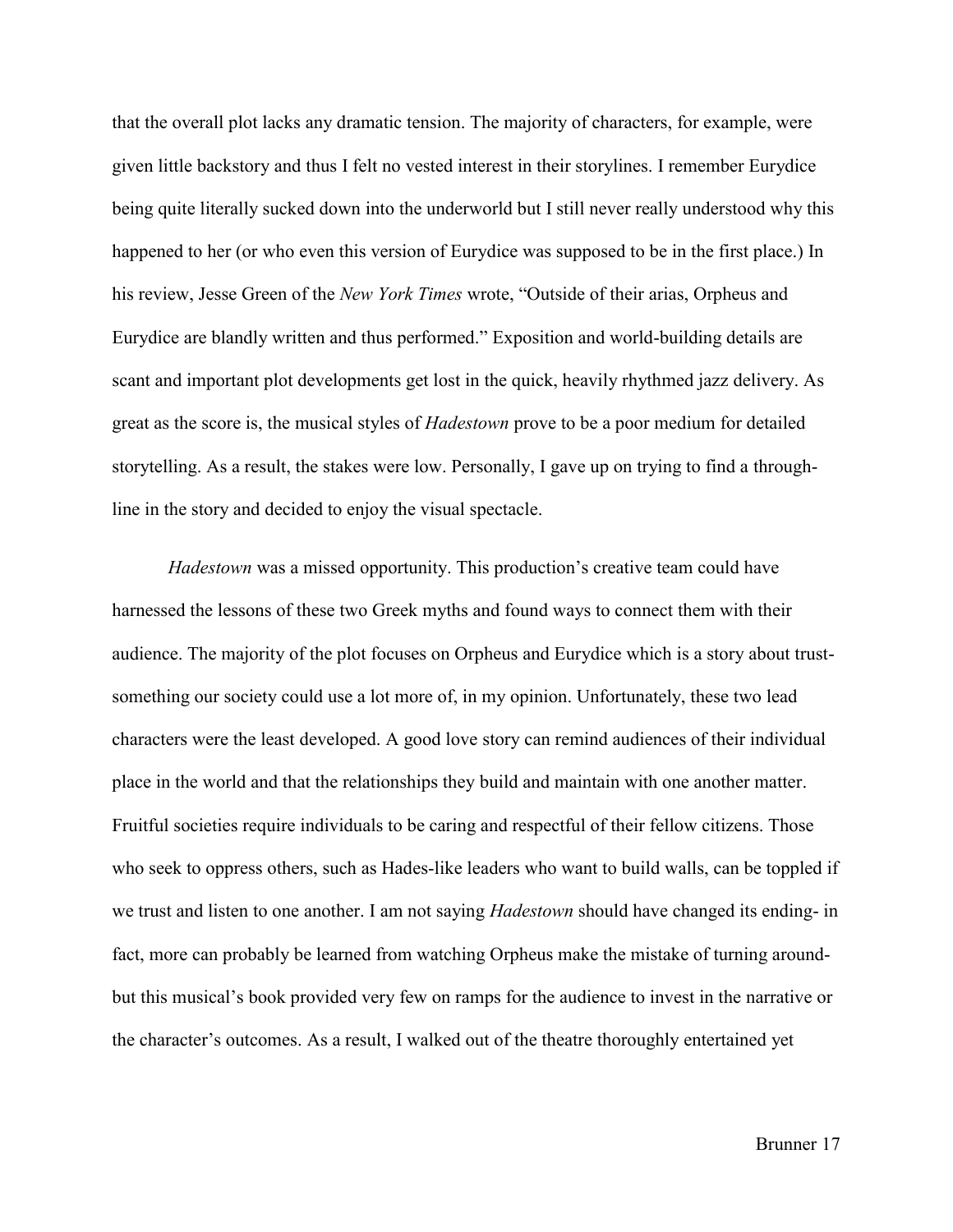unchanged. I often had no idea what was going on, even though everything looked and sounded beautiful. Catharsis was missing and thus *Hadestown*, while entertaining, had no social function.

Similarly, most so-called jukebox musicals, which feature the works of popular recording artists, also lack in dramatic catharsis. Recent examples include Broadway's 2018 production of *Head Over Heels* and 2020's *Girl From The North Country*. Both of these musicals act as hollow dramaturgical vessels to deliver audiences Broadway-talent performances of music from popular bands and music artists (in these examples, The Go-Go's and Bob Dylan respectively.) Broadway producers feel safe investing into these productions as they can rely on a fan base to drive ticket sales. Unfortunately, the writers of jukebox musicals must adapt their stories to justify the pre-existing lyrics and narratives of the artist's songs. As a result, most of these musicals lack clear storylines or effective plot structures. More importantly, *Head Over Heels*  and *Girl From The North Country* sacrifice the power of theatre's communal experience to give audiences "safe" entertainment. Tired tropes and "lessons" are repackaged and audiences are not asked to reconsider their place in the world or act to correct any social wrong.

I want to make clear that I am neither against entertainment for entertainment's sake nor the elaborate use of spectacle. Such elements help bring audiences into the theatre and Broadway's ability to continually innovate upon theatre tech should be celebrated. Mainstays on Broadway such as *Wicked, Phantom of the Opera,* and *Chicago* act as anchors that help keep the industry financially viable and draw audiences to other shows in New York and London. For countless numbers of theatre-makers and fans, including myself, these shows help draw us into the performing arts in the first place. But I want more from our art form. Theatre, with shamanistic and religious roots, was born out of dramatic performance designed to provide powerful social change. Communities were not only formed around religious rites but were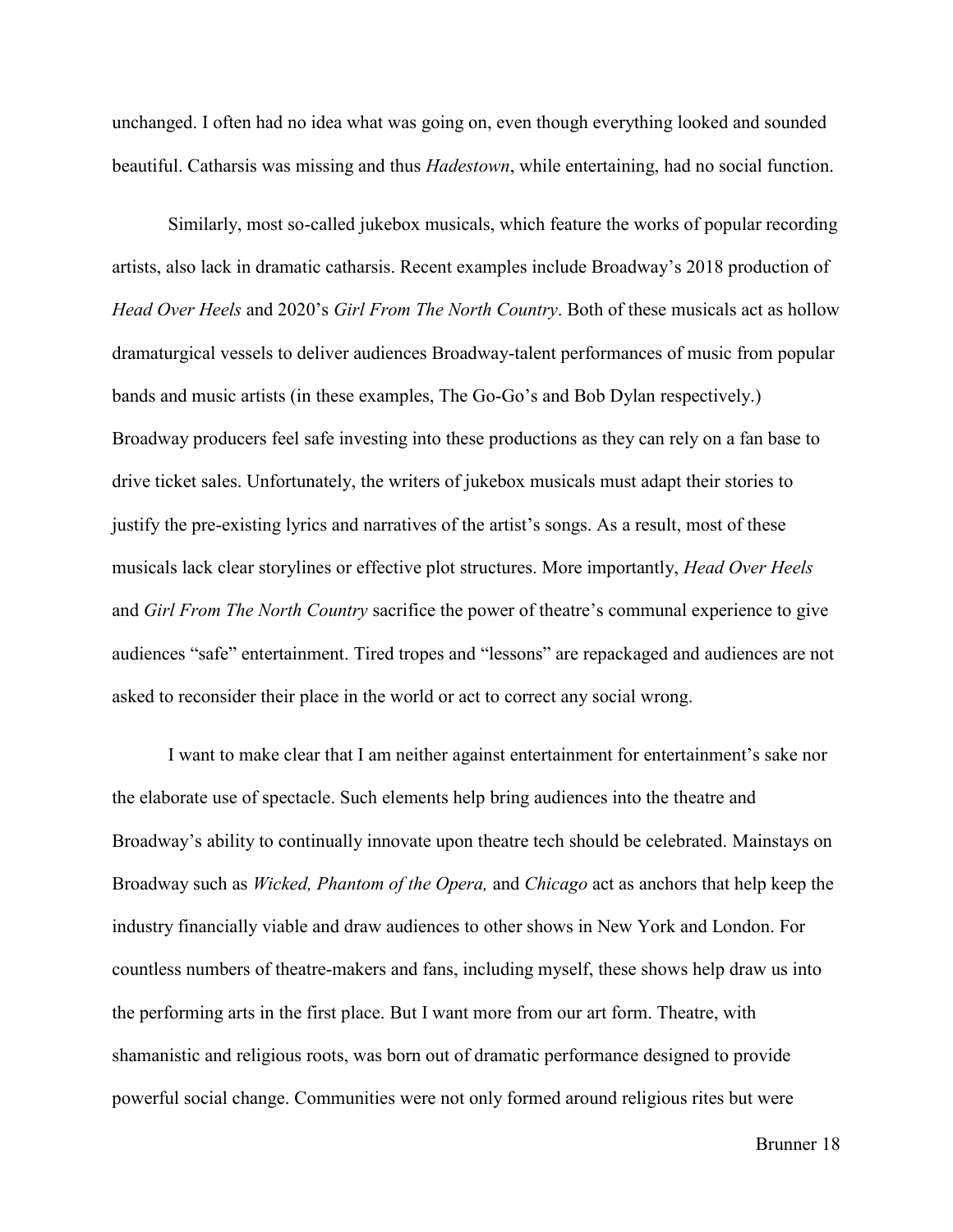maintained and fortified through these rites even when facing the toughest of times. Even though in the United States only a very small percentage of the population regularly goes to the theatre, theatre and theatre-makers influence movies, music, television and the entertainment landscape at large. The impact of a socially conscious theatre, therefore, ripples through society's cultural zeitgeist. Entertainment and spectacle can actually help empower and popularize socially minded work to broaden its impact and cultural reach. Most of my criticism here is directed at commercial, "mainstream" theatre that is often developed to appeal to so-called "general" audiences. Off-Broadway, regional, and experimental theatres, however, do consistently attempt to push the art form forward and speak to social ills and uncomfortable truths- but this type of work rarely reaches any form of commercial success or notability. This is why it is so vitally important that *all* of today's theatre, including on commercial stages and at popular, nonprofit companies, harness the form's unique power to provide communal, cathartic experiences.

Below, I have selected a few key works from the American theatrical cannon to demonstrate a conceptual approach to understanding theatre through the historical context of shamanism as a means of social healing or change. I am not proposing to have "discovered" or articulated necessarily anything new about these works; they have all been thoroughly analyzed and discussed by academics, critics, artists, and audiences. What I am hoping to provide, however, is a new way "in" to thinking about the why behind dramatic performance so theatre can better harness the power of shared communal experience.

First, I will discuss the 1966 musical *Cabaret* which takes placing during the end of the German Weimar Republic as the Nazi party begins its rise to power. Then, I will look at the political and social influences of Larry Kramer's 1985 play *The Normal Heart* and his subsequent 2014 film adaptation. Lastly, I will discuss the use of audience engagement in the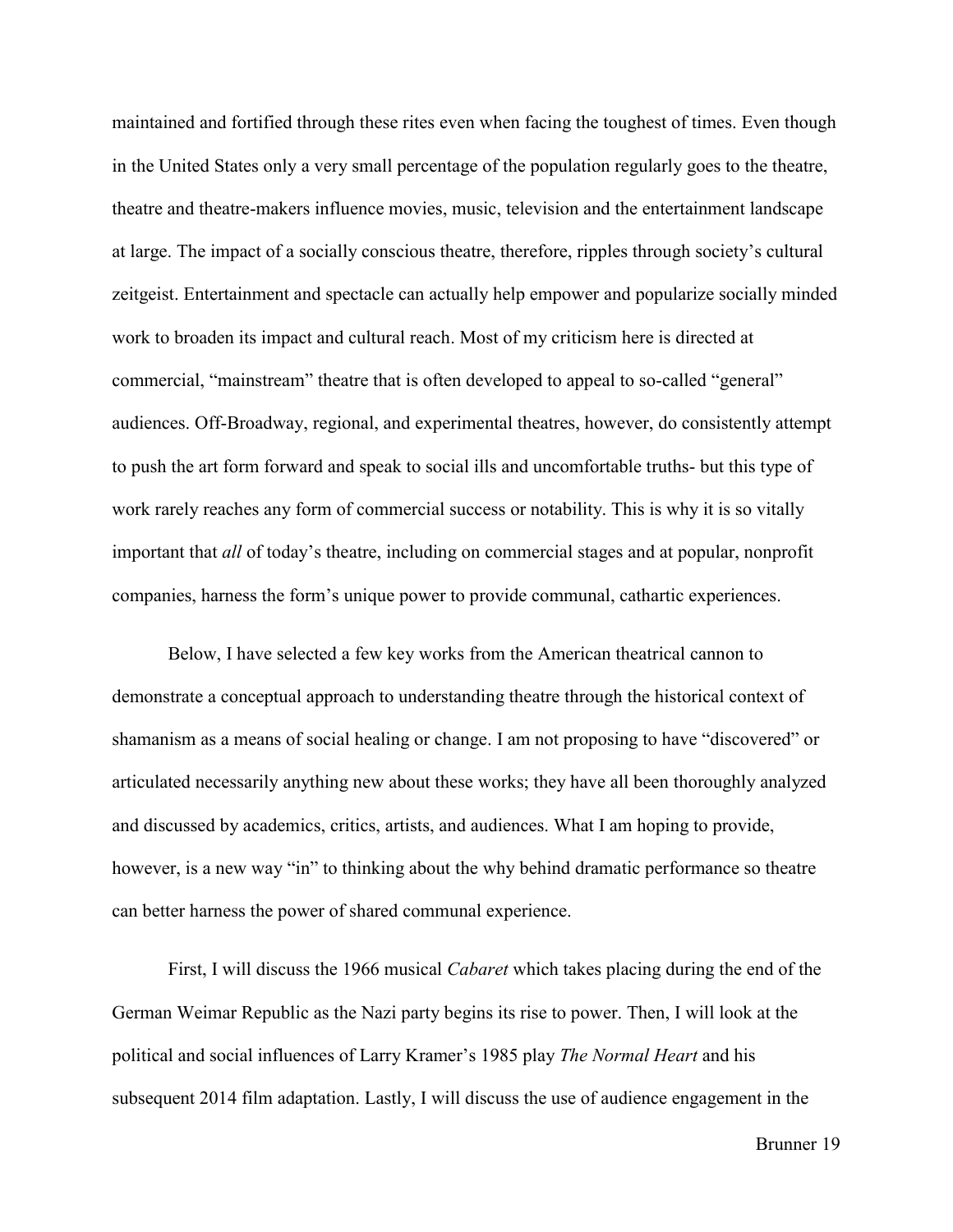Pulitzer Prize winning *Fairview* by Jackie Sibblies Drury, along with examples from some recent narrative-driven magic productions on and off-Broadway. Each of these pieces of theatre have already proven to effect social change in their own ways. My hope is that by applying an understanding of shamanic healing and social catharsis as a dramaturgical filter, theatre-makers can better understand *how* these bodies of work effect social change. In doing so, myself and other theatre-makers can provide greater social impact through our work.

#### **CASE STUDY:** *CABARET*

The shaman's work is directly tied to the past. As a psychopomp, he is able to travel to the underworld. In doing so, he communes with the past and conjures and evokes the stories of the deceased. The shaman is a master storyteller who helps his community process their history in order to help guide them safely into the future. In the tradition of the shaman, life's tragedies are the work of evil, supernatural forces. By providing answers to questions such as "How did this tragedy happen?" or "Why did this happen to me and my family?", the shaman's rituals serve not only as a form of healing and closure but also as a means of protecting community members from said tragedies in the future. The shaman's stories, told through song, dance, and ritual, are understood, therefore, to be not actually his. Instead, he acts as a medium. They are the stories of ancestors channeled through him in dramatic fashion for the education and benefit of the living. The theatre can function in the same fashion, almost as a cultural psychopomp.

This function is perfectly demonstrated in *Cabaret.* With music by John Kander and lyrics by Fred Ebb, the book written by Joe Masteroff is inspired by the 1939 semiautobiographical novel *Goodbye to Berlin* by Christopher Isherwood and the subsequent play, *I Am A Camera*, by playwright John Van Durten. This musical, which has three published iterations, follows a young American writer, Cliff Bradshaw, as he is sucked into Berlin's seedy

Brunner 20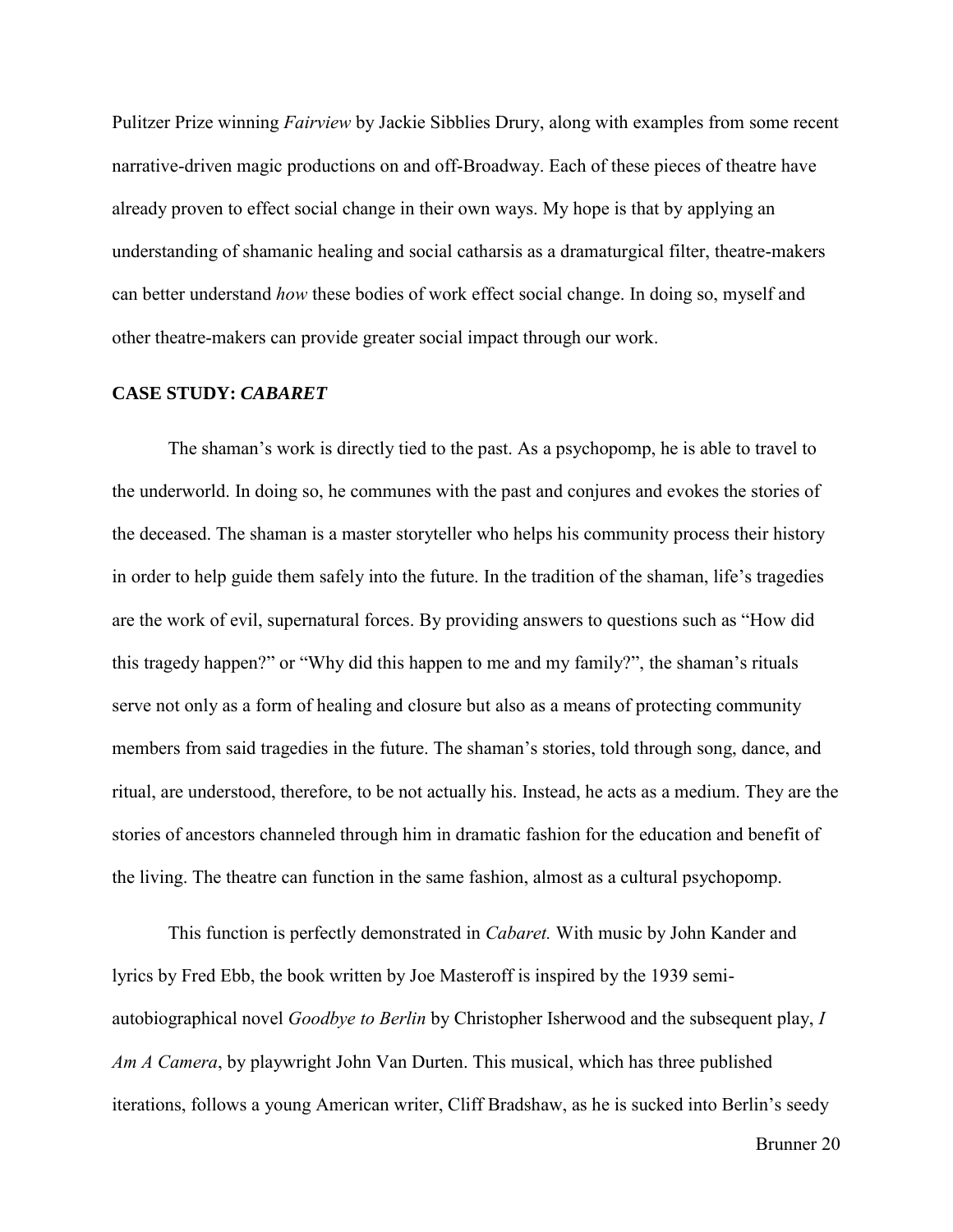and sexually liberated nightlife along with English nightclub singer, Sally Bowles. At the center of this story of their doomed romance is the Kit Kat Klub, its enigmatic yet entrancing Emcee, and the rise of the Nazi party.

Dramaturgically, the presentation of *Cabaret* has evolved over time with subsequent productions and creative teams. The original 1966 production, directed by the legendary Hal Prince, placed almost equal emphasis on the book narrative (that of Cliff and Sally, Schneider and Schultz) and on the conceptual elements of the Emcee and the Kit Kat Klub. This approach, which was wildly successful on Broadway, relied on an understood and acceptable structure popular with the mainstream audiences of the mid-20<sup>th</sup> Century. But, this approach split the musical into almost two separate parts presented alongside one another. When Bob Fosse, however, directed the acclaimed 1972 film adaptation he cut Schneider and Schultz's plotlines completely, directing all the focus of the narrative on Sally and Cliff (renamed Brian and made British and gay.) The musical's two "worlds," Berlin and the klub, still remained as largely separate parts until Sam Mendes directed productions for both London and New York stages in the 1990s. Starring Alan Cumming as the Emcee, these interpretations present the musical entirely through the lens of the Kit Kat Klub. The book scenes, including Schneider's and Schultz's, take place entirely on the klub's stage. Yes, Berlin still exists and the book characters still live in 1930 Germany but the audience does not see the "real" world as separate from the klub.

This approach, in my opinion, is the most dramaturgically sound. *Cabaret* is one of the first commercially successful productions of a concept musical, where the themes and metaphors of the text take precedence over its narrative elements. The staging and presentation of the world of concept musicals, therefore, need to ultimately be in service the central themes of their texts.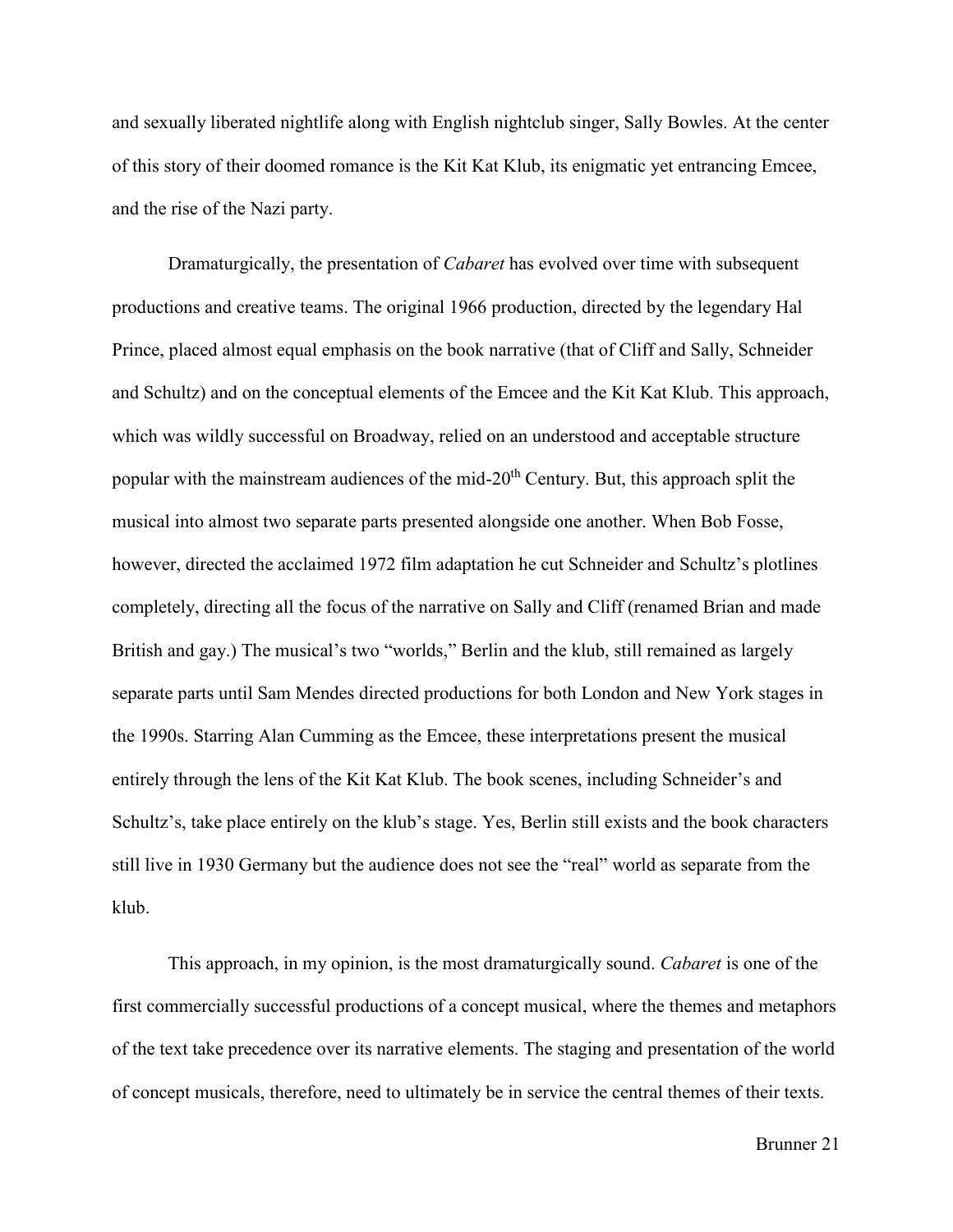At the same time, the characters must act as reflections of the audience. This helps audiences see the implications and consequences of the characters' thoughts and actions in relation, again, to the musical's concepts. In doing so, the audience is primed for a cathartic experience.

As Eliade demonstrates over and over, shamanic rituals and ceremonies often took place in specific locations, such as atop a mountain, deep in the woods or jungle, or in a cold, dark cave. Shamans put great thought into how the space in which a ritual took place impacted the audience's experience. These considerations are equally important when producing *Cabaret*. In the 2014 revival of Mendes' production, from the moment an audience member walks into the theatre, they are made to feel as if they have been transported to a 1930's German cabaret. Mendes' productions include front row, cabaret-table seating complete with table candles and full drink service. The cabaret dancers (chorus) warm-up on stage, occasionally chatting and flirting with guests as they are seated. Here, the fourth wall never exists. The audience is made to feel as if they are *in* the Kit Kat Klub itself as paying customers. With the opening number "Willkommen", the audience is immediately transported to the musical's dark and alluring klub. The Emcee directly addresses his audience, encouraging them to stay and to "Leave your troubles outside. So, life is disappointing? Forget it. We have no troubles here. Here, life is beautiful…" Even the orchestra, often partially consisting of actor-musicians, is in view on or above the stage, just as they would be in a real cabaret.

As a result of Mendes "casting" the audience, they cannot escape what is about to come. They are now patrons of the Kit Kat Klub, reveling in its pleasures and distractions while the politics of the world outside carry on. This hopefully primes the audience to receive the lessons and warnings of the past, just like the voices of ancestors conjured by a shaman, offered by *Cabaret*'s end. The Klub, therefore, acts as a metaphor for all of life's follies that distract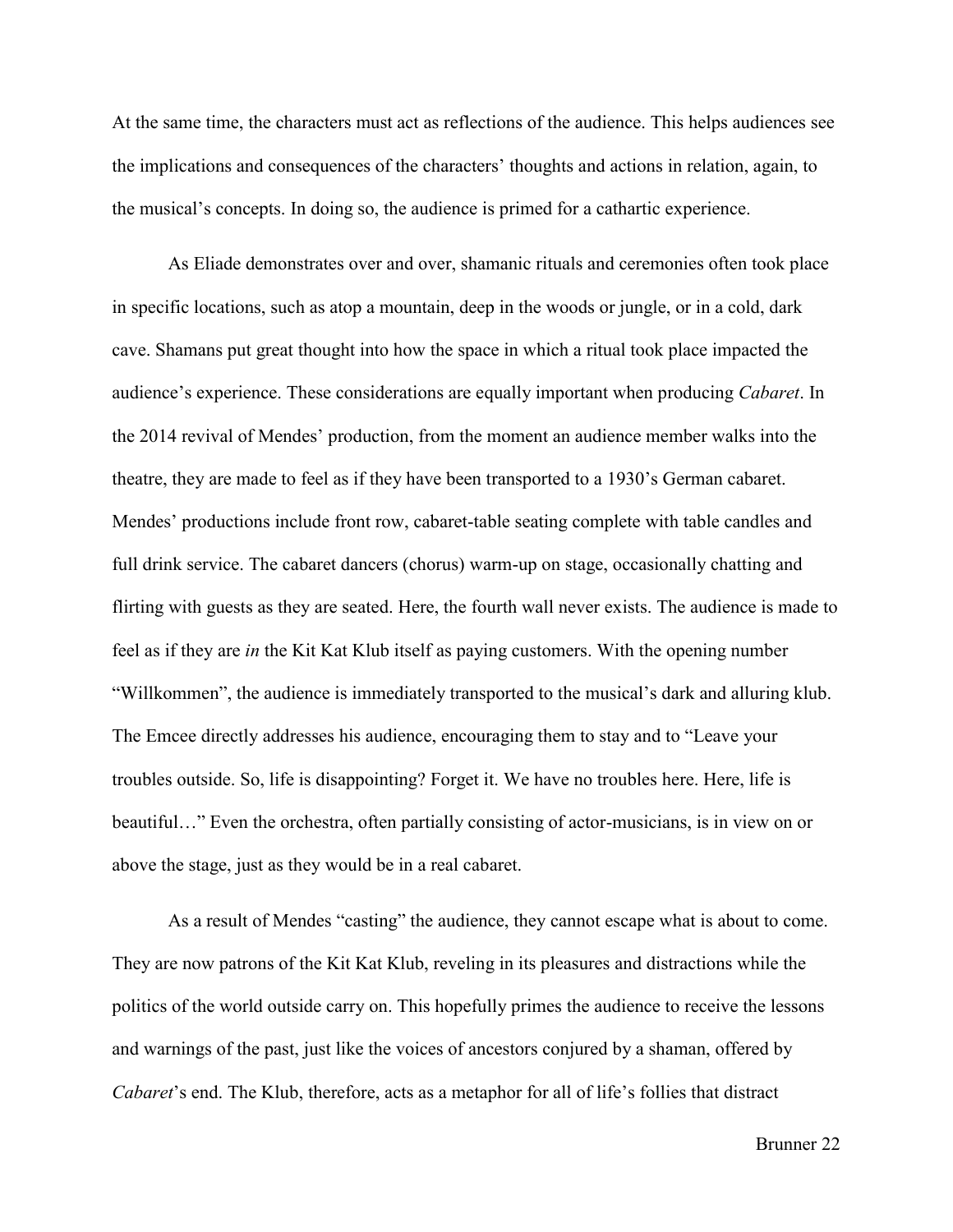societies from addressing or confronting real troubles and concerns. If a production of *Cabaret* can successfully demonstrate a correlation between this metaphor and the individual lives of each audience member, maybe audiences will overcome such distractions and help improve their society for others around them. Herein lies the potential source (or at least one source) of healing that *Cabaret* offers. If a politically and socially engaged society is considered the status quo, then *Cabaret* demonstrates what may happen when that status quo is disrupted. By reminding audiences of the consequences of such an imbalance, *Cabaret* hopefully encourages the audience to prevent this history from repeating itself.

At the center of *Cabaret*, of course, is one of the most iconic characters in American musical history, the Emcee. As the ringleader of the Kit Kat Klub, the Emcee is *Cabaret*'s shaman. He embodies the sexual liberation and loose morals of Berlin's nightlife during the Weimar Republic<sup>2</sup>. These freedoms provided fodder and distraction from Germany's severe post-World War I troubles and also fueled the Nazi party's cultural propaganda. While the Emcee is "real" and tangible to the audience (and Sally Bowles), he is often presented as seemingly invisible to everyone else in *Cabaret*- he is a nobody and yet he could be everybody. For the audience, he is both best friend and also a devil on the shoulder. Genderless and nameless, the Emcee operates on a higher plane acting as a narrator and guide, if not also provocateur.

In Joel Grey's theatre and film performances of the Emcee, he is almost asexual. He resembles a puppet or marionette with beady eyes, sharp lines in his face, and an uneasy voice. Combined with his tuxedo, walking cane, and top hat, Grey's Emcee appears to try to present

 $\overline{\phantom{a}}$ 

 $^2$  Again, I have chosen to use he/him/his pronouns for the Emcee for ease of reading. The Emcee, however, has also been played by female and non-binary identifying actors and no pronouns are assigned in the script. One could make a strong dramaturgical argument as to a specific gender identity/representation (or lack thereof) for the Emcee.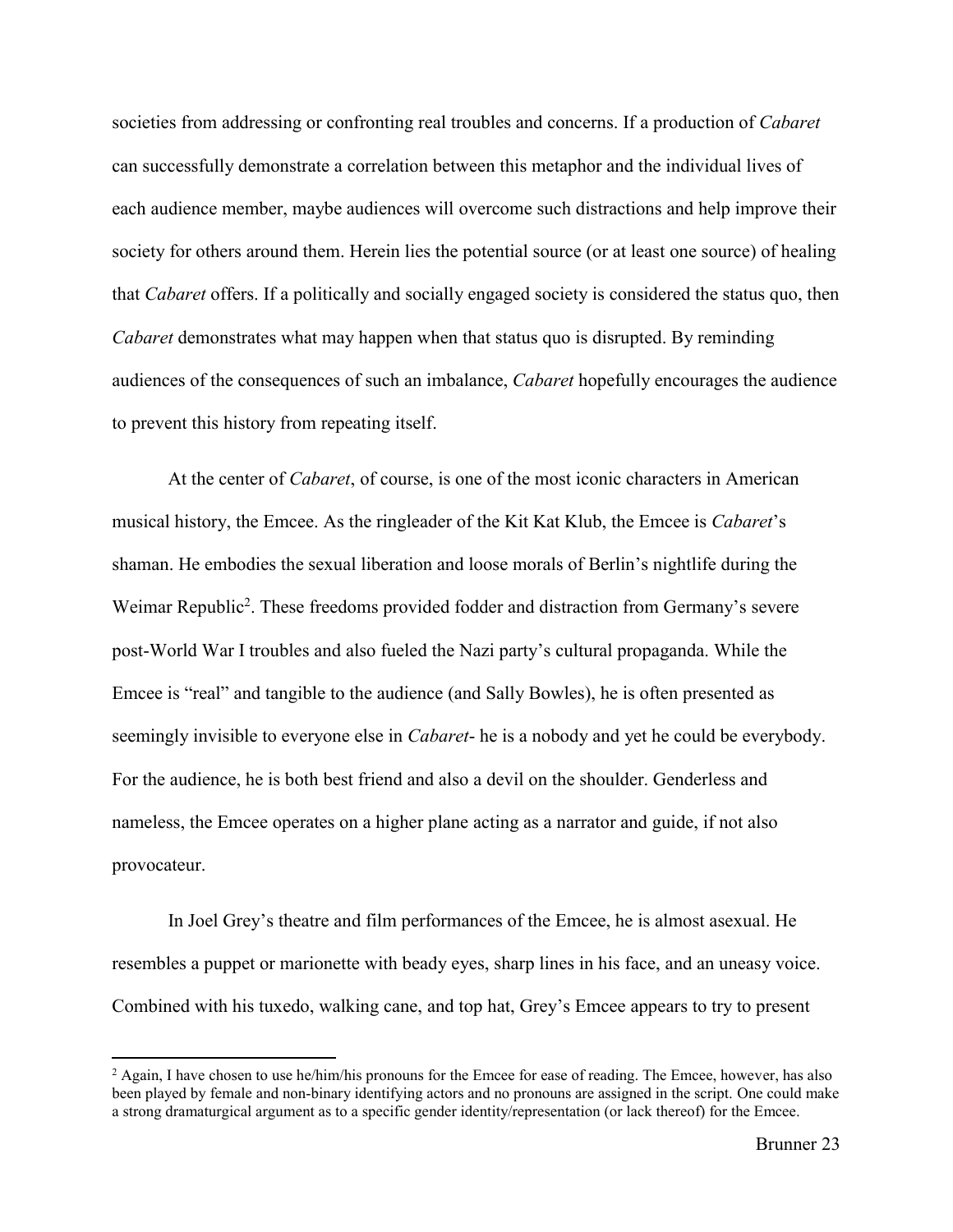himself as slightly socially above the klub's other performers- acting as a reflection or peer, perhaps, of the Berliners in his audience. That is not to say he does not revel in the fun- in Grey's film portrayal of the Emcee he is a boisterous rebel rouser when on stage, always the center of attention with an unnerving grin. But he invites his audience in, as equals, and gives them permission to enjoy the klub's temptations.

In contrast, Alan Cumming's Emcee leaves nothing to the imagination. During "Willkommen'', Cumming strips playfully out of a dark trench coat to reveal his shirtless body, clothed only in torn pants and loose suspenders with army-like boots and a low-hanging, disheveled bow-tie. His nipples are rouged and contoured makeup accentuates not only his face but the entirety of his thin physical frame. Cumming's Emcee is physical. He kisses, gropes, and teases the other klub members, male and female, and you can almost smell his sweat.



Alan Cumming as Emcee with the Kit Kat Girls in *Cabaret.* Roundabout Theatre 2014. Photo Credit: Joan Marcus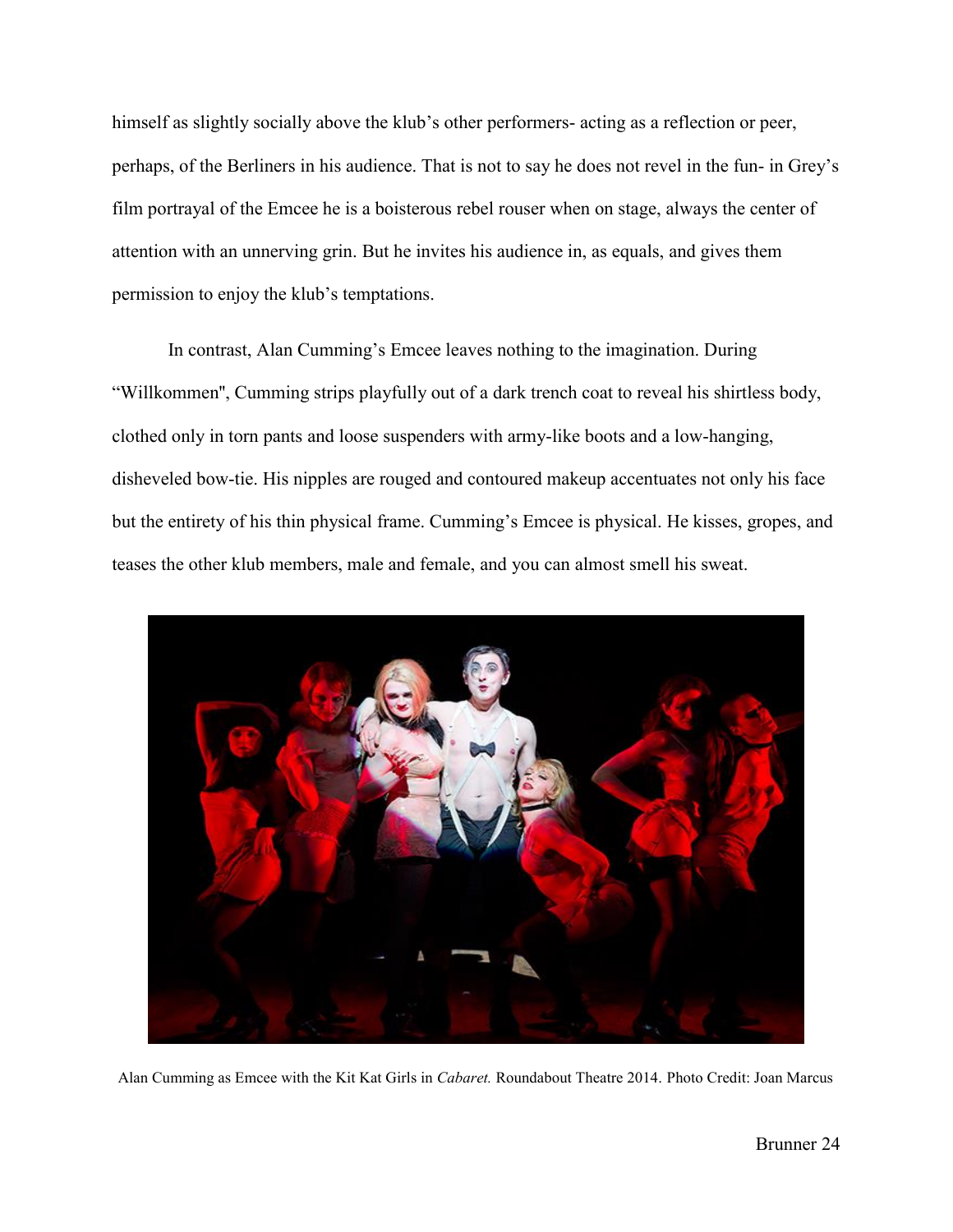Both are highly successful interpretations of the role. Audiences cannot take their eyes off either Emcee and, more importantly, audiences want to trust them. The Emcee has a story to tell and he knows how to reel his audience in. The Emcee's anonymity seems to also similarly afford the audience anonymity and, perhaps, a temporary waiver of guilt as well. As he welcomes his guests in German, French, and accented English as "stranger", the temptation to "stay" and ignore life's problems is real. His familiar wink and mysterious charm reels the audience in further, setting them up for the eventual heartbreak of Sally's final number, "Cabaret", and the musical's dramatic, somber conclusion. By looking at key moments throughout the musical, it is clear the Emcee acts not only as a shaman, but as a muse and guide through *Cabaret*'s central motifs. He builds a sense of community and belonging which is essential to the lessons of the story.

The Emcee also directly influences the dramaturgical form of *Cabaret* in that he controls what the audience sees, and when. He is the musical's indirect narrator. With knowing smirks and glances, both Grey and Cumming play the Emcee as omniscient yet uninfluential. He represents the evolving world around Cliff, Sally, and the other characters. *Cabaret* is episodic and chronologically linear- although one could argue some of the cabaret numbers could be reflective of performances from earlier points during the Weimar Republic. As a result, the Emcee cannot change history but, like a shaman, he always has the right song at the right moment to respond.

In Mendes' productions, for example, the Emcee lurks in the shadows during much of the musical's action. Other than introducing Sally Bowles at the klub, he does not interact with any of the primary characters. For instance, at the top of Act II when a brick is thrown through Herr Schultz's shop window, Cumming walks downstage passing directly between Schultz and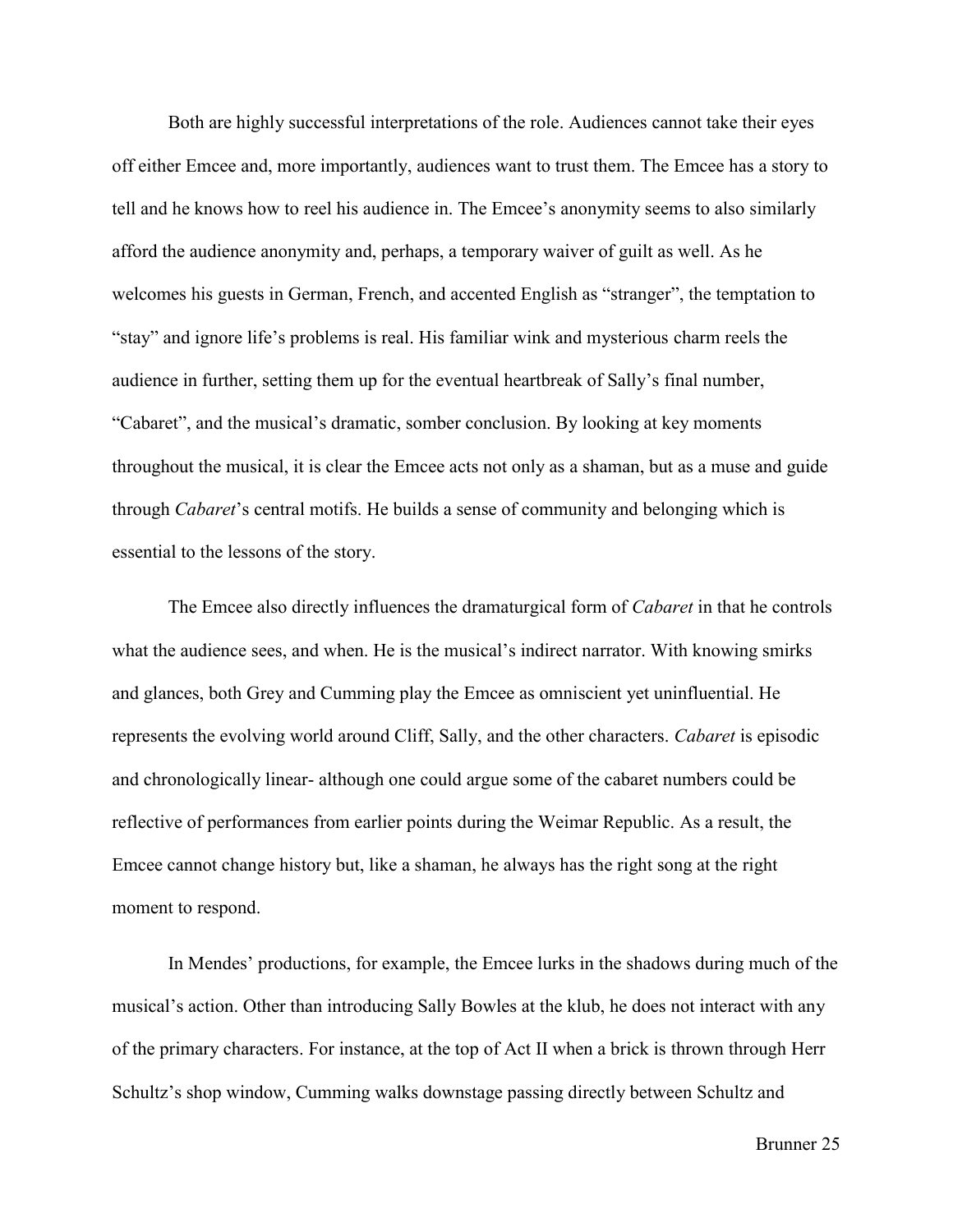Fräulein Schneider who see right through him; he is only visible to the audience. With a smirk, Cumming drops a brick onto the stage and stands back to watch Schultz and Schneider's frightened reactions. The Emcee acts almost like a "Ghost of Christmas Past'', making the audience his Ebenezer Scrooge, left to sit there, unable to stop this hate crime or speak up, and thus complicit in allowing hate to proliferate. To be clear, he himself does not throw the brick into the window (some unseen, "any man" Berliner is responsible) yet the Emcee, as the audience's omniscient guide through history, acts as stand in. Thus, he is both narrator *and*  catalyst. Shamans, including the Emcee, manifest a series of events to provide catharsis and healing thus resulting in the unique dramaturgical form of *Cabaret.*

Like for Scrooge, this is just one difficult moment of many in store for the audience this night. They must stand by and let history play out through their shaman's journey. Audiences watch Cliff slowly realize most of Berlin, including himself, have become unknowingly complicit in the Nazi's rise to power. He begs Sally to see what is happening around her, but she quickly dismisses him, arguing "Politics? But what has that to do with us?" Even Ludwig, who is Jewish, is in denial that the radical agenda of the far-right could actually come into power or that he, in his home country, is in any form of danger. With plentiful distractions, it is easy for intelligent, well-meaning Germans to ignore what is happening around them. As an audience, however, we know how this story ends and the inevitable atrocities that are about to occur.

I believe, therefore, it is important that the Emcee be played as secretly "knowing that we know." In other words, even though the Emcee is the front man of a 1930's club in Berlin, he should be fully aware he is speaking to a  $21<sup>st</sup>$  Century audience who, hopefully, are well educated on the rise of the Nazi party, World War II, and the horrors of the Holocaust. If the Emcee is aware his audience already knows how this story ends, it gives what he chooses to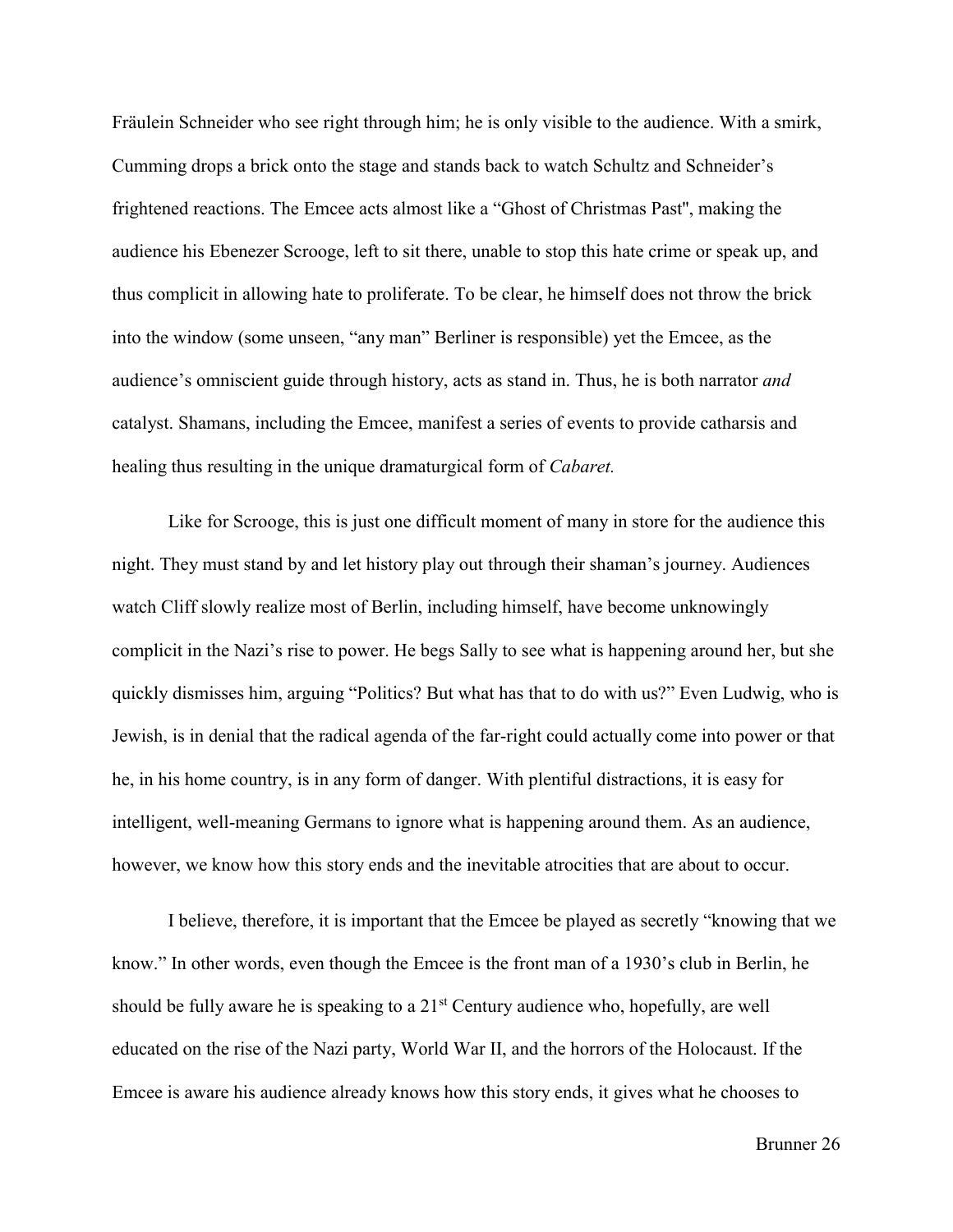show the audience more impact. Audiences understand the severe consequences of Schneider bending to the will of the Nazi party, for example, or Sally deciding to leave Cliff and stay in Germany. The Emcee's awareness, however, should not be explicit or even alluded to in the Emcee's performance. Instead, it should live in the dramaturgy of the production and, perhaps, in the subtle yet knowing winks or gestures from the Emcee to his audience.

This awareness culminates in the musical's final moments. In the Mendes' productions, as Cumming briefly reprises "Willkommen" during the finale, he once again strips out of his trench coat only to reveal this time the striped pajamas of a concentration camp prisoner. The music is intentionally off tempo and off key as nothing is beautiful anymore. It is a full 180 degrees from where the musical began. In the original Broadway production, a large mirror was revealed on stage during this final moment. This mirror allowed the audience to see their own reflection, reminding them hopefully of their own individual roles in history and politics, then and now<sup>3</sup>. By the journey's end, the audience is given the opportunity to see the slippery slope of fascism and tyranny as well as their potential role in abetting it.

Productions of *Cabaret*, therefore, need to "diagnose" the audience, and society at large, with political and social complacency, thus giving the Emcee (and the musical as a whole) an "illness" to heal. As the musical ends and theatre-goers leave the klub for the real world once more, audiences will hopefully better understand the critical role each individual can each have in protecting (or endangering) democratic freedoms. Both the theatre and shaman, therefore, provide audiences with the opportunity to learn and then take action- but they cannot compel individuals to do so. Instead, audiences are made aware of their relationship to a problem and

 $\overline{\phantom{a}}$ 

 $3$  The use of mirrors during the final number (and sometimes the opening) has continued to be a component of many subsequent productions, including the film adaptation.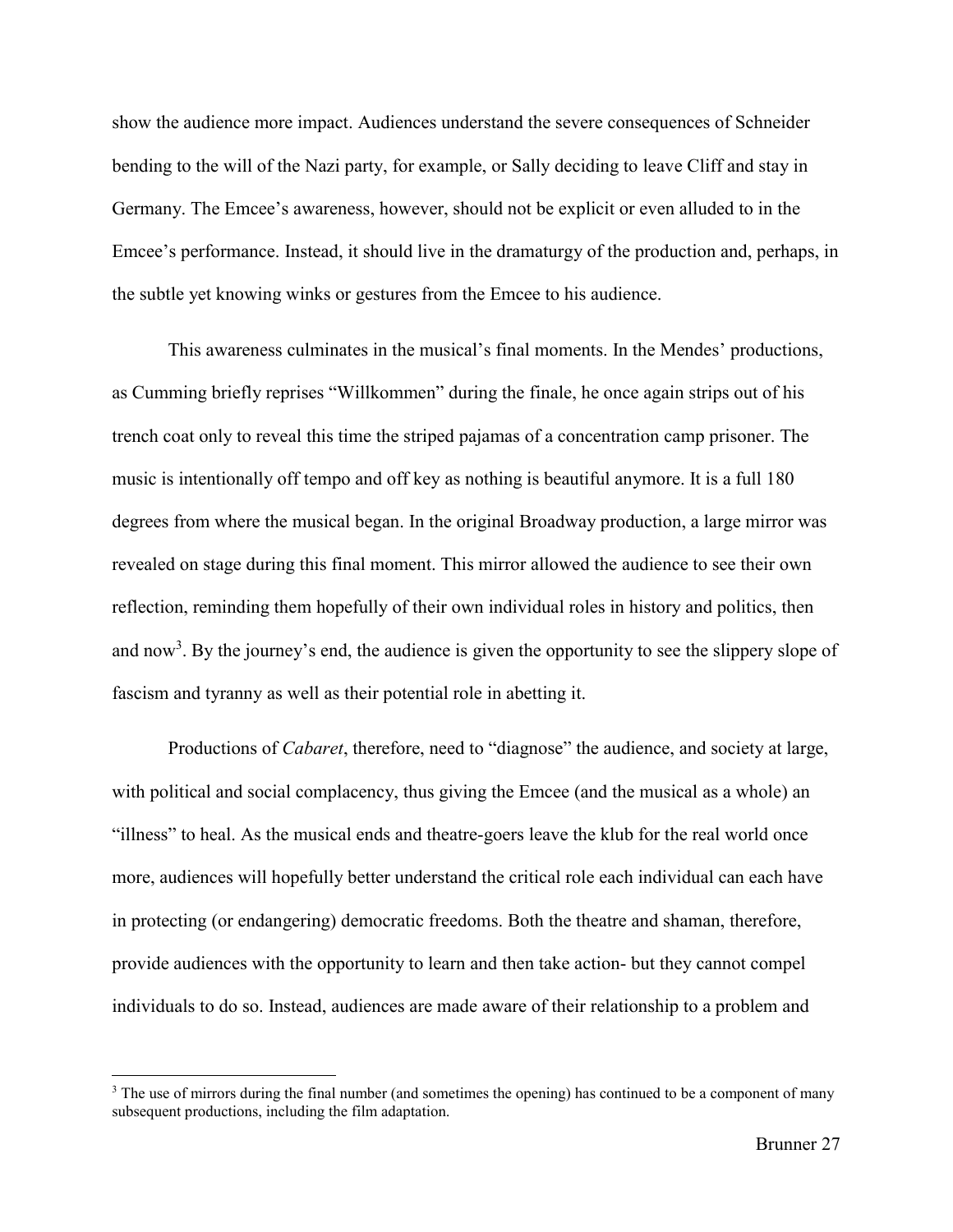given a moral decision on how to act, if at all. The lessons and warnings history provides often do go ignored, thus why they bear repeating in our theatre and art.

Personally, I remember revisiting *Cabaret* shortly after the 2016 US presidential election. Like most Americans, I was surprised and shaken by Donald Trump's win and found myself continually asking "How did this happen?" A few weeks prior, in early October 2016, a close friend of mine reached out multiple times to encourage me to donate to Hillary Clinton's campaign as well as sign up for a local volunteer shift. While I did consider this, with the release of the infamous "Access Hollywood tapes" a few days later I laughed off the idea that Trump had any chance. I felt it was silly to donate to Clinton's campaign, which I though clearly was going to win. Even the idea of volunteering in liberal New York City did not feel to be a particularly good use of my time. I, of course, was wrong. My apathy in those final weeks of the election, however, haunted me continuously throughout Trump's presidency. Every time he broke with democratic norms or pressed the limits of his constitutional powers, I regretted my assumptive attitudes during the election.

That friend has since described her experience volunteering for Clinton's campaign in Pennsylvania as like "living on a different planet." Being in a battleground state and interacting every day with voters, the narrative she heard from the news media was completely contradictory to her own experience. The enthusiasm and excitement towards the Trump campaign all over her state was not only concerning but also shocking given how downplayed and underreported this reality was on cable news. To her, distractions in the final days- like the premature celebration of Clinton's presumed victory on *Saturday Night Live*- got more news coverage than the election itself. My friend felt as if the world around her was ignoring what was happening right in front of them, no matter how much she tried to get people's attention. Given how close Trump's margins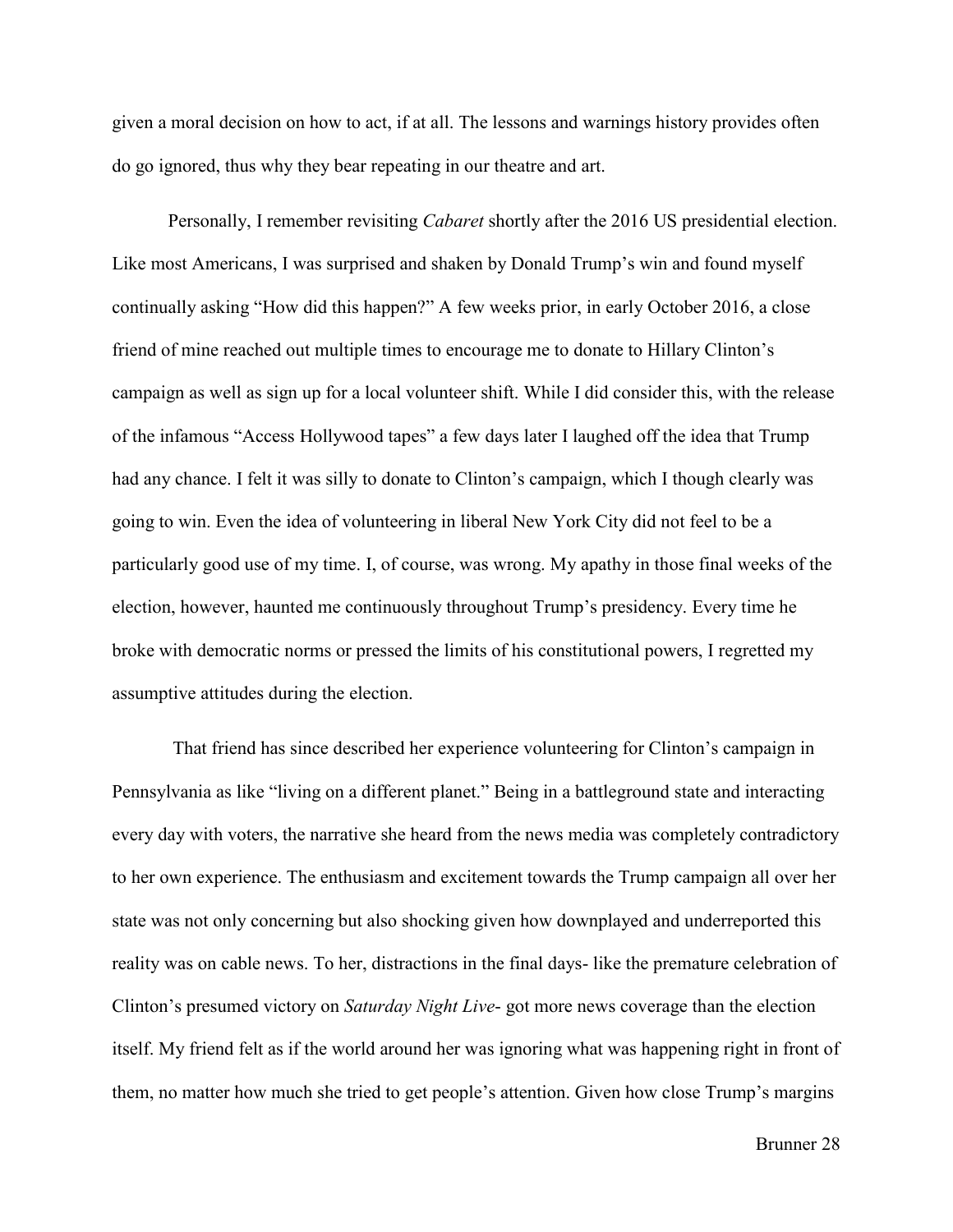were in the swing states, it is clear now that with a more engaged and focused electorate Clinton could have actually won, thus preventing the tragedies of the Trump administration.

Prior to Trump's election, *Cabaret* resonated with me as an important perspective on the beginnings of fascism and World War II. Since then, however, when revisiting this musical, as well as plays such as Brecht's *The Resistible Rise of Arturo Ui*, I cannot help but also see a reflection of America leading up to the 2016 election. While nothing can change the past, theatre can help audiences remember our society's wrongs in order to help not repeat them in the future. Scott Miller, a theatre historian and artistic director of New Line Theatre, writes:

> "Cabaret *is about that moment, a time when it wasn't yet too late, when Germany wasn't yet locked into the path that would lead to the murder of millions of Jews. But the people of Germany couldn't see what we see. They didn't know how their choices, their fear, their apathy would lead to bigger things. People like Fraulein Schneider and Fraulein Kost were busy just trying to survive. People like Sally Bowles were busy having too good a time…We have an obligation to learn from what happened in Germany. We have an obligation to make different choices. If we don't do it today, it may be too late tomorrow."* (Miller)

This is where theatre can heal. Like the shaman galvanizing efforts around fixing a societal ill, plays and musicals provide an opportunity for an audience to confront a shared experience together, process their emotions, and leave the theatre enabled to effect positive change. As Miller points out, *Cabaret* reminds individuals of their place within society and how they have an obligation to consider the societal consequences of their own choices and actions.

On *Cabaret*, Hal Prince reflected "It was only after we'd come by a reason for telling that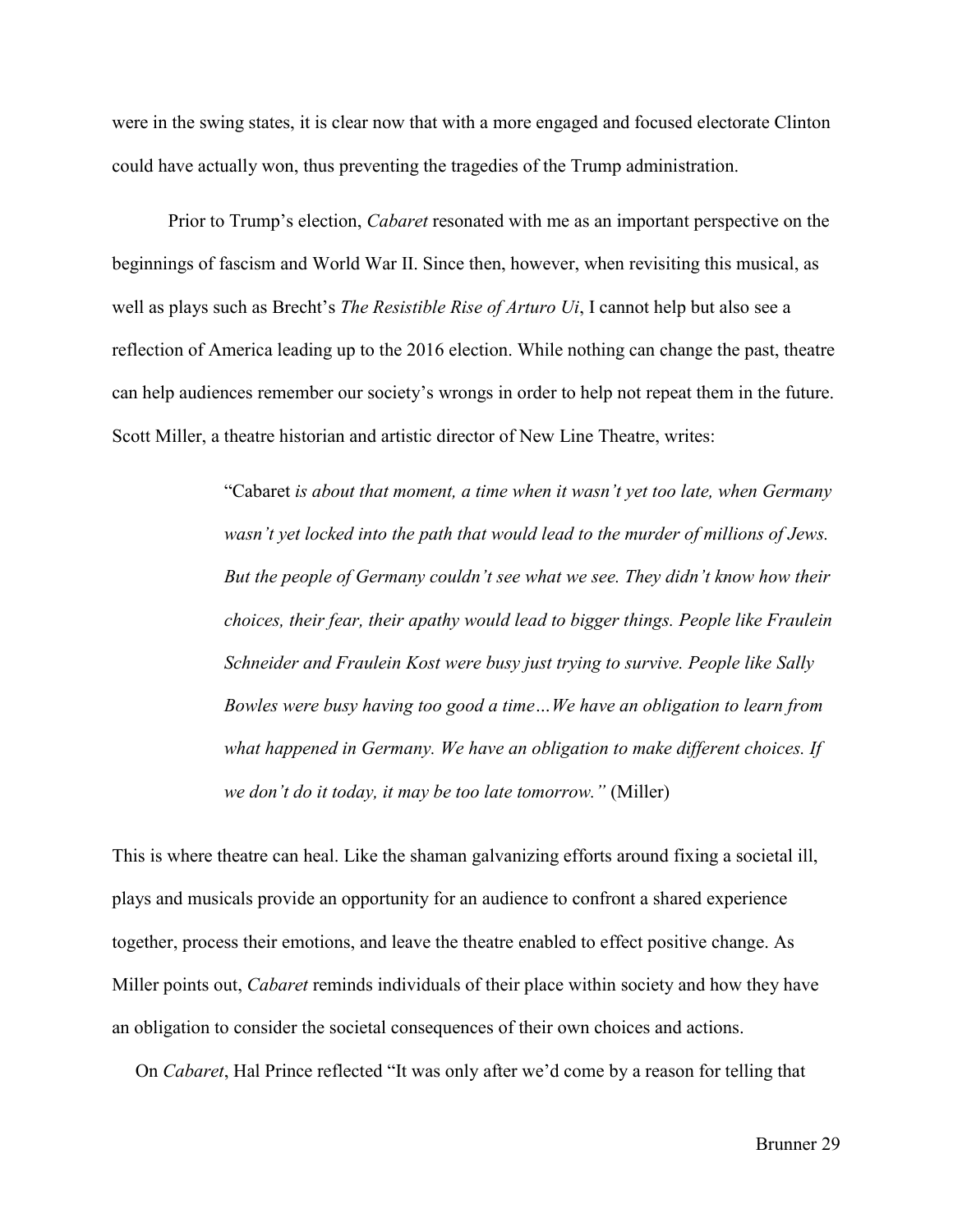story parallel to contemporary problems in our country that the project interested me." It is that parallel that gives *Cabaret* its punch. The value Prince saw in this musical was in its attempts to effect positive social change by making historical events personal and relevant. When *Cabaret* was first produced in the 1960s, political protest and unrest in relation to the civil rights movement and the Vietnam War directly influenced the development of the musical. Now, in the 2020s, hyper-partisanship, mass disinformation, and demagoguery keep *Cabaret*'s themes as relevant as ever for American audiences.

As I contemplate my "why" for doing theatre, a musical like *Cabaret* excites me most. For a lot of my generation, the comfort and stability of coming into adulthood during the Obama administration made us, in my opinion, less politically minded. Trump's win changed that. My generation now feels more politically and socially engaged than any generation since the 1960's. Even the best production of *Cabaret*, of course, would not fix today's dysfunction in Washington DC or the social injustices of racism, xenophobia, and sexism. What it can do, as demonstrated above, is galvanize an audience through a shared experience and, again, seek to heal political apathy by making the lessons of the past relevant, personal, and cathartic.

#### **CASE STUDY:** *THE NORMAL HEART*

When famine or drought strikes, when disease plagues a group, or when a series of hunting trip returns unsuccessful, shamans are often called upon to intervene for the benefit of society and to restore balance. In fact, the shaman does not just have this ability but has a social responsibility to do so. He is a servant of and for his people, uniquely situated to effect change and provide healing and cosmic balance. Anthropologist Anne-Marie Colpron offers another perspective on the role of the shaman, that of a "cosmopolitical diplomat" (376). According to Colpron, the shaman's ability to shift between multiple planes or universes and to share in the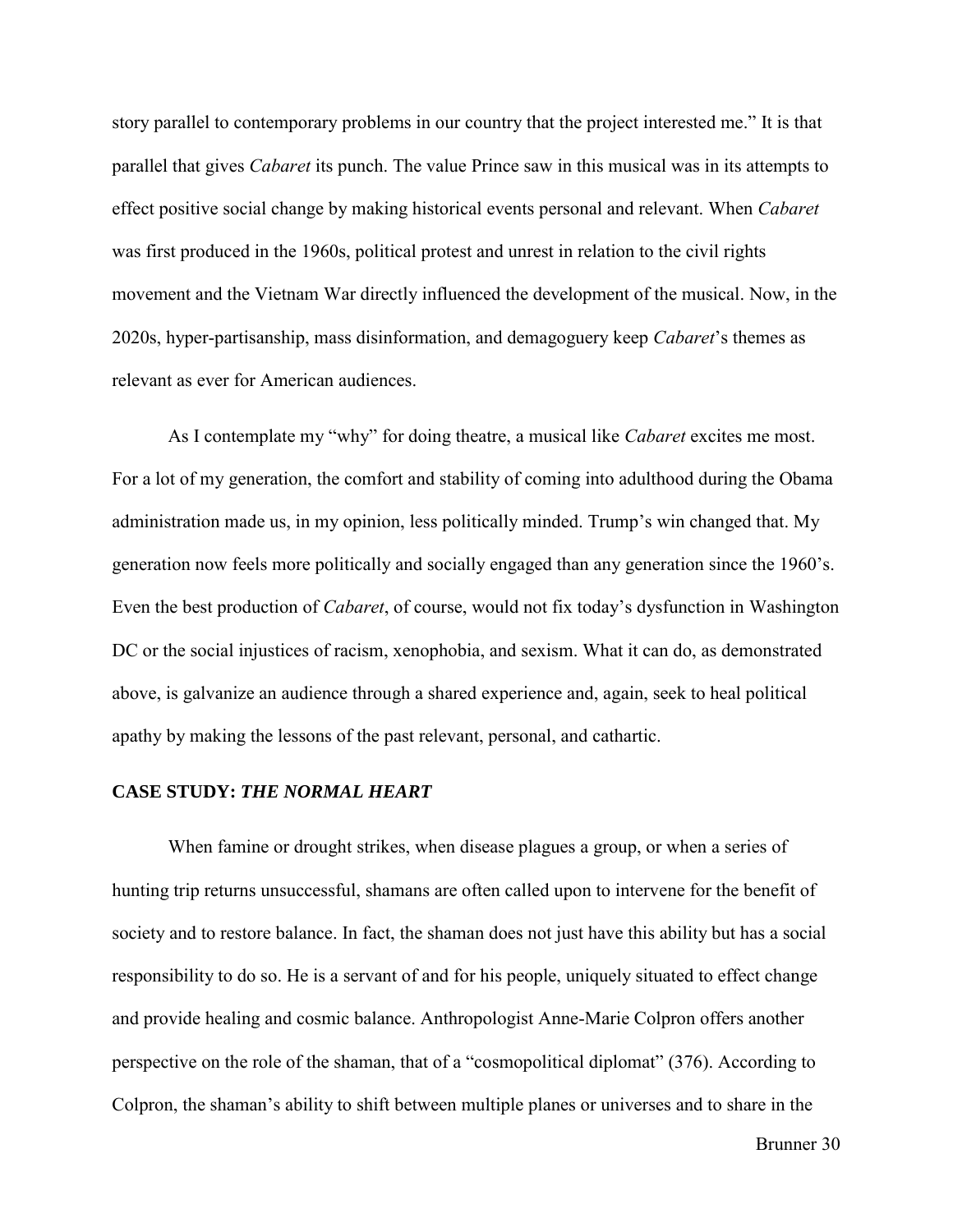perspectives of other beings such as plants, animals, microorganisms, and even the weather, makes him a master mediator (376, 380-381). This is central to his work within his community, providing spiritual wisdom and guidance.

Theatre too possesses the power to address crises and to organize a society around a central cause. In one example, Eliade describes the moments before a shamanic ritual: "Silence reigns...darkness now becomes total...all hold their breath" (230). Theatre often begins the same way. In my opinion, it is also a modern cosmopolitical diplomat, a way for cultures and societies to better understand the world around them and the role they play in it. Theatre can help transform complex ideas into accessible, relatable experiences for audiences while sharing new and challenging points of view. Again, any healing from theatre is not immediate or even guaranteed. But theatre can be a catalyst for action, stirring the audience awake in service of a greater cause. Theatre's greatest power, perhaps, is its relation to the *now*, to speak to an audience gathered in one place, at one time, in one context. The shaman and the performing arts both rely on a prepared act, a prepared moment, in which their work can take effect.

In 1985, Larry Kramer understood and harnessed this power of the theatre in a way very few playwrights before him had. His play *The Normal Heart* tells the story of Ned Week, a gay man in his 40's, fighting to address the HIV/AIDS crisis of the 1980s. An urgent cry for help courses through the play's two acts as Ned fights for equality, justice, and decency as this pandemic cruelly takes thousands of lives in New York City, including that of the only man he ever loved, Felix. Through this almost entirely autobiographical work, Kramer does not seek sympathy but instead intends to slap the audience awake. In an introduction to the play written in 2000, Tony Kushner writes "Kramer...wrote a play that made news, made a difference, had an effect- not to win prizes or encomia in the press, nor to set the box office ablaze, but to catalyze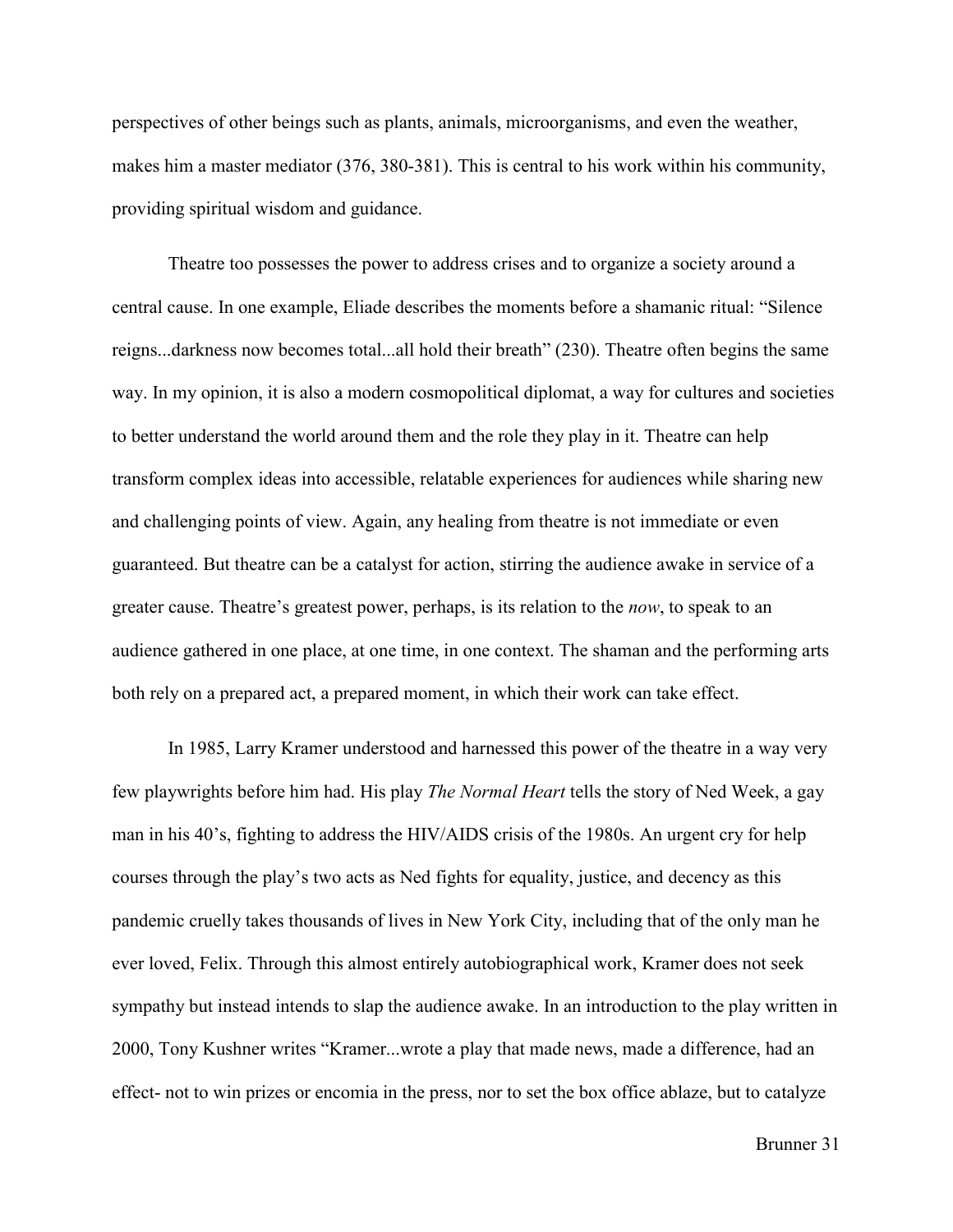his society…" (Kushner vii). Kramer wrote *The Normal Heart* to heal his audience of ignorance and inaction as well as recruit allies and activists.

*The Normal Heart* is the story of Ned Weeks and therefore the story of Larry Kramer. Ned is the so-called "author avatar" and many of the play's events and secondary characters are directly pulled from Kramer's real-life experiences. For the audience, Ned Week's acts as a shaman, even if indirectly. While the pandemic is out of Ned's control, everything else in the play is. The form of *The Normal Heart* is episodic and chronologically linear because the play follows Ned's personal journey. Ned "conjures" the events of each scene through his passionate appeals and emotionally driven fight. He is responsible for each escalation, each situation he and those around him find themselves in. In his 1985 review, theatre critic Frank Rich of the *New York Times* stated "there can be little doubt that *The Normal Heart* is the most outspoken play around - or that it speaks up about a subject that justifies its author's unflagging, at times even hysterical, sense of urgency..." It this hysterical urgency that dictates the dramaturgical form of *The Normal Heart.* Ned is not just outspoken, he is outraged. He has chosen to become a vocal and relentless advocate for gay health and gay rights and must endure the push back and social resistance to his cause. If at any point Ned, or Kramer for that matter, had given up, the play would have stopped there. This play demonstrates the reality Ned, like a shaman, has shaped for himself.

As a result, every scene furthers Ned's and Kramer's cause, stacking one tragedy on top of the other with unapologetic bluntness. The play is heated. Ned not only loses his temper several times, it seems all the characters are prone to argument or emotional outburst, highlighting the literal life and death stakes of the crisis. As Rich describes it "The writing's pamphleteering tone is accentuated by Mr. Kramer's insistence on repetition - nearly every scene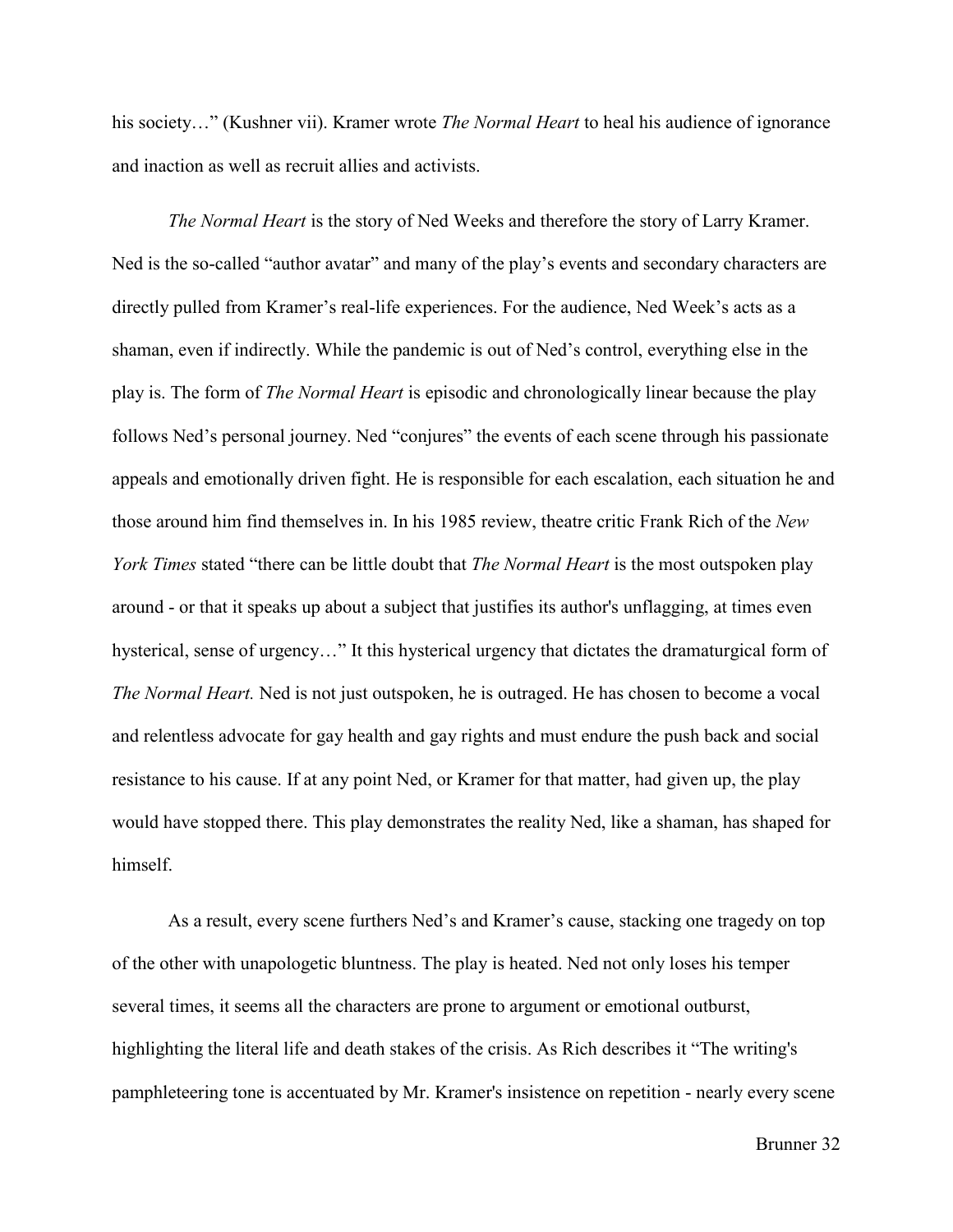seems to end twice - and on regurgitating facts and figures in lengthy tirades." The dialogue is often a staccato back and forth, propelling the action forward and maintaining an urgent undercurrent. Ned's journey is the audience's journey, or at least that is the intention. Kramer wants his audience to share in his passion and feel this pandemic's profound cruelties. Unlike in *Cabaret* where the audience is purposefully cast as passive bystanders, in 1985 Kramer wanted to directly implicate New Yorkers as either part of the problem or part of the solution. He calls upon his community and city to become activists and allies for those most maligned and vulnerable.

The play's frenetic energy and high stakes, combined with Ned's emotional plight, serves as a pseudo-ecstatic-trance. At every turn, Ned is looking to upset the status quo through public and personal disruption. This is how Kramer wants to "heal" his audience- they need to understand the severity of the crisis, share in his anger, and to action for positive change. Why should the world continue as if everything is fine when this disease continues to mercilessly kill, undetected and underreported? Kramer wants theater-goers to stop going about their lives as usual- how could they? It is not enough for the audience to feel sad or sorry, they must join Kramer in his fight. Ned is the vessel for the audience's journey, just how a shaman shepherds his community on his spiritual journey. Through its form, *The Normal Heart* provides the audience with a direct link to the inside Ned's mind and psyche. At the end, the audience is spit out of this journey at the moment of Felix's death and as Ned cries, "Why didn't I fight harder! Why didn't I picket the White House, all by myself if nobody would come. Or go on a hunger strike…" (Kramer 121). Ned's loss acts as Kramer's charge for the audience: speak up and act up! Kramer's writing holds nothing back in hope that care and compassion will be shown to those suffering, therefore returning balance to society.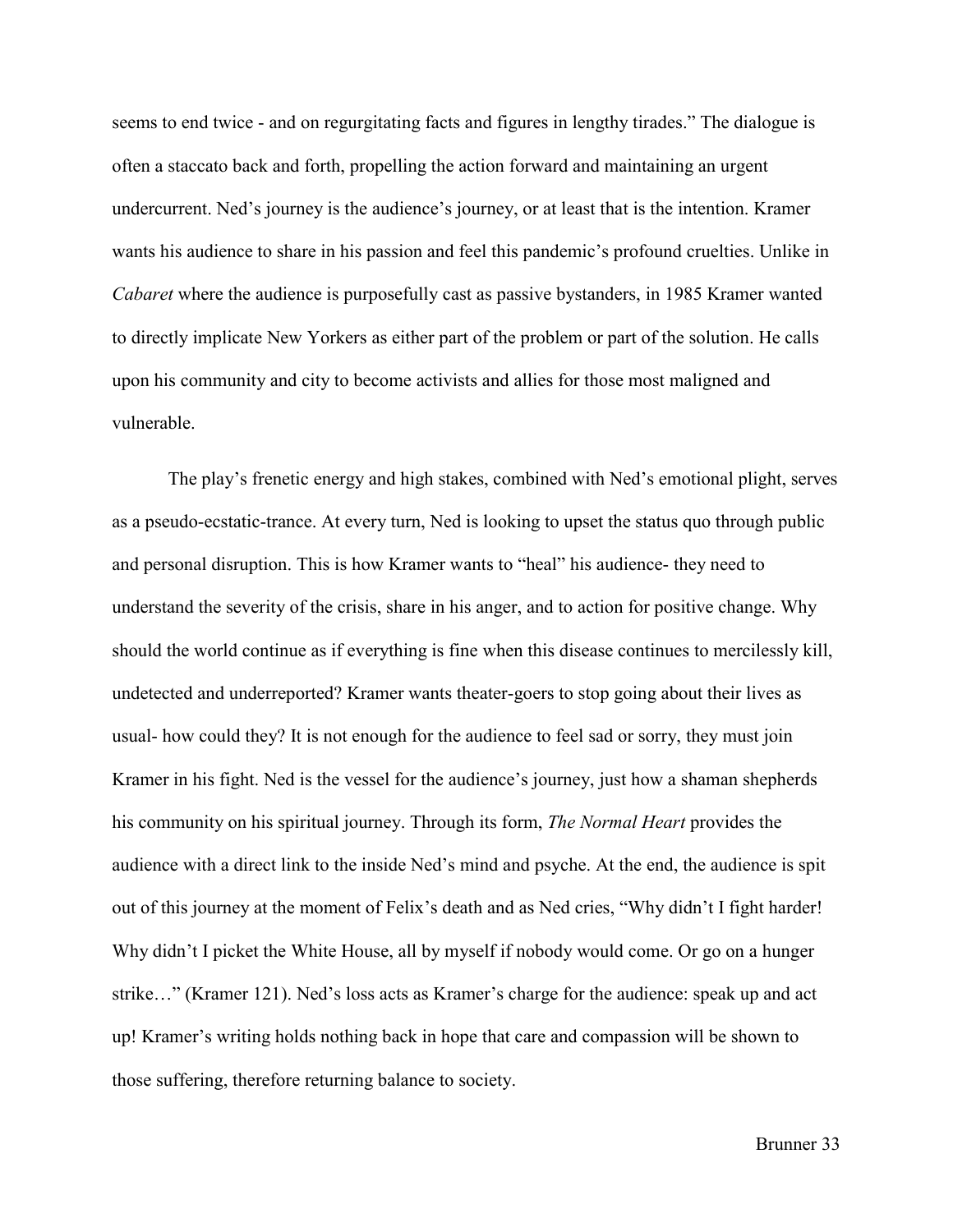*The Normal Heart* is not asking for pity on gay men, either. Instead, Larry Kramer directly implicates his own community as part of the problem. With being out still largely taboo for most gay men in 1980s, sex was considered one of the few means of affirming one's true identity. Kramer dismisses this notion. He looks beyond New York's then very promiscuous and sex-driven gay culture in order to propose a more "traditional" future for the gay man. For example, the 2014 HBO film adaptation of the play written by Ryan Murphy and Kramer, Ned organizes a community meeting at his apartment with dozens of gay men in attendance. He and Dr. Emma Brookner attempt to educate those gathered about the disease. She pleads, "You are all going to infect each other" as she begs them not to have sex until she can learn more. The crowd is aggressive and they shout the two of them down, dismissing her medical opinion altogether. Mickey, played by Joe Mantello, fires back at her with "Guys will become frightened of sex. Then we'll lose our self respect that we fought very, very hard for…"



Julia Roberts as Dr. Emma Brookner in the film adaptation of *The Normal Heart*. Photo Credit: HBO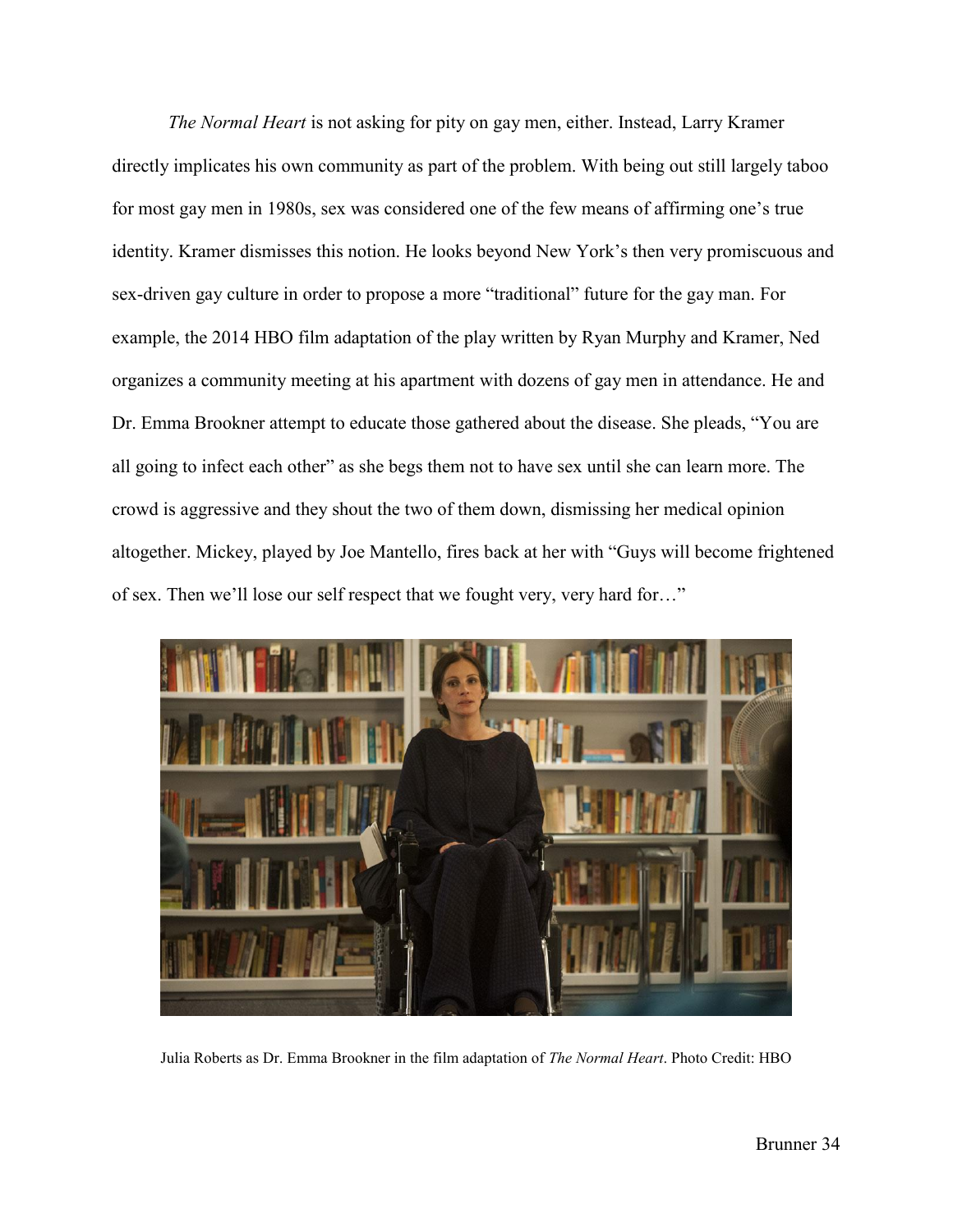But, Ned's journey directly counters Mickey's view. As Ned falls in love for the first time, he demonstrates what Kushner describes as "a campaign against the oversexualization of gay male life...in favor of long-term commitment…" (xxi). Kramer holds up a vision of an "ideal" for the gay man: a world where men are out and proud, freely able to pursue monogamous, loving relationships. Kramer encourages his fellow gay men to look beyond the predominately closeted, hook-up only culture of the 1980s. The audience witnesses the journey that is Ned and Felix's beautiful love story only to see it in end in tragedy. In the play's final scene, Dr. Brookner officiates a symbolic marriage between Felix and Ned, only for Felix to die immediately after. As heartbreaking as this moment is, Kramer's argument is clear: act now, stand up for yourselves, or this ideal may never be achievable. The work of both shaman and playwright is always audience oriented. Kramer does not allow for a passive experience. He ensures his message and expectations are clear, resulting in a visceral and moving piece of theatre designed to effect change.

Kramer's intent is also demonstrated in the visual presentation of *The Normal Heart* as well. With a minimal set, both the original and 2011 productions had an intentional scrappiness to them. Like the real-life activists who were forced to work with minimal resources, the characters on stage were limited in the same way. In the 2000 publication of the play, Kramer writes in a forward "The New York Shakespeare Festival production at the Public Theatre was conceived as exceptionally simple...For the 2011 Broadway revival: Once again, minimal everything" (15-18). The white walls of these sets became canvases for the designers. Facts, statistics, and headlines about the disease were painted or projected onto these surfaces. In the 1985 production, statistics such as the rapidly increasing death toll were updated continually, making it a living document reflecting the severity of the pandemic. Similarly, by the final scene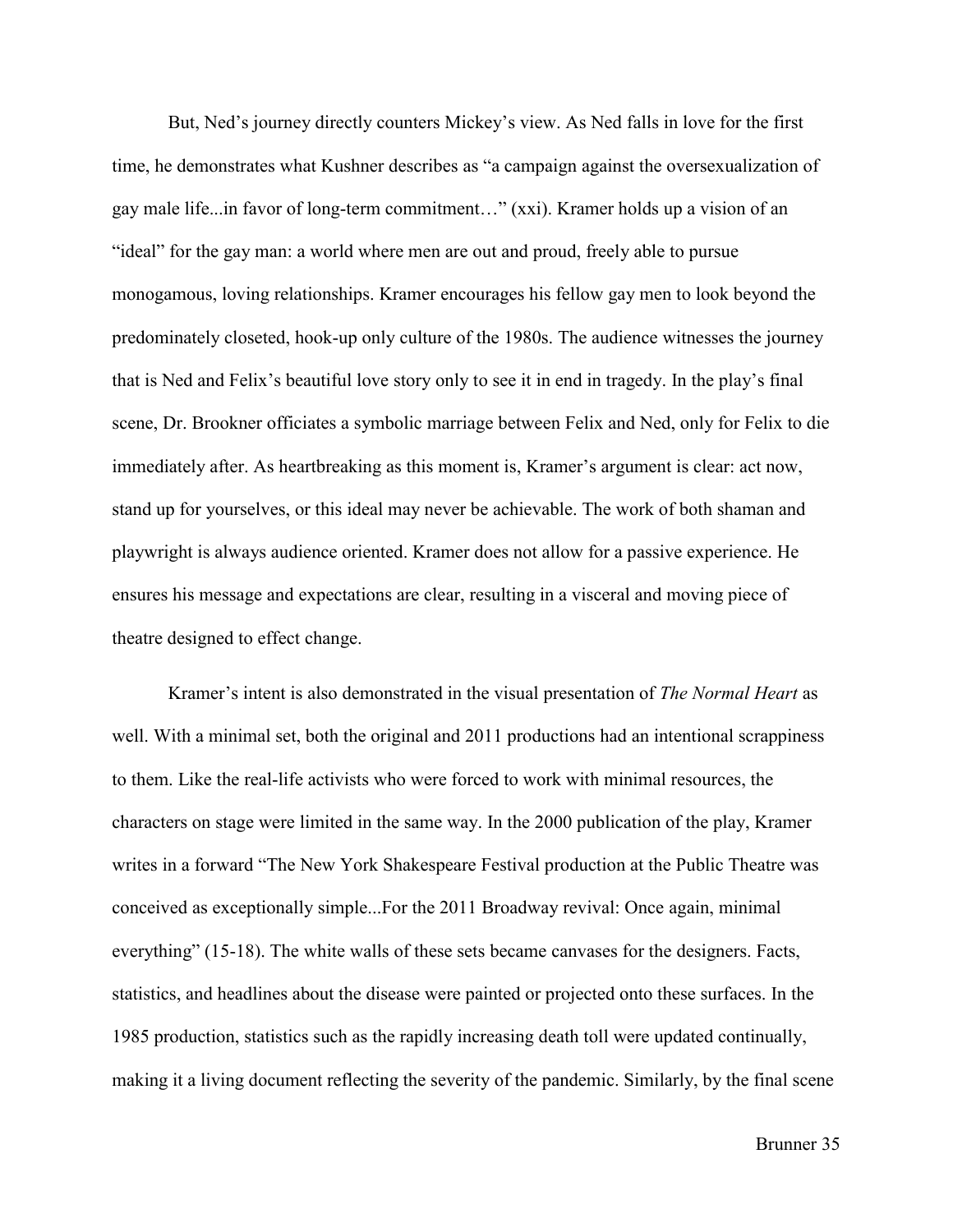of the 2011 production, the walls were covered with the names of HIV/AIDS victims, providing a grounded realness to a disease that was for too long undetectable and misunderstood.

Through these design choices, Kramer and his designers do not let the audience ignore the realities or consequences of HIV/AIDS. As Ned puts it, "Yes, everybody has a million excuses for not getting involved. But aren't there moral obligations, moral commandments to try everything possible?" (Kramer 44). Like a shaman looking to heal his community, Kramer offers audiences the chance to understand what has been ignored and forgotten and, more importantly, the opportunity to share in his anger and become activists themselves.



*The Normal Heart* at The Public, 1985. Photo Credit: Martha Swope

The play is also of the moment, of the time and place in which it was written and performed. Shamans respond to the problems in front of them and in context of the world around them. This allows audiences to see their direct relation to these problems. For example, audiences of the original production of *The Normal Heart* left The Public and walked out directly into the East Village- one of the few LGBTQ-friendly neighborhoods of 1980s New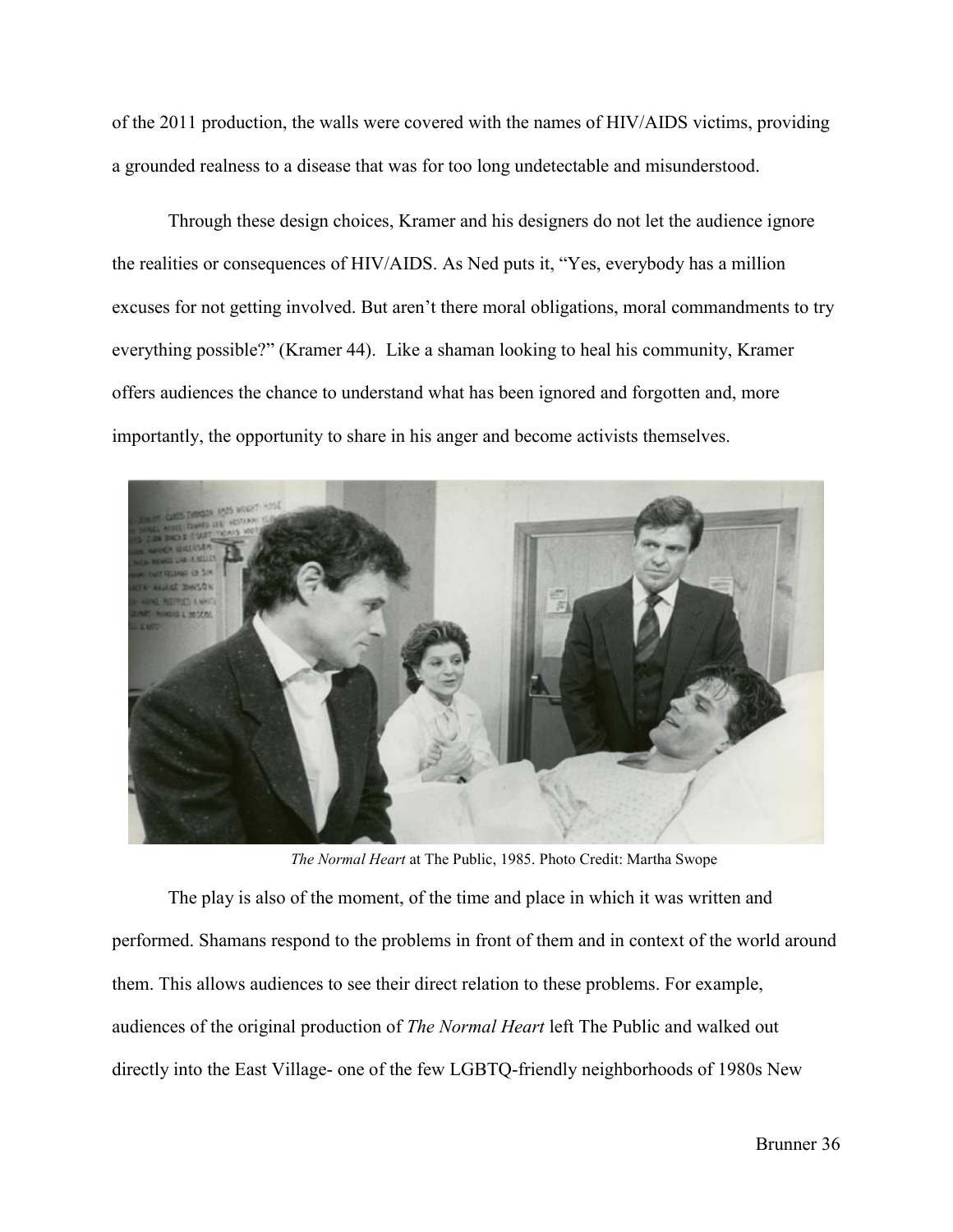York City. Victims of HIV/AIDS lived on that very street and the riots of Stonewall Inn happened just a few blocks away. The play does not take place in some fictionalized New York or America. It names names, it implicates and it exposes. Kramer calls out the then- mayor of New York, Ed Koch. Koch, a lifelong bachelor whose sexuality was a frequent source of speculation, was hesitant for many years to directly address the issue of HIV/AIDS or provide support for activists and doctors. Kramer also pans the *New York Times* for their minimal response and coverage of the pandemic, even though he knows a Times critic will be coming to review his play. No one is safe from Kramer's wrath, and rightfully so. He ultimately gives the audience a charge: *here's what your city and your government is doing, or rather not doing, so what are you going to do to fix it?* Kramer wants to create a sense of community and inspire collective activism through direct emotional appeal.

Through the journey of *The Normal Heart,* Larry Kramer diagnoses his audience, his city, and even his country with ignoring and forgetting. Its episodic form, which piles one tragedy and emotional tribulation on top of another, is designed to demonstrate the relentless devastation of the HIV/AIDS pandemic and encourage the audience to join in Ned's fight. The emotional intensity of the progression of the play's events is an intentional effort by Kramer to insight catharsis followed by a call to social activism. Kramer holds those in power to account and he asks every audience member to not only hear his anger and urgency but to share in it.

Following each performance of the 2011 Broadway production, a letter from Kramer was distributed to each audience member as they left the theatre. Entitled "Please Know", this letter contextualizes the play and the HIV/AIDS crisis for the 21st Century. Kramer calls out politicians, including then-President Obama, as well as pharmaceutical companies and NGO's. He reminds his audience that this disease has killed over thirty-five million and is still largely

Brunner 37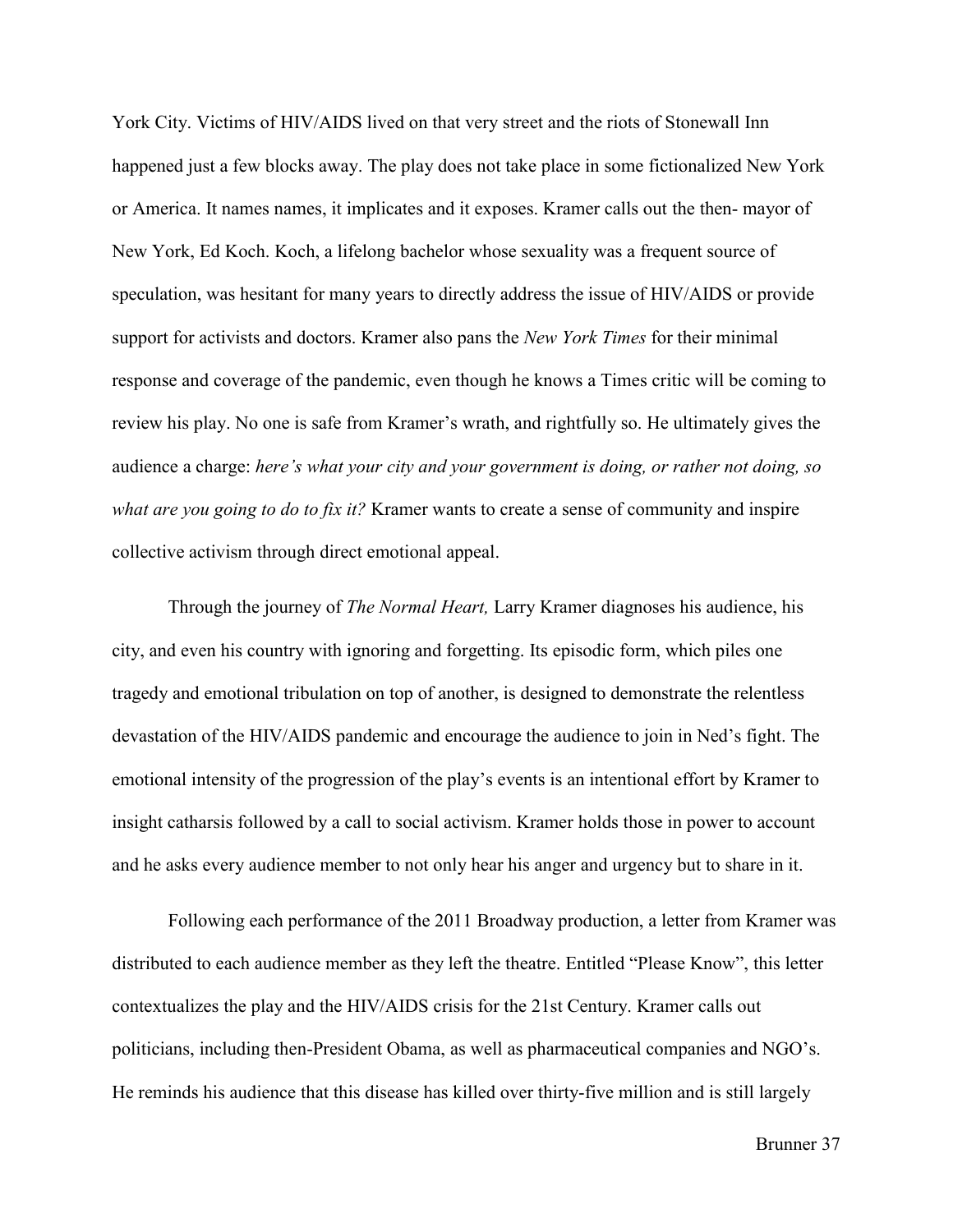ignored by the public. But, maybe most profoundly, he concludes, "I have never seen such wrongs as this plague, in all its guises, represents, and continues to say about us all" (124). With that, *The Normal Heart* becomes much more than play about gay men or HIV/AIDS. It becomes an indictment of all of his audience, of their behavior and society at-large, which allows this disease to continue to kill. Like a cosmopolitical diplomat, this raw and powerful play is designed to shake the audience awake through a cathartic experience and then demands individual and communal activism. Ultimately, Kramer hopes to remind society of the power of respecting and loving one another, despite any and all differences. His only solution is not medical but political: speak up, stand up, and fight.

#### **CASE STUDY: NARRATIVE-DRIVEN MAGIC AND** *FAIRVIEW*

Theatre, at its core, is storytelling. The dramatic elements used to tell a story greatly differ from production to production, genre to genre. In recent years, illusionists, mentalists, and magicians have brought their crafts to New York stages, both on and off Broadway. In many cases, these artists and their creative teams have married the elements of a traditional magic show with dramatic forms of story-telling. The success of these narrative-driven magic shows in traditional theatre spaces is not only a sign of their popularity with audiences, but also a clear example of the familiarity theatre organizations and producers see in their dramaturgical structures. Unlike traditional theatre with a fourth wall, however, these magic shows, which teeter on the edge of performance art and long-form spoken word, rely on direct address and even audience participation. The mystique and anticipation built into the performance's atmosphere allow for the audience to seemingly enter another plane where anything can happen.

These shows stand apart from traditional magic performances, however, as they rely heavily on pre-scripted narratives where illusion, misdirection, and sleight-of-hand are only one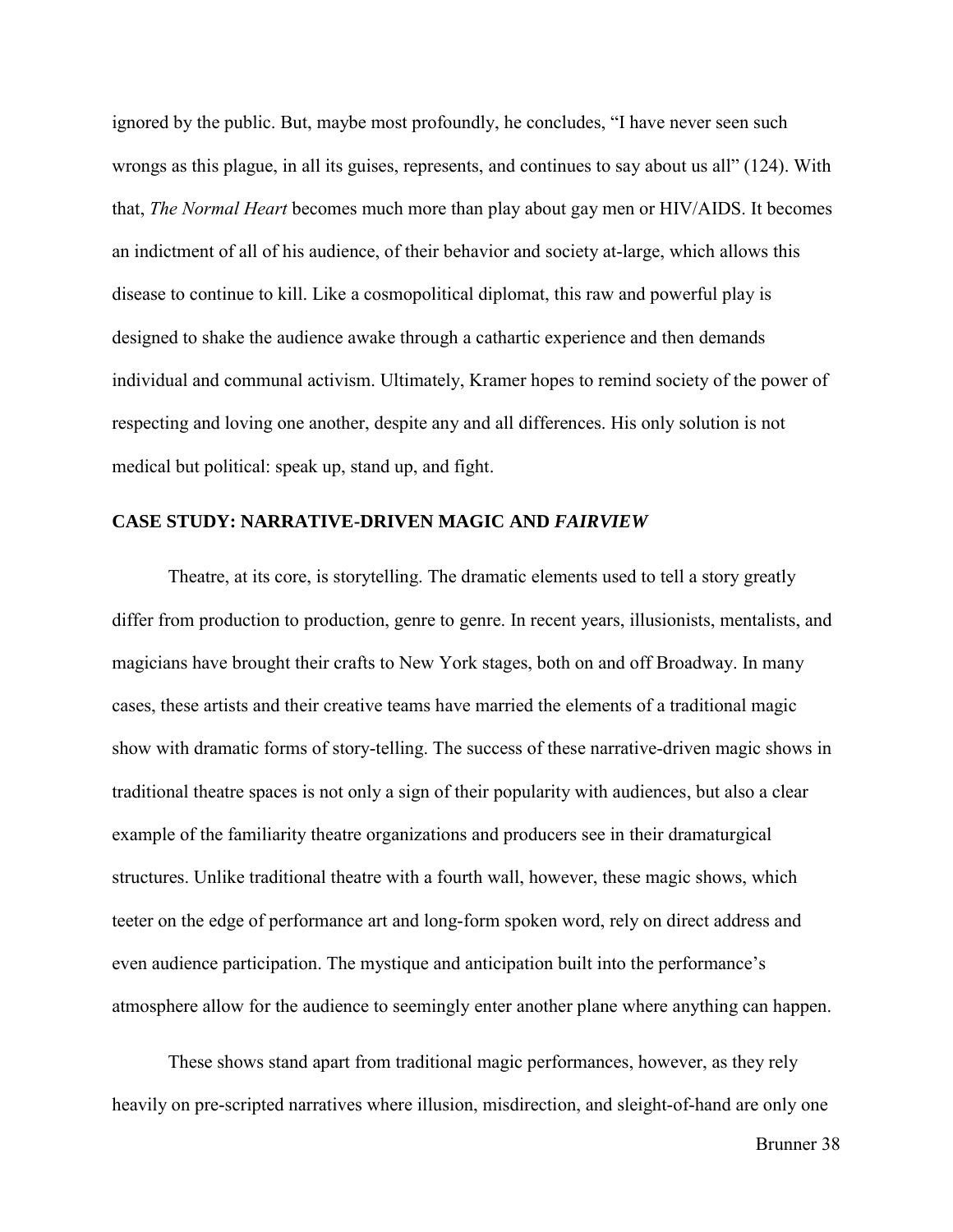piece of a much larger production. This is not your "Vegas" style show with loud music, pyrotechnics, scantily clad assistants, or wild animals. Instead, as I will describe in the two examples below, these performances are autobiographical and personal in nature, requiring immediate intimacy and trust between performer and audience. In doing so, the illusionist does not just tell a story but addresses much larger, societal issues, acting, in a way, as a modern shaman.

Take, for example, *Darren Brown: Secret* which ran Off-Broadway at The Atlantic before transferring to Broadway in late 2019. Brown, known for his long-running TV and stage performances in the UK, combines traditional magic techniques with mentalism and hypnosis. The show opens with Brown, dressed in a perfectly tailored three-piece suit, sitting comfortably on stage and calmly discussing the secrets, and lies, humans tell themselves. In just the first few minutes, he shares his deeply personal journey of holding in the secret of his sexual orientation for the first 31 years of his life. According to Brown, the stories and lies he told himself to justify remaining publicly closeted were the most elaborate and harmful fears he had as a gay man. When he eventually did come out, however, none of the nightmare stories he told himself came true. The world did not care who he was attracted to, it just wanted to see more magic.

Brown asks his audience to reflect on their own individual secrets, as well as internalized narratives, used to limit themselves. In doing so, he diagnoses society with a self-deception problem. Humans craft both internal and external narratives to protect themselves, and the world, from self-truths they are afraid to accept. Brown points out that this habit is more rampant than ever with the rise of social media platforms where users curate and portray idealized lives. He invites his audience on a two-hour journey to not only prove that they are all guilty of telling stories to themselves, but to demonstrate, through mentalism and illusion, how quickly and

Brunner 39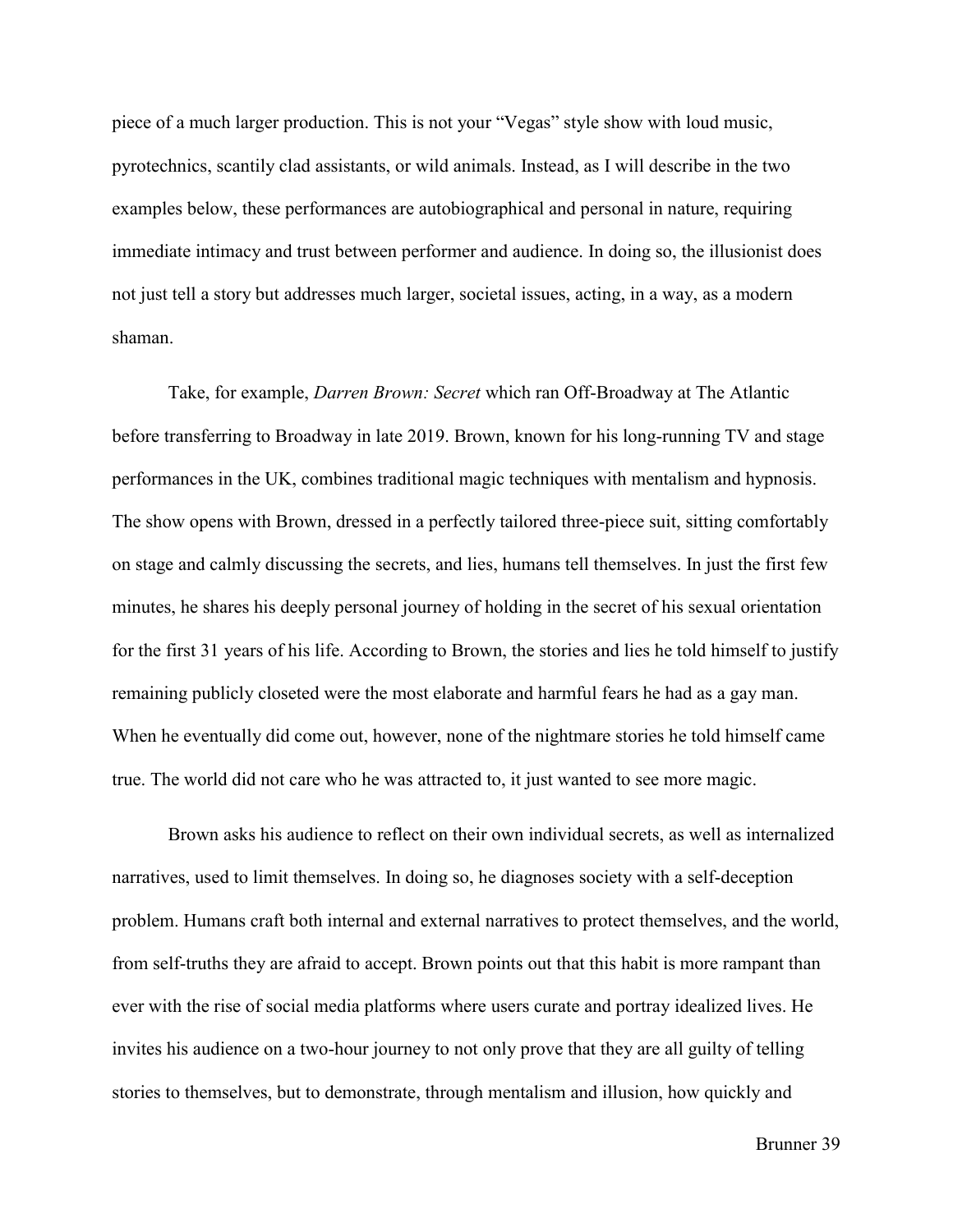naturally they do so. Brown is acting as a healer. While he makes it clear he cannot stop anyone from engaging in self-deception, he can help individuals identify when it is happening as to hopefully break the habit. With the malady clearly laid out, the journey can now begin.



Daren Brown in *Daren Brown*: Secret. Photo Credit: Sara Krulwich of the *New York Times*

The purported spiritual journey here is vastly different from that of the traditional shaman. Brown assures his audience he has neither special powers nor is he tapping into any higher realm. He repeatedly makes clear everything he does, or claims to do, is a combination of misdirection, illusion, and lies. This admission does not weaken his performance, however, but actually enhances it. He stresses that his power lies in manipulating us, the audience. With a charming smile and a proper British accent, Brown is scarily approachable and disarming. Often, he is eerily still and quiet in his delivery. At other times, he speaks at a rapid clip and moves quickly across the stage with intent and elegance. Brown controls the rhythm and heartbeat of the space. This is his shamanic trance and it is his most powerful tool to rope an audience in and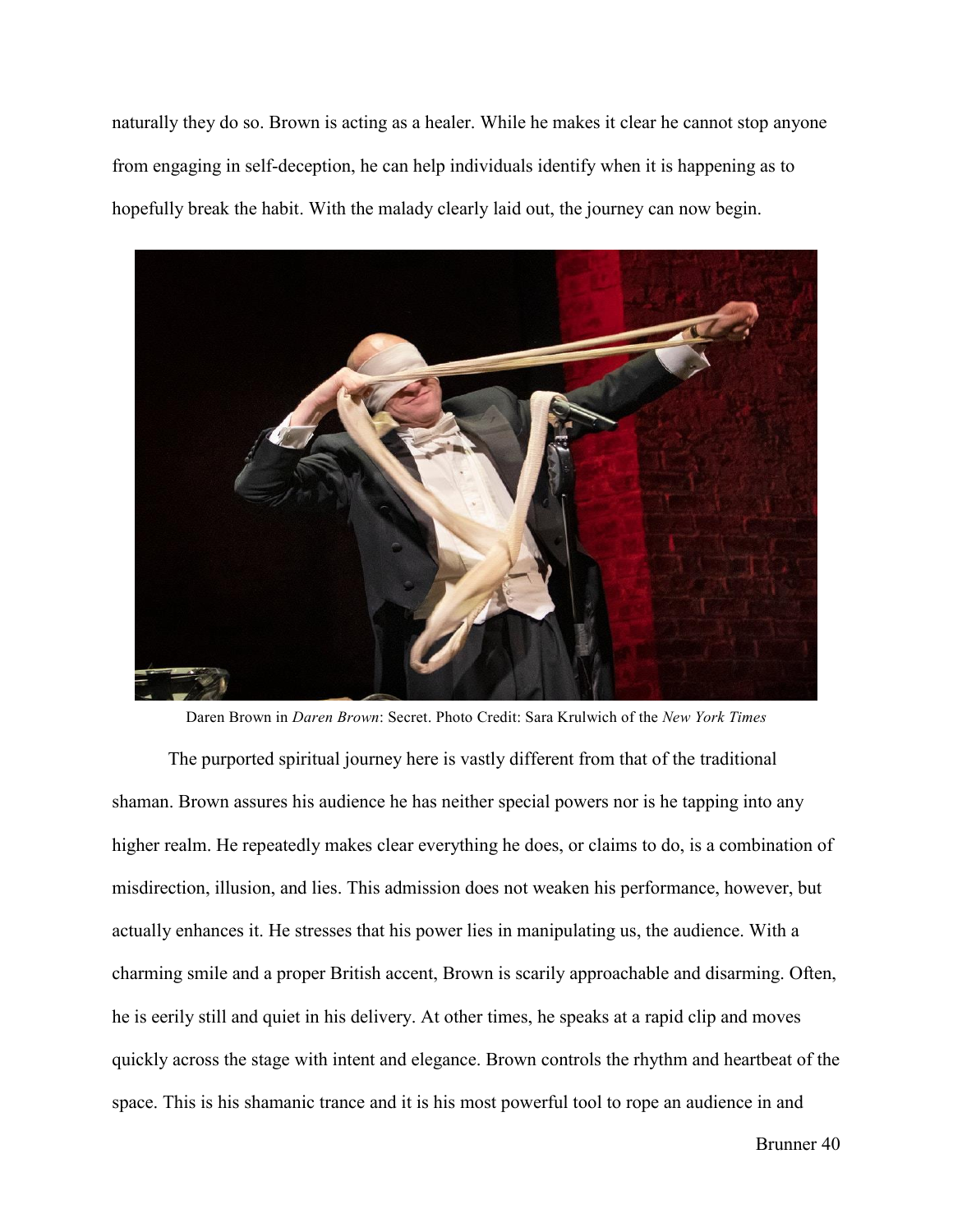guide them through a journey of self-reflection. Brown's audience has no idea where this show will go or what he will attempt to do. They must trust him.

Brown's "spiritual" work, therefore, is done in his audience's own heads and imaginations. From the simple lie of which hand a coin is hidden in, to, during the finale, calling into question if they have had free will during the show all along, Darren Brown forces his audience to engage in the very self-deception he hopes to fix. Because his audience is directly implicated in the narrative, the show's dramaturgy is highly effective. Again, his goal here is not for his audience to walk out magically healed. Instead, Brown hopes to begin a conversation about how humans engage with our own secrets to hopefully start lifting the burdens of this natural tendency. In his 2019 review, I believe Ben Brantley of the *New York Times* correctly identified the true power of *Darren Brown: Secret* when he wrote "we allow those walls to come tumbling down, perhaps with some helpful prodding by the likes of Mr. Brown, we would see that we are all in fact connected, a race of secret-sharers rather than isolated secret-hoarders."

Magician and performer Derek DelGaudio created a similar experience in his 2017 - 2018 Off-Broadway production *In and Of Itself*. Autobiographical and introspective, this piece jumps between a highly theatrical and scripted "soliloquy" (Hulu bills it as a lyric poem) to a group therapy-like session with magic and mentalism. At the center of it all, DelGaudio argues no one knows the true Derek DelGaudio, including himself. He demonstrates how in an attempt to define his true self he instead found complex multitudes of identities, constantly shaped by others' perceptions and labels of him. The entire performance is an invitation for the audience to explore their own internal and external identities while also proving that no individual is alone in wondering "Who am I?" While I was unfortunately never able to attend this production in person, I was able to reference the recorded version directed by Frank Oz and released on Hulu.

Brunner 41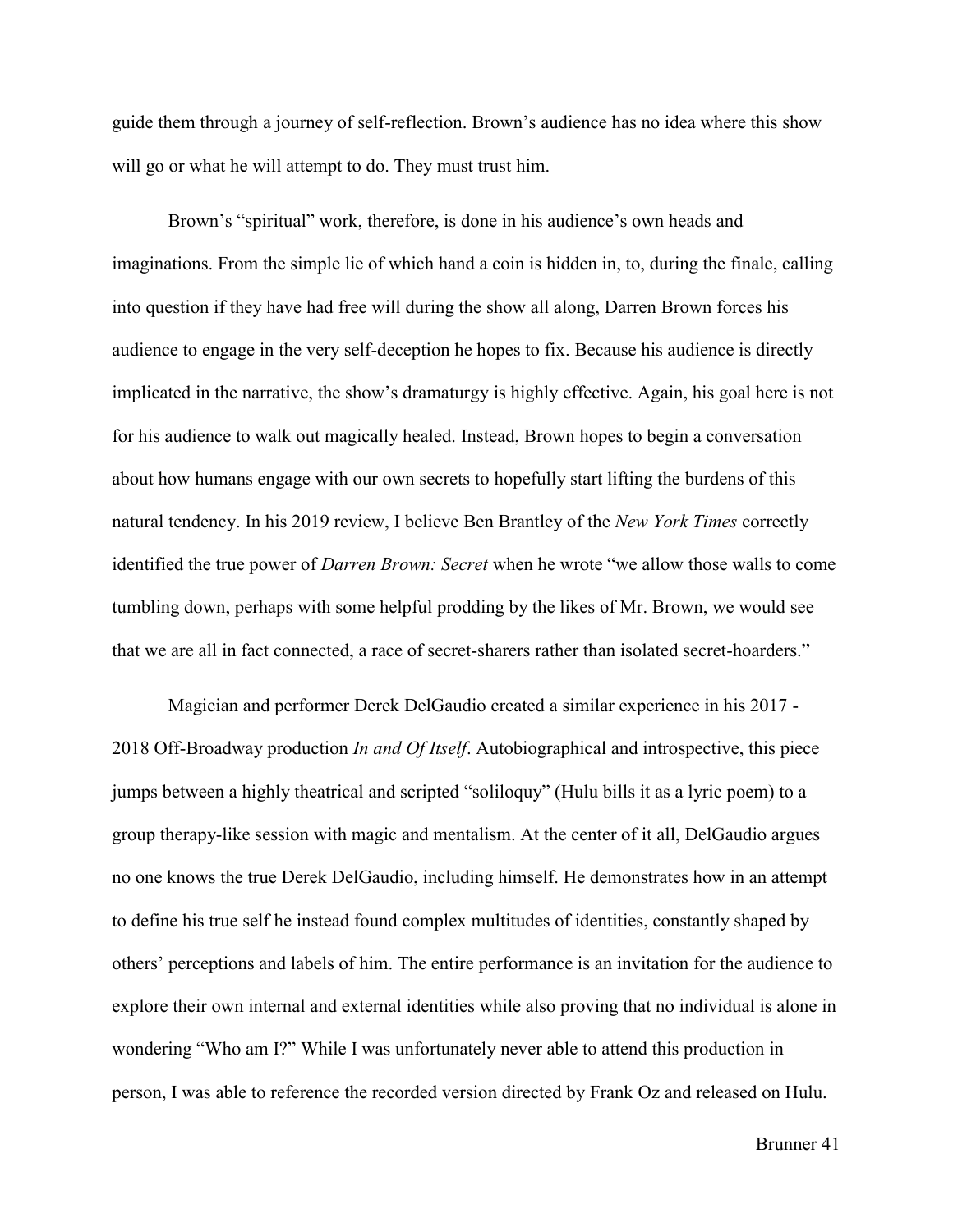Staged at New York's Daryl Roth Theater, *In and Of Itself* was performed in an intimate setting with only approximately 150 audience members per night. The front row is only three or four feet away from the center of the stage and the backrow is only a few steps up into the risers. A large part of the scripted portion of the show consists of DelGaudio sharing personal stories and childhood experiences as well as carefully selected allegories. Like Brown, he uses silence and stillness to draw his audience in at key moments. His delivery throughout has a slight nervous edge to it with built-in moments of hesitation and melancholy designed to make his speech feel both fearful and revelatory in nature. DelGaudio's openness is designed to make his audience feel that he is "one of us"- even though, like a shaman, the skills and powers he is about to demonstrate would prove otherwise. He remains in this calm, trance-like state throughout the majority of the performance. The intimacy of the room, which I was able to feel even through the screen, allows the audience to join him in this journey of self-reflection.



Derek DelGaudio in *In & Of Itself*. Photo Credit: Matthew Murphy/Hulu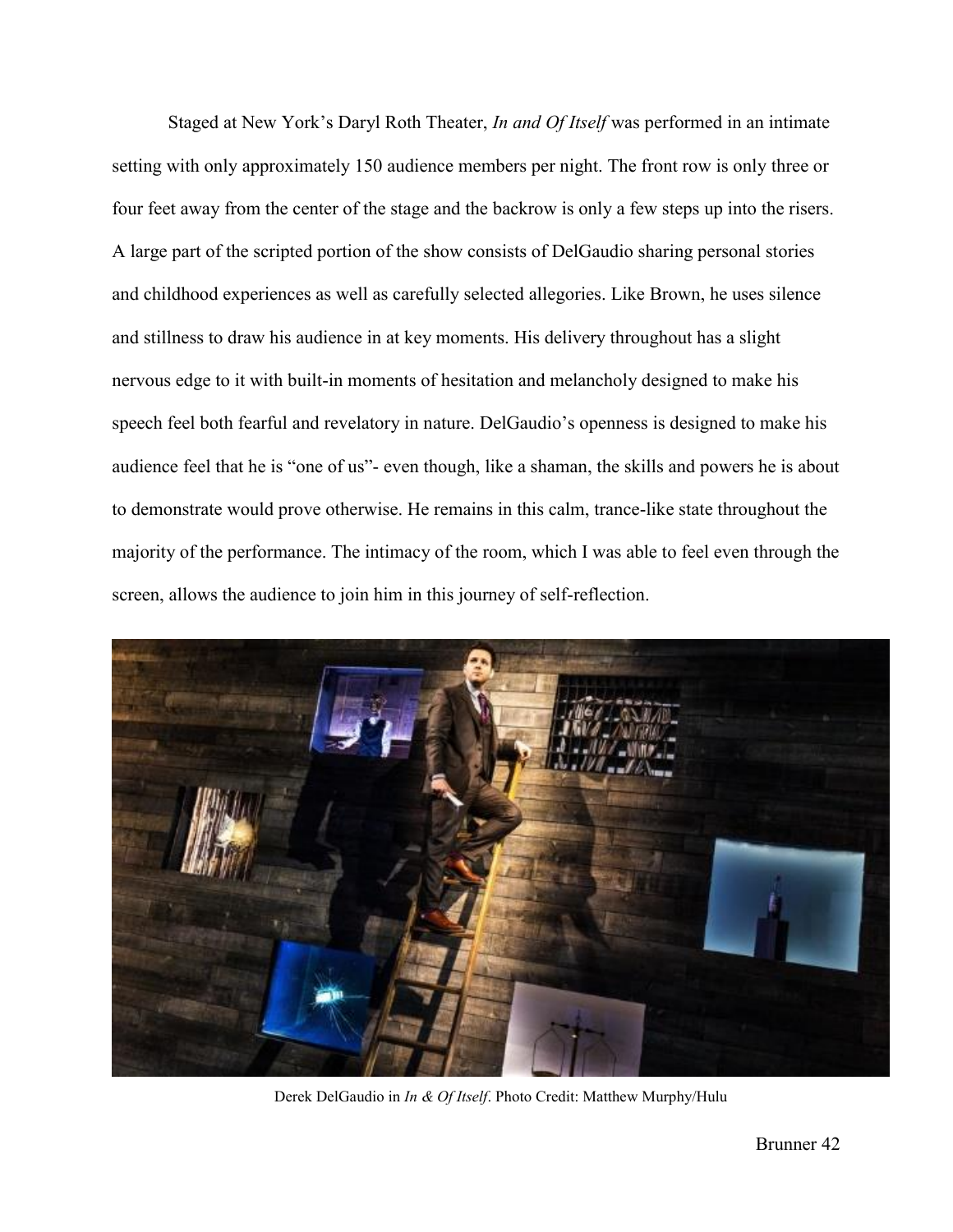Unknown to the audience, this journey begins before the performance starts. Each member of the audience is required to select an "I Am" card from a large, peg-board wall before entering the theatre. On each of these white cards is a unique "I Am" statement: "I am a leader", "I am a ninja", "I am a pediatrician", and even "I am a dramaturg." Some of the labels, like Ninja or Cowboy are fun while others, like Failure or even Racist, carry much more weight. No matter which card is picked, each audience member labels themselves. They have selected an identity that allows others, including complete strangers, to make assumptions about them. Furthermore, it is both the internal and external consequences of these labels and assumptions that DelGaudio believes is hurting society and holding individuals back. By forcing each audience member to select a card, DelGaudio implicates them in the very action he hopes to address. DelGaudio can now begin the communal journey towards healing.

As DelGaudio suggests, maybe this is a label they actually see themselves as or how they wish to be seen; or maybe it's a front, a label used to hide a true, secret identity. He points out labeling ourselves and labeling each other is a natural human instinct but, what we, as members of society, do with those labels is much more consequential. DelGaudio diagnoses the audience as both victim and culprit. He invites his audience to acknowledge they all suffer from not being truly seen and also not knowing who they truly are as individuals. I would argue this performance attempts to heal his audience from the associated worries, fears, and frustrations by acknowledging no one is alone in dealing with these problems. Again, this healing is neither instant nor even guaranteed. But, like a shaman, DelGaudio has designed an experience, a journey, and a ritual to set his society on the right path.

This is best demonstrated by the performance's mind-bending finale. DelGaudio walks through the audience, looking each individual in the eye and correctly identifying them by their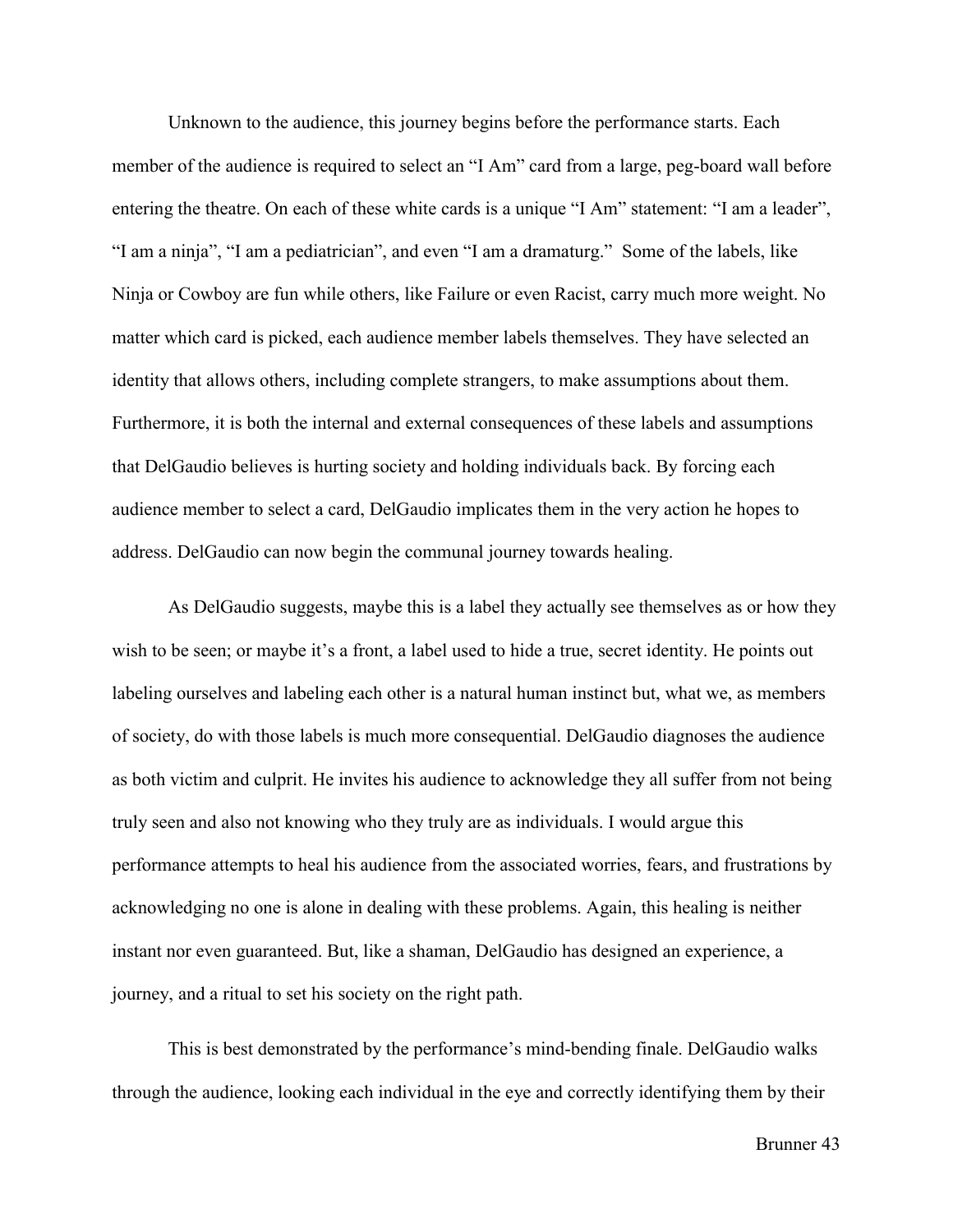self-selected "I Am" descriptor. Given these labels were selected only roughly 90 minutes ago, DelGaudio has had no time to memorize such a large amount of information. The trick makes him appear to be a mind reader. I have no idea how he pulled off this moment, but that is not what he wants his audience to focus on. This feat of mentalism is designed to demonstrate the power of standing before another human being and attempting to truly see them as they wish to be seen. Sure, the trick is impressive but the real magic DelGaudio wants to celebrate is the simple act of truly seeing others.

As DelGaudio has stated in interviews, this finale provides a powerful, tear-jerking moment designed to make each audience member "forced to be a little vulnerable in front of strangers, but at the same time… [be] seen and heard and acknowledged…" (Gordon). Most importantly, it is his proposed solution to overcoming the labels humans give themselves and each other. Both times I watched this production, in the span of 24 hours, I cried. Most of the audience members appeared to as well. For me it was a surprisingly cathartic event that I would never expect from an illusionist, let alone the recording of a filmed theatre production. Nevertheless, this emotional journey allowed me to better appreciate the joy of feeling truly seen as my authentic self. I felt compelled to try to better listen to others and see and acknowledge their authentic selves. In other words, the show worked.

I want to make clear I am not advocating for theatre to adapt these specific methods of storytelling. Magicians like Brown and DelGaudio have honed and mastered highly specialized techniques of performance that should not be carelessly thrown into productions. While their New York productions may also rely heavily on traditional theatrical elements, including carefully scripted narratives, they are still at their core magic shows. What I believe theatre practitioners should take away, however, are the innovative and intelligent ways the forms and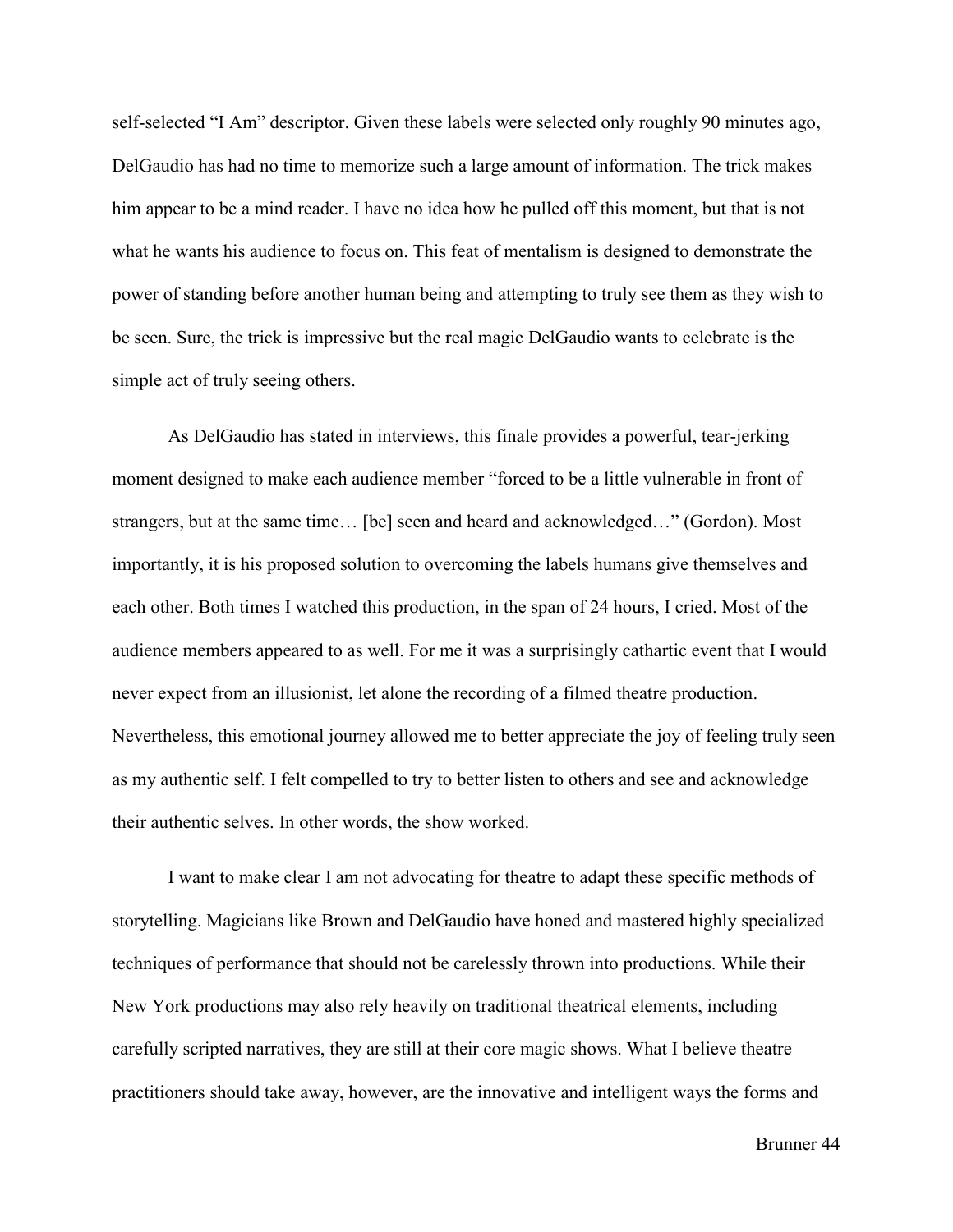dramaturgy of these pieces engage audiences. They attempt to heal through identifying issues of human nature that have negative social impact. The use of magic and mentalism not only demonstrates these social problems but also proposes potential solutions. The issues these two productions seek to address are not new- but the way in which audiences are asked to look at them are. Brown and DelGaudio have found innovative and highly personal ways to construct new narrative forms. By breaking the understood "rules" of the theatre, such as the fourth wall, audiences eagerly trust the journey in which they are invited to participate.

Similarly, one of the more recent and successful examples of theatre breaking these rules is the 2019 Pulitzer Prize winning play *Fairview* by Jackie Sibblies Drury. Through *Fairview*'s three distinct parts, Drury addresses several issues including white privilege and white gaze, cultural appropriation, and systemic racism. In a 2019 interview with NPR, Drury characterized the play as "basically one giant microaggression, in a way. And it lasts for so long…" (Martin). *Fairview* is a dramaturgically and socially complex piece of theatre and merits analysis on both of those topics.

Set in the American suburbs, the Frasier family, prepare to celebrate their grandmother's birthday. *Fairview* begins as your traditional well-made play, or kitchen sink comedy, complete with loving, sitcom-like bickering. In fact, Drury has described them as an "upwardly mobile" black family, not unlike other black families portrayed on American sitcoms. Act One's narrative form is not only familiar, it is intentionally formulaic until it is broken. The play suddenly resets in Act Two with the actors silently repeating step-for-step their blocking from the top of the text, but with audio playing over their movements. A recorded conversation between four "white sounding" individuals is played over the onstage action. These disembodied voices discuss racial stereotypes and "if you could choose to be a different race, what race would you be?" (Drury

Brunner 45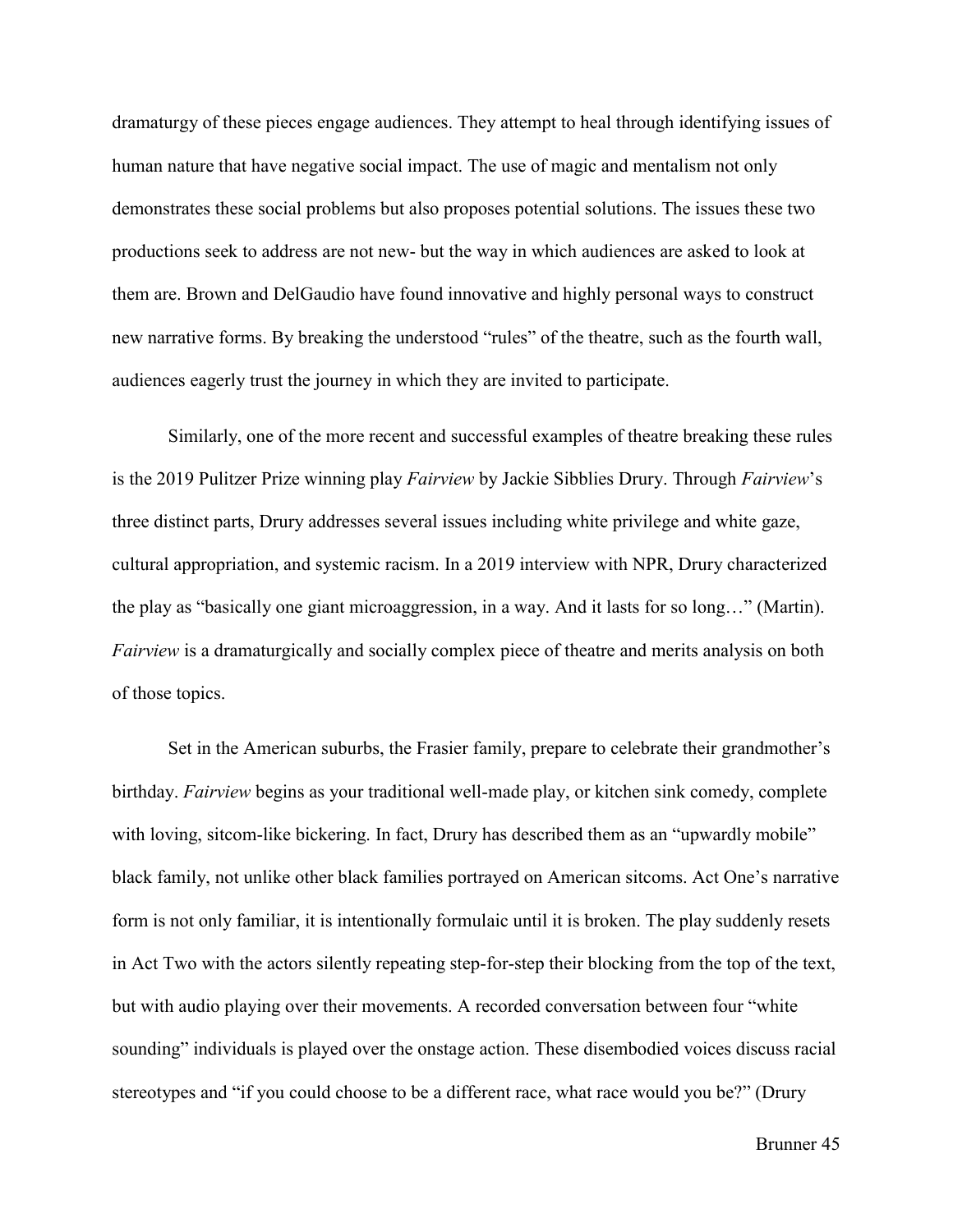32). It is a painful conversation to sit through. Slowly, this conversation begins to narrate the actions of the actors on stage as the voices observe the family's movements, questioning their intentions and what it means to be black.

The third and final act of *Fairview* suddenly begins and re-breaks the established form of Act Two. The play picks up where part one left off and the audience can once again hear the on stage actors speaking. The white actors, whose voices we previously heard, slowly appear on stage as various members of the family as well as Keisha Frasier's friend, Erika. The four of them disrupt the party and vandalize the Frasier's home while dressed in culturally appropriated hair and clothing, an act Drury describes as "other people start[ing] to project their own versions of blackness onto these characters" (Martin). At the crescendo of the chaos, Keisha, abruptly stops the play, breaking the fourth wall. She invites the white-identifying audience members to stand up and literally walk onto the theatre's stage. Keisha wonders out loud:

> *"Could I say Come up here folks who identify as white, you know who you are. You can choose to come up here to where I've always been, where my family has always been… And we can be all of us together alone? And if I were to be out here with my colorful people, could I tell us a story?" (Drury 139-141)*

As she speaks, the black cast members join her and the non-white identifying audience in the house. The play ends at the conclusion of Keisha's monologue with most of the audience still on the stage.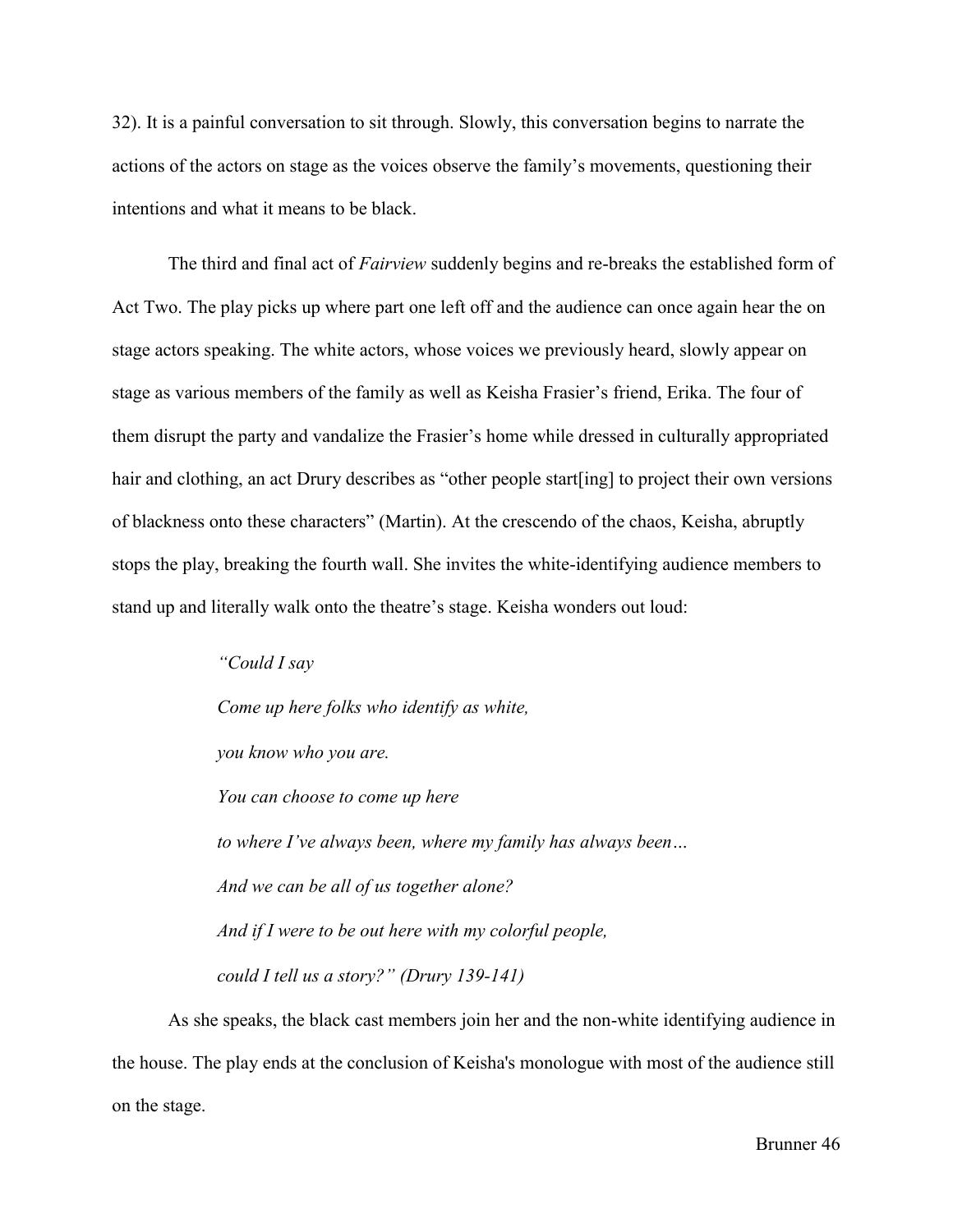For centuries, racism and white privilege have persisted not only in America but also in the theatre. Through *Fairview*, Drury intelligently uses the shared, communal experience of theatre to demonstrate and call out these social and institutional issues*.* Neither Drury nor the production team has to do any work to ensure the demographic makeup of the audience will almost certainly be a majority white every night. During Act Two, white audience members, if they have not already done so, are given the opportunity to acknowledge their position as observers of the black bodies before them. And in Act Three, once the white identifying audience members are crammed on stage left staring at a nearly empty house, Drury's point has been made clear- in that moment, theatre's inequality and systemic racism has no place to hide. Furthermore, those aiding in its perpetuation, even ignorantly or unknowingly, have the opportunity to accept its existence head on. *Fairview* thus creates a shared communal experience designed to directly address an institutional and societal ill. The play does not let anyone sit back or remain a bystander or objective observer. Even if an audience member chooses not to participate, just witnessing "the event" of Act Three will likely have a profound impact on any theatre-goer.

Keisha proves to be the audience's unassuming, shaman-esque guide through *Fairview*. As the world wizzes by around her, she is just trying to get through the uncertainties and challenges of her senior year of high school. With college only a few months away, it appears the energetic and academically successful Keisha has a bright future ahead of her. In her soliloquy in Act One, however, Keisha expresses doubts when discussing her goals and dreams: "But I feel like something is keeping me from all that. / Something.../ Yes, something is keeping me from what I could be./ And that something./ It thinks that it has made me who I am..." (Drury 27). The fears and doubts expressed in Keisha's soliloquy act almost like an invocation of the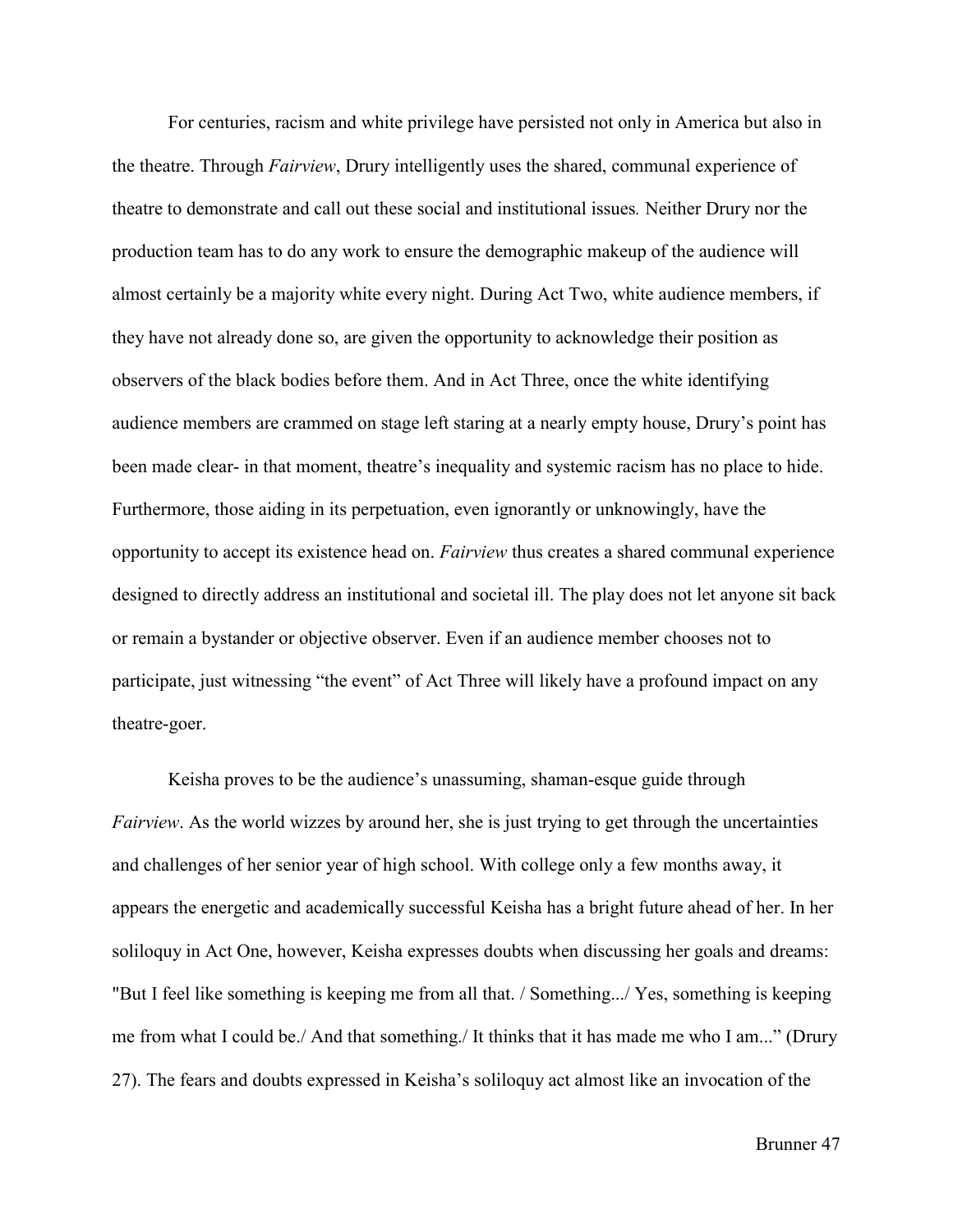chaos about to ensue. Keisha always seems to be one step removed from the events around her. Multiple times she appears slightly dazed and confused, even saying to her father, "I just feel like something is wrong. I have a pit in my stomach and my heart is-..." (Drury 82). As the white characters intrude upon the family it becomes clear that the "something" holding Keisha back is them and the racism and oppression they represent.



Mayaa Boateng as Keisha in Fairview at New York's Theatre For A New Audience. Photo Credit: Henry Grossman.

Furthermore, the Frasier family as a whole cannot escape systematic racism and white surveillance, no matter how hard they try. *Fairview* "earns" its end event because it demonstrates that until white people understand these social ills and begin to correct them, the "Keishas" of the world will continue to suffer from an unjust society. Ultimately, like how Larry Kramer speaks through Ned Weeks, Jackie Sibblies Drury speaks through Keisha to invite the white identifying audience members to participate in the very issue she hopes to confront.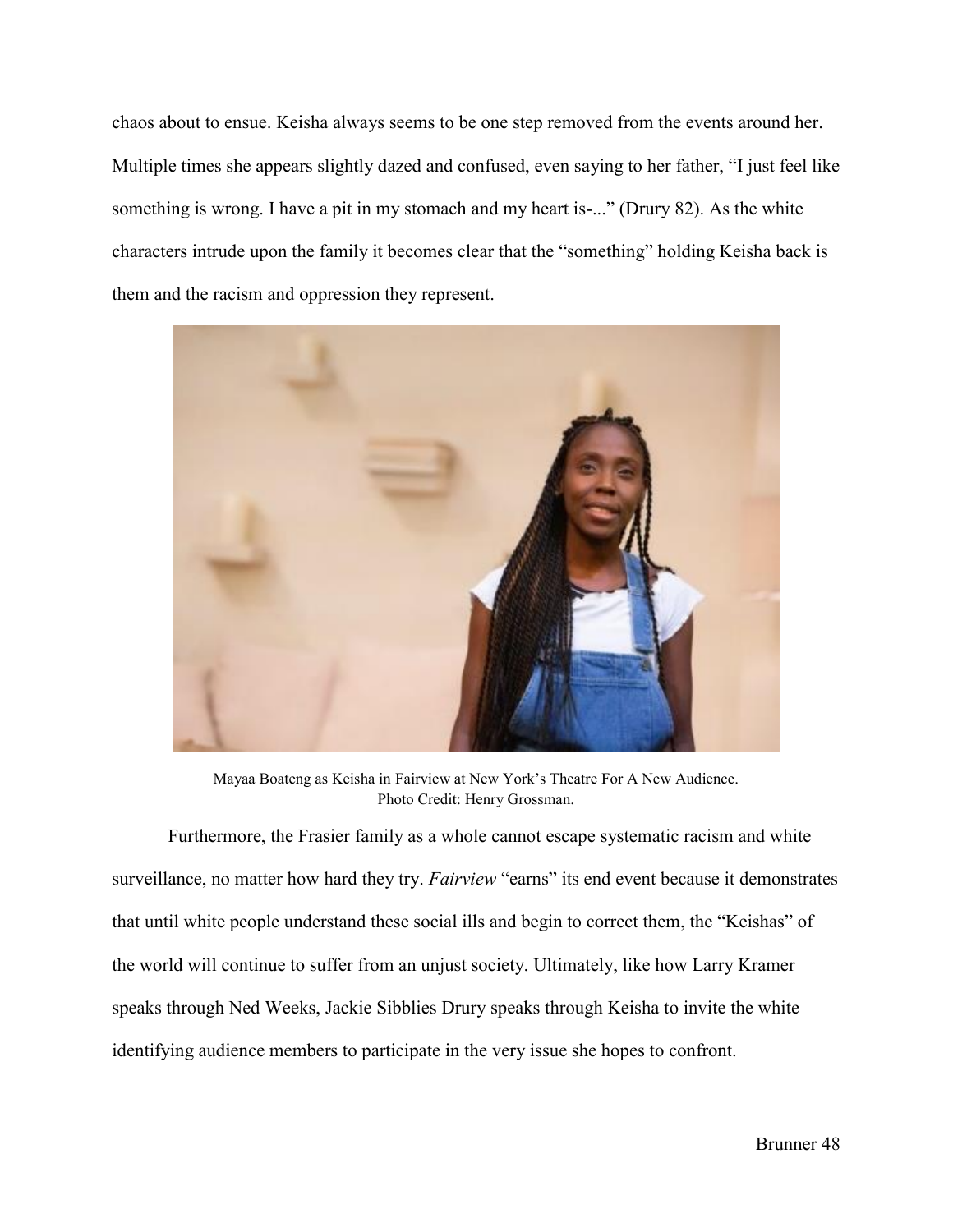Looking at the dramaturgical form of *Fairview*, the structure of the play is directly shaped around Keisha's storyline. Midway through the "normal" world of the first act, where the unities of time, location, and action are maintained, Keisha is introduced. Her home, which should be a place of comfort and security, is instead frenzied and unbalanced. For the audience, Keisha is the most sympathetic character and her brief soliloquy in Act One acts as foreshadowing for what is about to come; this moment notably occurs during the height of uncertainty in this act. When Keisha breaks the third wall again in Act Three, where the unities have been completely broken, she steps fully out of the play. In other words, the character of Keisha controls (as indirectly as it may seem) the shape of the play and thus the audience's experience. She, as a representation of the victims of oppressive white surveillance, is able to directly speak to the white-identifying audience who are actively and consciously engaging in that oppressive act. Keisha, through the dramaturgical form of *Fairview*, acts as a shamanshaping the audience experience to achieve a desired outcome and impact.

*Fairview* provides an active experience for its audience. How that experience is received will greatly vary between individual audience members. Before discussing my personal experience attending *Fairview* though, I believe it is important to note here that there has been much discussion as for whom it was written. Salamishah Tillet, a contributing critic at large for the *New York Times* and a black woman, described her experience at *Fairview* as feeling "like I was a 'prop' who suddenly had to perform racial solidarity in that moment and was under more scrutiny in the end that I was in the beginning." (Tillet, Green). I cannot speak to anyone's experience attending this play other than my own, but I can certainly comprehend how *Fairview*  could make Tillet, or any black audience member, potentially feel the way she described. *Fairview* uniquely bisects its audience into two communities by the play's end. As a result, one's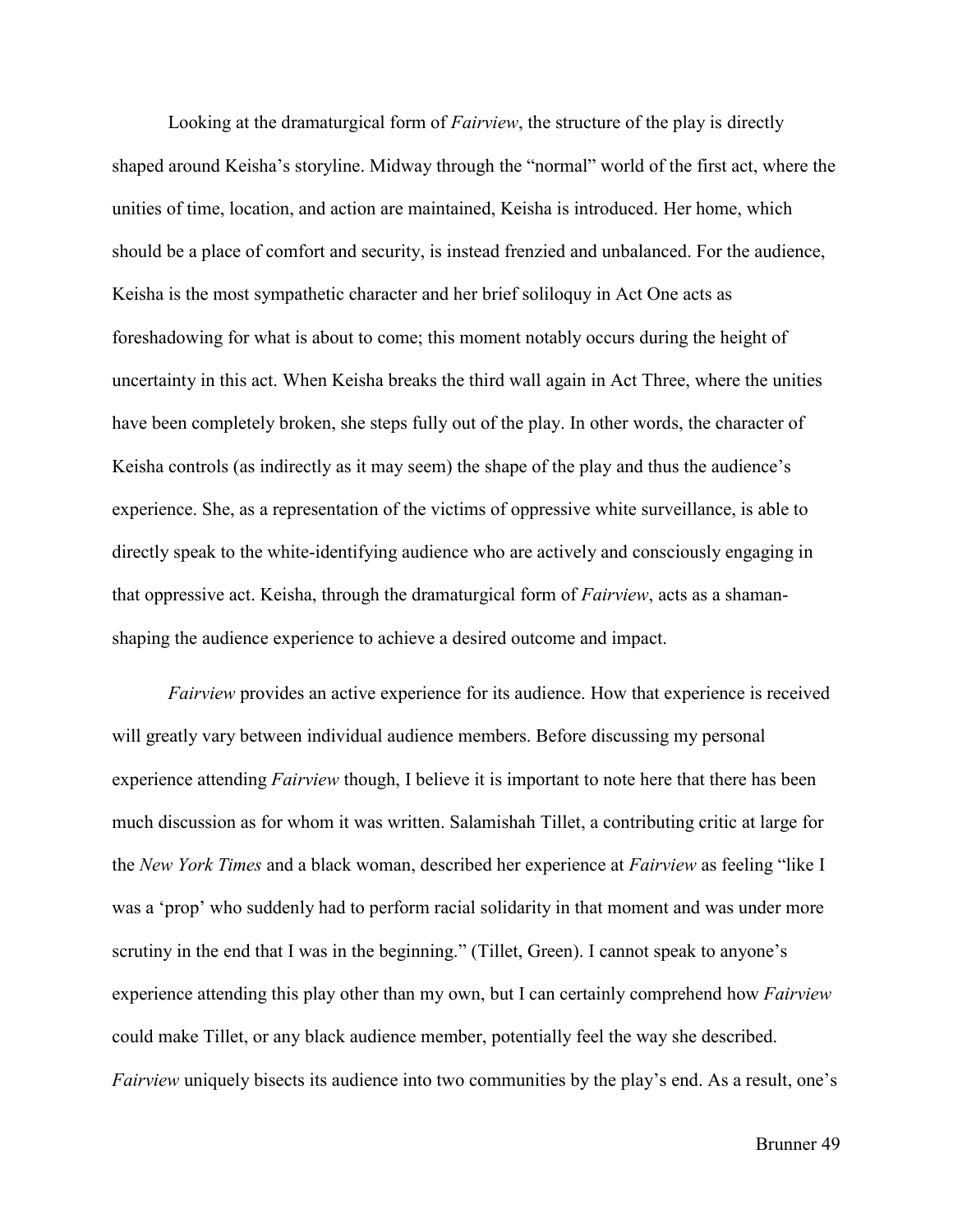experience attending the play will greatly differ depending on which community with which they choose to identify.

As for myself, a white man, I can say *Fairview* proved to be an engaging if not also challenging evening when I attended a performance of the 2019 production at New York's Theatre for a New Audience. Even though I had read the script beforehand and thus knew exactly what happened, I was surprised by the emotional journey of *Fairview*. During Act One, I caught myself "settling in" to the conventional form of a family comedy and enjoyed watching the play as a passive audience member. Drury intelligently uses Act One to lure the audience into something that feels familiar and safe, a ritual she knows her audience has witnessed many times before. I fell right into her trap. With the abrupt start of Act Two, the racially tone deaf conversation turns this ritual upside down. The conversation between the white voices does not necessarily break the fourth wall, but it does force the audience to become hyper-aware of their experience sitting in the theatre. While I listened to this conversation the actors on stage became just that- actors, roughly thirty yards away from me, walking around on a raised stage performing rehearsed actions. This was very much a meta-theatrical experience. I became aware of my spatial relationship to them and the theatre itself which put my mind to work; I attempted to listen to the conversation while also watching the on stage actors to make sense of these two narratives in relation to one another. In this moment, the audience, if they have not already done so, must acknowledge its position as observers of the black bodies before them. Like the work of a shaman, the play's narrative and form suddenly transformed my perception of the space in which I was sitting in order to address a larger social issue.

As Act Three began, even though I knew what was going to be asked of me, actually participating in "the event" was a bit nerve-wracking and uncomfortable. Around me, some of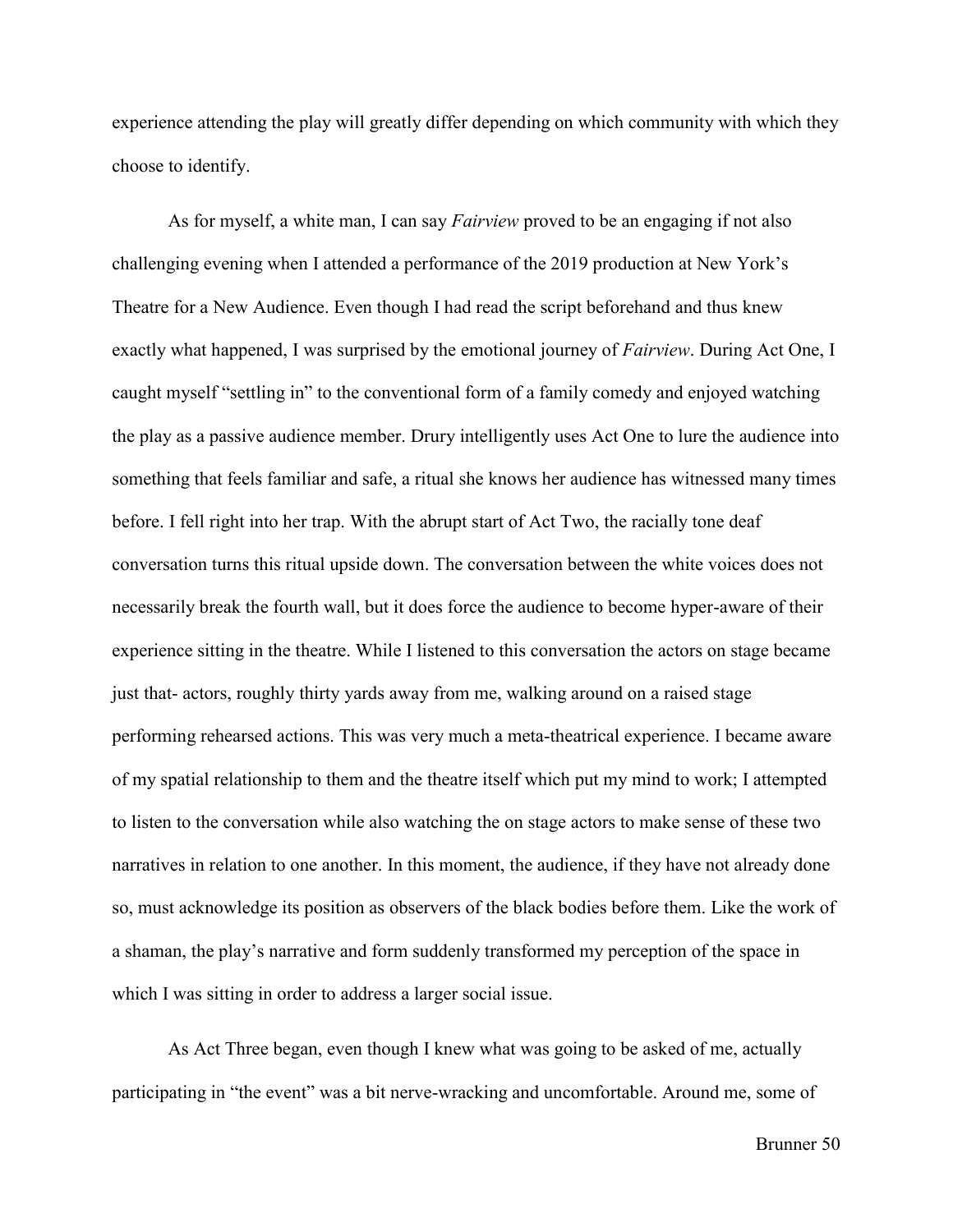my fellow white audience members appeared to be quite eager to get on stage while others were clearly caught off guard and unsure of what was happening. Some cried while others even smiled and laughed nervously. Upon reflection, this experience may actually be one of the closest moments of catharsis I have personally felt in the theatre. The actress playing Keisha looked directly into as many eyes of the white audience members as possible during her final monologue, including mine. I was directly implicated, stripped of the opportunity to remain a passive audience member. As a white theatre-maker, I felt appropriately called out for never really recognizing the struggles and inequalities facing arts of color. To be honest, I was relieved when it was over, a feeling that surprised me. The many conversations and debates provoked by *Fairview*, including those I have since had with my classmates and friends, have personally opened my eyes to my own privileges and unconscious biases, both in the theatre and beyond.

The experience of *Fairview* is unlike anything that has been done in the theatre before, at least to my knowledge. Racial inequality and discrimination have plagued America since before its founding. Jackie Sibblies Drury crafted not just a play but a communal event that directly implicates many of its participants and demonstrates each individual's relationship to these problems. *Fairview*, like a shaman's ritual, allows performers and audiences to share the same space in the same moment and in the same cultural context. There is no barrier between those performing and those witnessing. Drury, through the character of Keisha, relies on the ancient techniques of shamanic social healing. This play directly evokes pity and fear and does not attempt to hide its moment of catharsis. With that being said, *Fairview* is not an easy production to pull off and has run into both celebration and resistance from audiences, critics, and theatremakers. All of that, however, is part of its social function and provides a challenge that I am excited to embrace, even as a member of the audience. I propose, as a dramaturg, that any group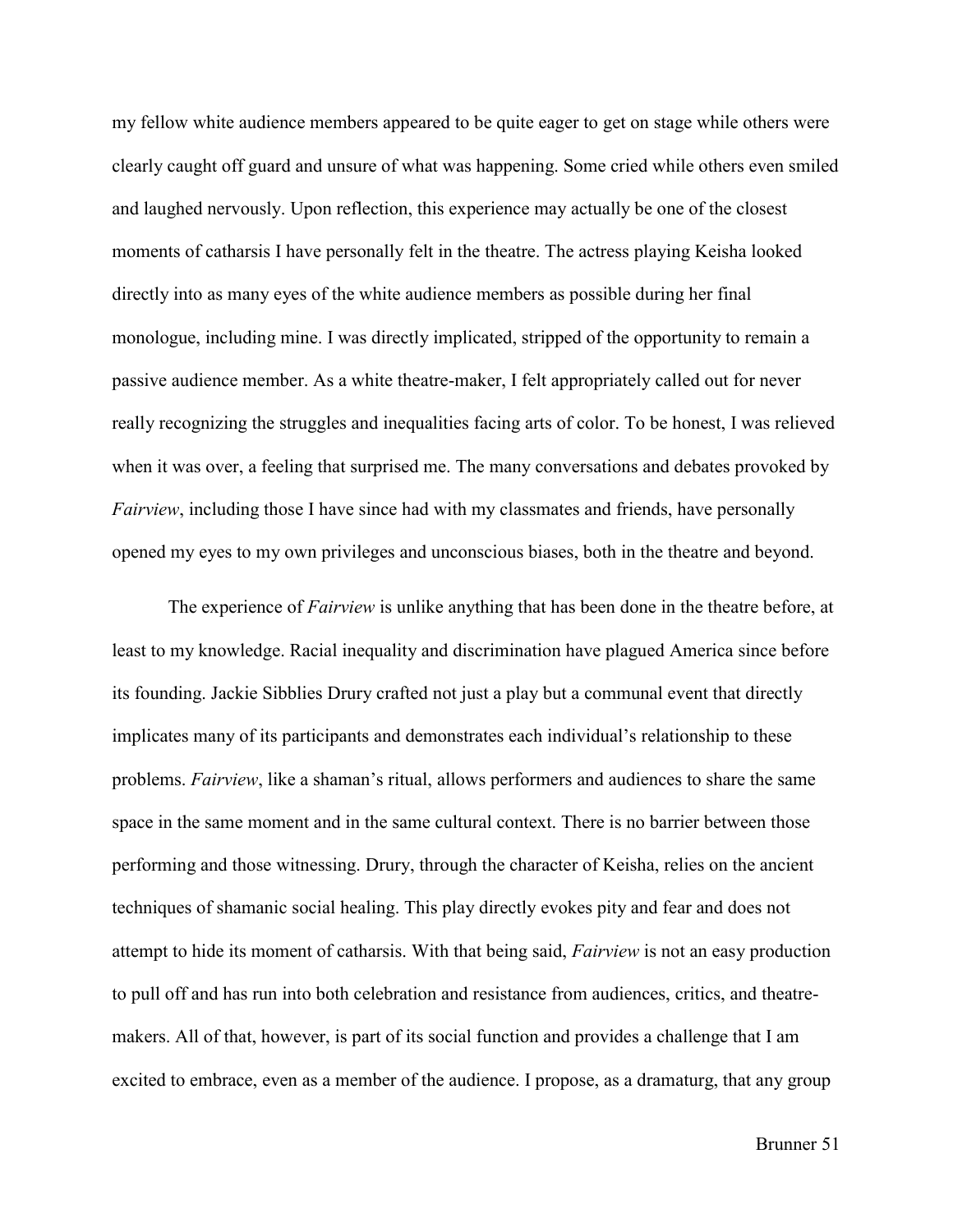of theatre-makers wanting to produce this play should approach it first as a communal experience that uses theatrical conventions and techniques- rather than the other way around. In doing so, I believe *Fairview* will continue to be a socially efficacious play that can help form a more just and equitable society.

In many ways, magicians like Brown and DelGaudio are like modern shamans, even though they would be the first to argue they are nothing of the sort. Their work and talents transport audiences, even if for just an hour or two, to a plane where the normal limits of physics and human ability seem to not exist. Their audiences do not need to suspend disbelief, it is suspended for them, even if only temporarily, through stunning and inexplicable feats of magic. What observers should take away, however, are how Brown, DelGaudio, and also Drury take advantage of every element of a communal experience. Am I arguing that all theatre productions should use more direct audience participation? Absolutely not. But theatre-makers must consider how they will engage, or even implicate, their audiences with the social issues they seek to address.

## **FINAL THOUGHTS**

Theatre today can create a shared communal experience that directly influences emotions and attitudes. It can make the inaccessible accessible through thoughtful and also entertaining narratives. As I have previously mentioned, Eliade saw shamans as of the societal "elect" and thus capable of accessing the elements of the sacred inaccessible to other members of their communities (7). To me, theatre has always had a similar power. Modern theatre may be entirely secular in practice but that does not mean theatre-makers cannot approach their work as having a higher purpose. In my eyes, theatre and the performing arts are elevated, if not sacred, human traditions. On the dramatic nature of shamanism, Eliade writes: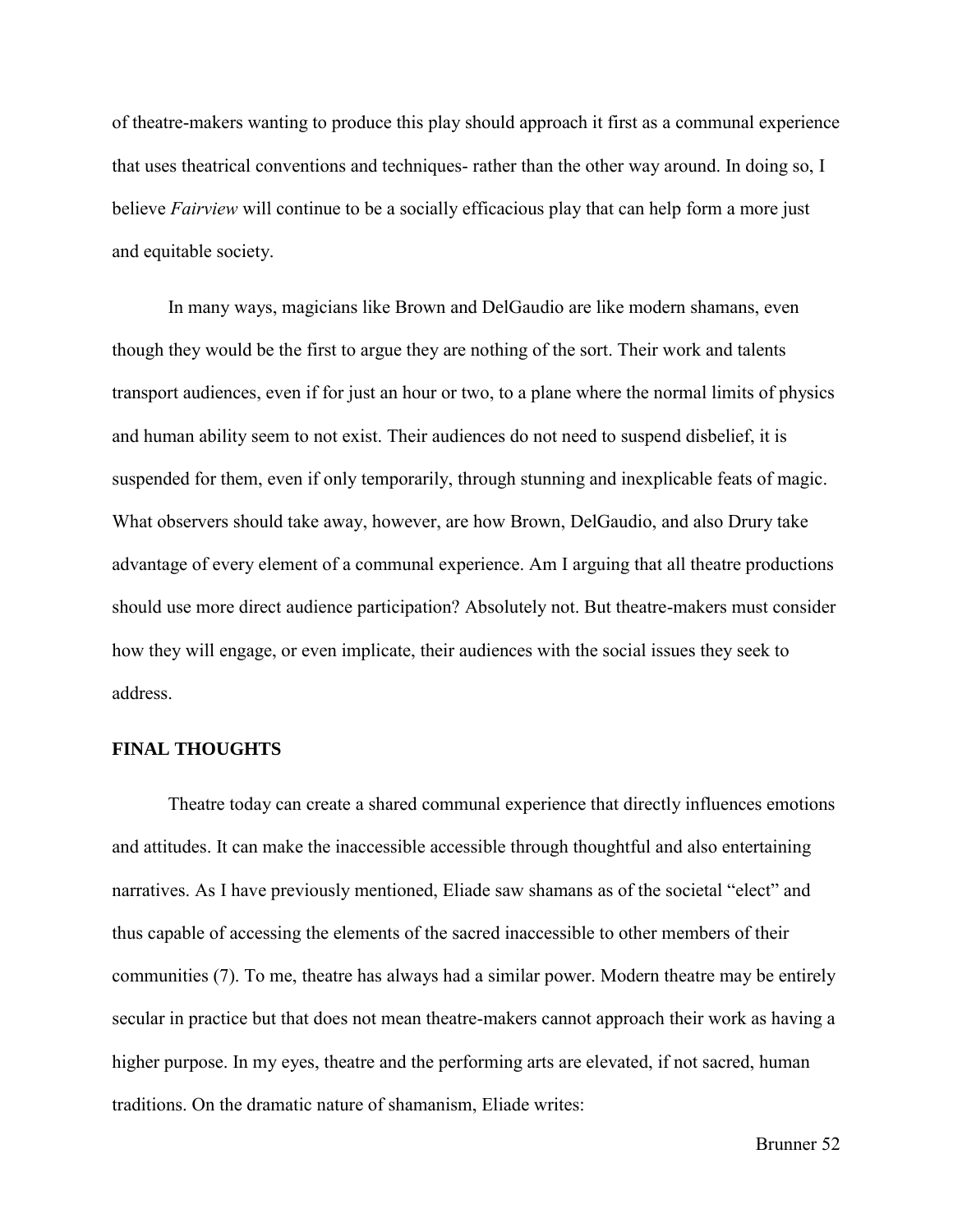*"Something must also be said concerning the dramatic structure of the shamanic séance...every genuinely shamanic séance ends as a spectacle unequaled in the world of daily experience…[revealing] the world in which everything seems possible...and a certain superhuman 'freedom' is exemplified and made dazzlingly present." (*Eliade 511)

What is theatre other than a means of accessing that unavailable in daily life? Even a theatrical production complete in verisimilitude and void of any spectacle allows an audience to have an objective perspective on the thoughts and actions of the characters depicted before them. Theatre resurrects stories of the past, reminding audiences of important historical lessons and lifting up the voices of the forgotten. This imitation of life, as Aristotle describes it, has the ability to connect an audience with different perspectives and experiences than their own. Most human conflict, I believe, can be avoided by attempting to listen and understand one another. Theatre provides a powerful way to facilitate such listening and understanding through accessible and relatable means. I argue, therefore, theatre-makers have a social responsibility to always attempt to effect positive communal change through their work.

Despite always being challenged at Columbia to determine a "why" behind my work, I never felt like I could formulate a proper argument for putting up any given production or project. Even though I have been actively engaged in theatrical creation for a majority of my life, somewhere along the way I stopped asking myself why I was doing it. Theatre has always been instinctual for me, even from a young age. Even now, I feel compelled to create theatre, and share in the work of my fellow artists, purely out of a sense of enjoyment. While enjoying one's work is definitely critical to good art making, theatre can provide so much more substance for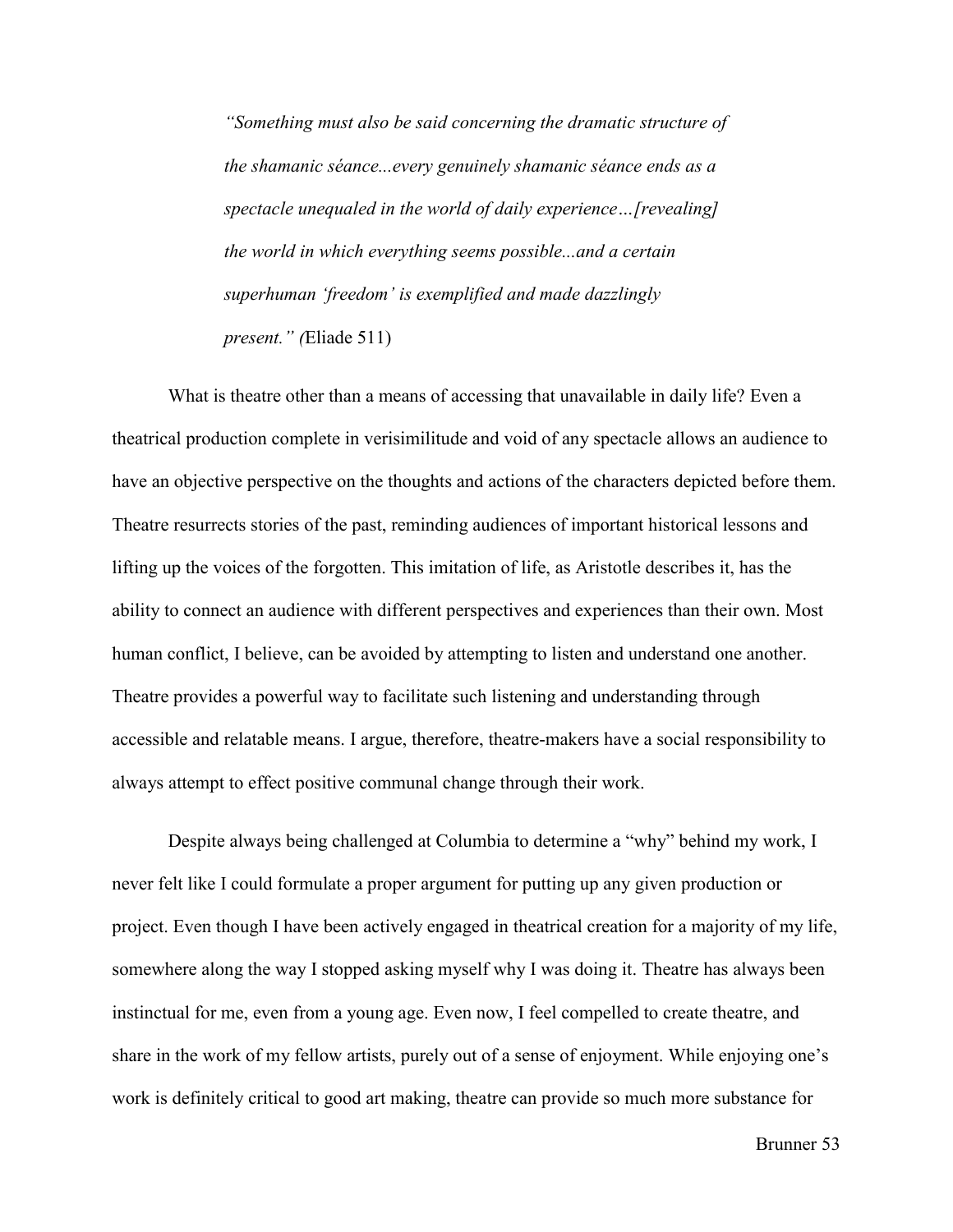both creator and audience. The tragedies of COVID-19, including the economic and occupational toll it has taken on the theatre industry, have driven me to seek a greater artistic purpose and better understand my own why.

I have always loved being a student of history, including theatre history. Even from my first theatre history class during my undergraduate studies, the brief lessons on shamanism and tribal ritual intrigued me. To me, anthropological accounts of these ritualistic practices proved the existence of a natural human instinct to perform and tell stories. I am fascinated by the idea of the shaman not only as a practitioner of ritual but as a keeper of a people's histories, and traditions. At the end of the day, shamans are dramatic storytellers who help preserve a sense of unity through maintaining traditions and religious identity. They sustain community and, through religious mythos, attempt to help their fellow humans understand the world around them, including life's troubles and tragedies. Today's theatre needs to work the same way. It must go beyond entertainment and spectacle and serve society as a beneficial resource. Like a shaman, today's theatre must help audiences acknowledge and accept a problem at hand, accommodate an emotional journey to evoke an emotional and behavioral response, and provide hope that one day balance can be restored.

In all of the above case studies, the playwrights and performers created a sense of community to address larger social ills. Larry Kramer, for example, does not just discuss the HIV/AIDS crisis in *The Normal Heart*, he seeks to unite his audience around actively working to combat it. He wants each audience member to become their own version of Ned Weeks not for any political reason but because it is the right and human thing to do. Ned, and Kramer for that matter, share the shamanistic quality of "a certain superhuman 'freedom'" (Eliade 7). Both men reshape the world around them to unapologetically seek healing and justice for their community.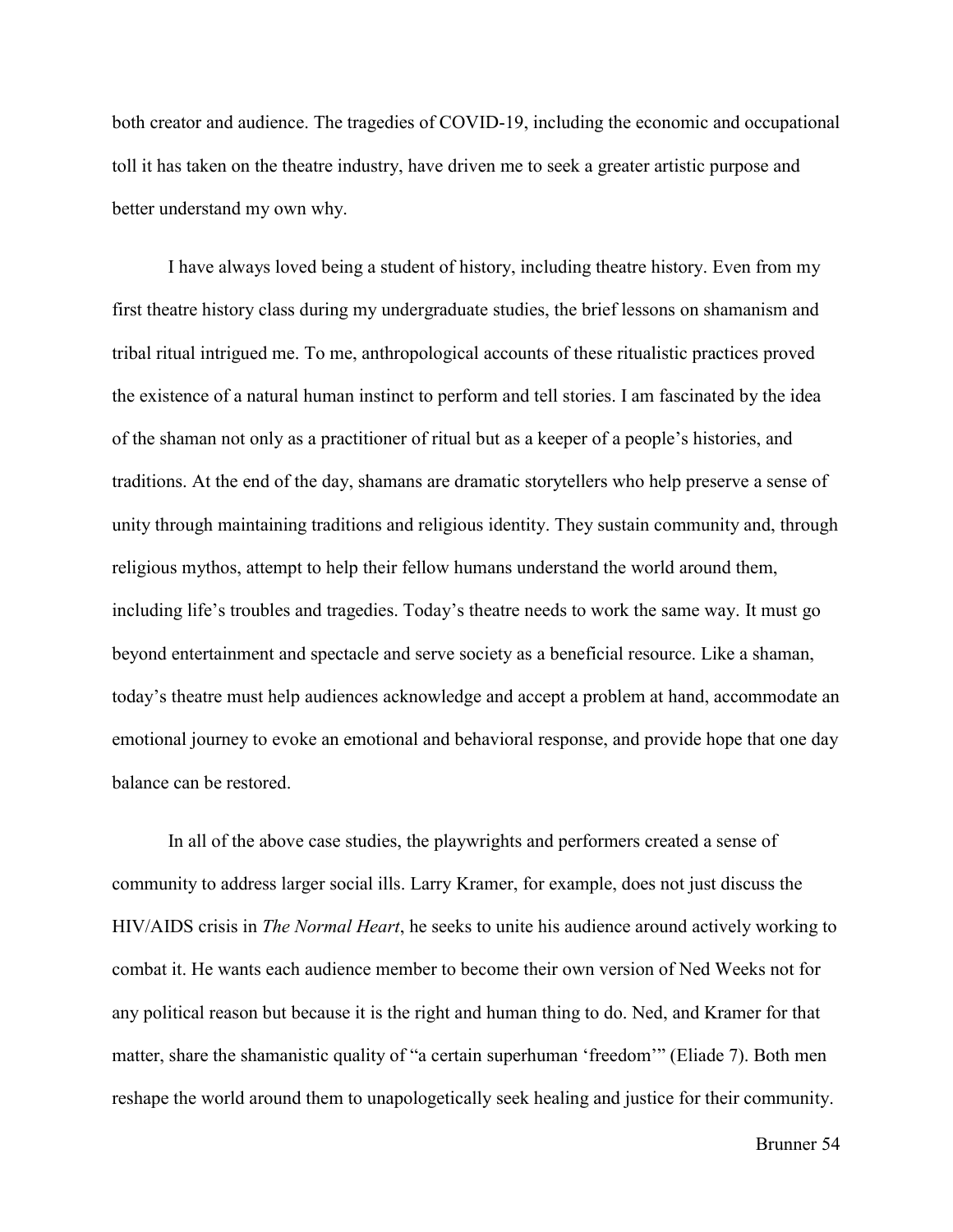Kramer, in 1985 and again in 2011, knew he was sending theatre-goers back out into New York with a sense of social empowerment and also accountability. *The Normal Heart* is an intensely emotional piece of art, designed to evoke catharsis. This catharsis, Kramer hopes, will remind audiences what it means to care for one another, including strangers and those historically marginalized. Ultimately, art became a means for Larry Kramer to effect positive change and restore order to the world around him.

While those who practiced shamanism in tribal societies may have not actually possessed any supernatural capabilities, communal experiences can and do provide spiritual and mystical opportunity. Regardless of what modern science may prove or dismiss, humans continually seek to share in a communal experience in search of a spiritual, maybe even ecstatic, experience. Throughout history, as previously exemplified, we, as humans, have formed religions and faith systems to provide individuals with an understanding not only of the world but also of one's place in it. In attending church, communities today engage in ritual and public expression of shared beliefs and values. Theatre, and the performing arts at large, do this too. The stories artists and producers choose to put on stage- and the stories for which audiences choose to buy ticketsreflect the experiences, morals, and perspectives in which our society sees value and worth. Furthermore, humans continue to return to the theatre and dramatic expression because it, like shamanic traditions, is also fundamental to the human condition. In my opinion, as the lights go down and the curtain comes up, something mystical and spiritual does happen in the theatre. A sense of unity within the audience is formed when they come together to share in a story and the instinctual draw we, as humans, feel towards the performing arts attests to a spiritual element.

Theatre provides a means for one's sense of self to become secondary to a communal identity, even if only temporarily. This is not to say every audience member will experience a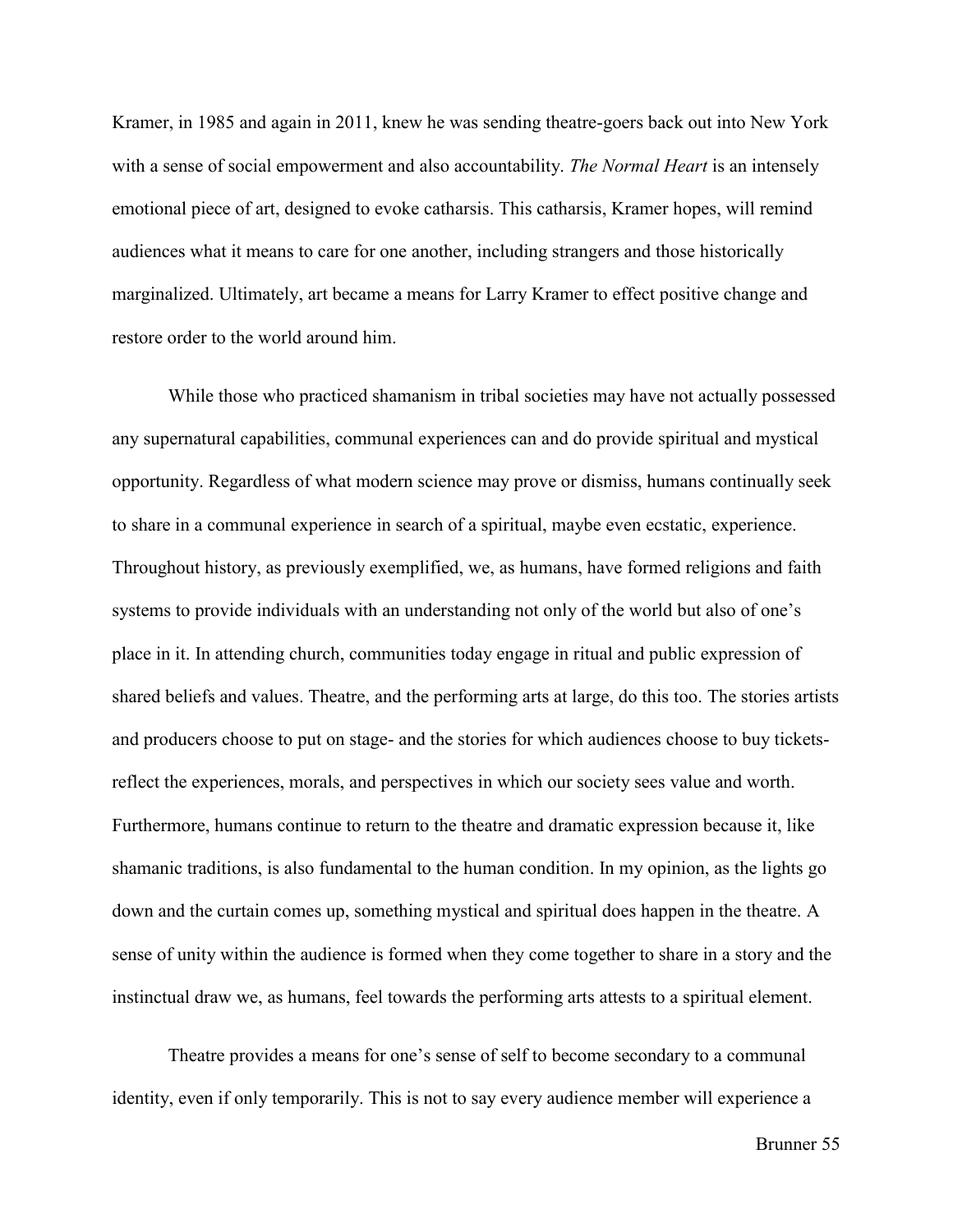story the same way or all be united in agreement- in fact, this will most likely never happen. Instead, however, a shared, cathartic experience should provide each audience member with a better understanding of their role in their own society. Eliade coined the term hierophany to describe a moment when the sacred is manifested or revealed. These types of moments, according to Eliade's theological arguments, provide mankind with structure and order on which to shape morals and behavior. He writes, "In the humblest hierophany there is an 'external new beginning'…a desire…to recreate the world…" (xvi-xvii). Good art, in my opinion, should function as a series of hierophanies that reveal truths or mysteries of the human experience. In doing so, art can encourage each individual to see their unique place in the world, as a part of something much larger than any one person. *Cabaret, The Normal Heart, Daren Brown: Secret, In & Of Itself,* and *Fairview* all ask audiences to adopt a sense of individual responsibility to address a societal ill or concern. Through these and similar theatrical works, it becomes incumbent upon individuals to make moral and deliberate choices if they want to help make the world a better place. In other words, good theatre can help provide audiences with, as Eliade describes, a sense of a new beginning to recreate and reshape their world.

So, what does this look like in practice? Dramaturgs need to be at the forefront of ensuring any production has a positive social impact. This is my new "why." Playwrights are drawn to tell the stories they feel the world needs to hear. Even if a playwright's work is not as socially, historically, or politically oriented as the case studies I have provided, every good piece of theatre shines light on the human experience and the relationships we form with one another. The dramaturg, as a champion of the playwright's intention and voice, should work to tell these stories and help a creative team clearly define a shared purpose behind presenting a play or musical.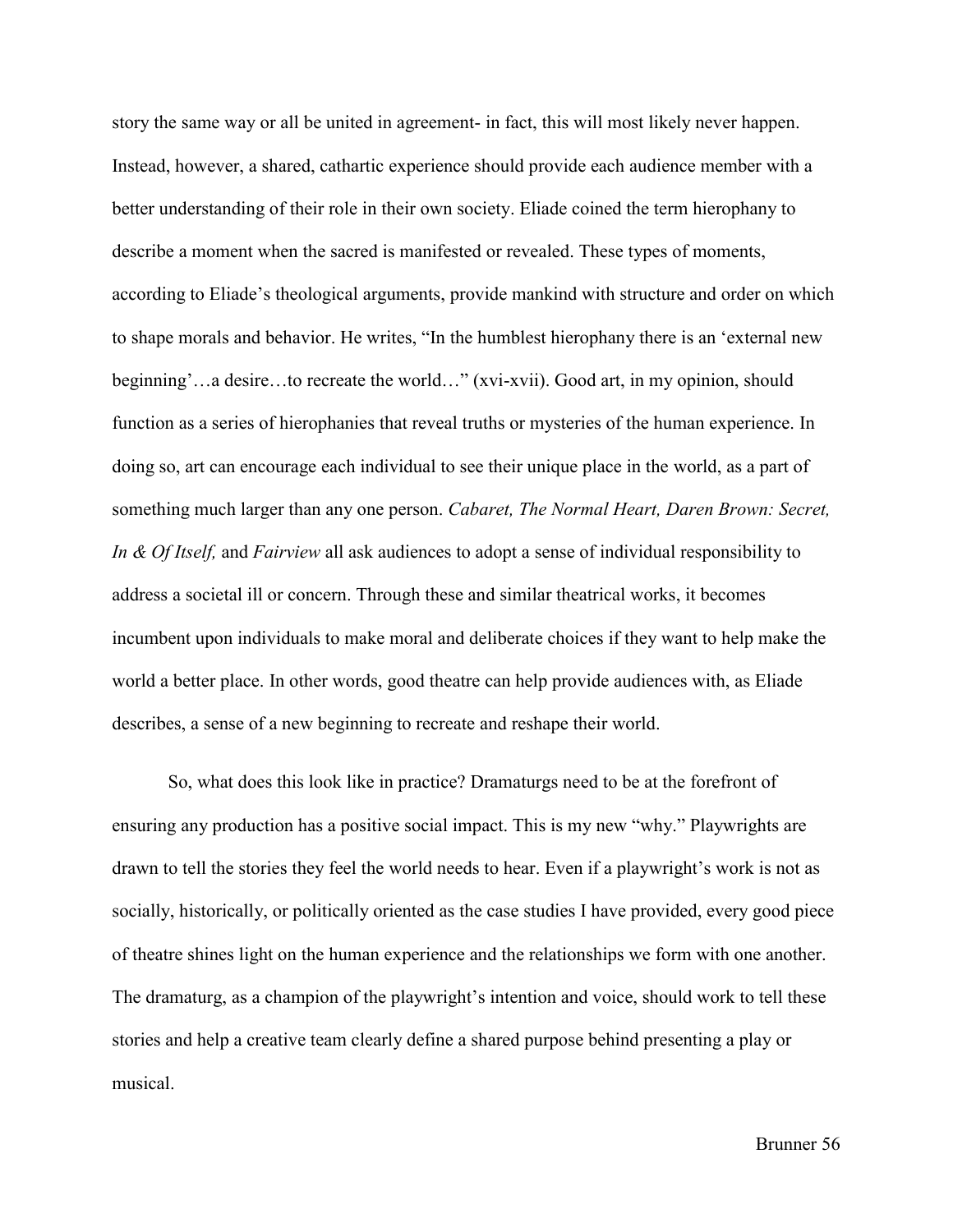The dramaturg also needs to be the first advocate for the audience. In addition to ensuring clarity and cohesion, dramaturgs have the responsibility to help define what an audience's relation to a production should be. This means dramaturgs need to be able to accurately identify how a narrative's structures and forms function to shape the audience's relationship to that narrative's central issues. As demonstrated in my vastly different case studies, dramaturgical forms greatly vary. There is not a specific type of form or narrative structure that I feel is more effective than another. But, when purposefully constructed, any given dramaturgical form should empower shaman-like characters, such as the Emcee, Ned Weeks, or Keisha Frasier, to shape the communal experience intended for an audience. Obviously every individual audience member will experience a show differently but determining the intended audience-narrative-production relationships will give actors and designers greater clarity and purpose beyond their work. The dramaturg must work to ensure audiences, and thus societies, will benefit from the stories being told in today's theatre.

I am not saying every theatre-maker needs to become an expert on shamanism. But an understanding of the origins of performing arts in shamanic, communal healing rituals can help theatre become more socially efficacious- something I feel the world could greatly benefit from right now. Theatre remains one of the few communal forms of expression and storytelling that is able to connect with an audience in their own social, political, and historical context. As the theatre industry slowly returns from COVID-19 closure, theatre-makers have a responsibility to find new and innovative dramaturgical approaches that better serve both audiences and artists. Theatre must be of the now. It must be born of, and live in, the messes and complications of today's society while taking the lessons of the past to advocate for a better future.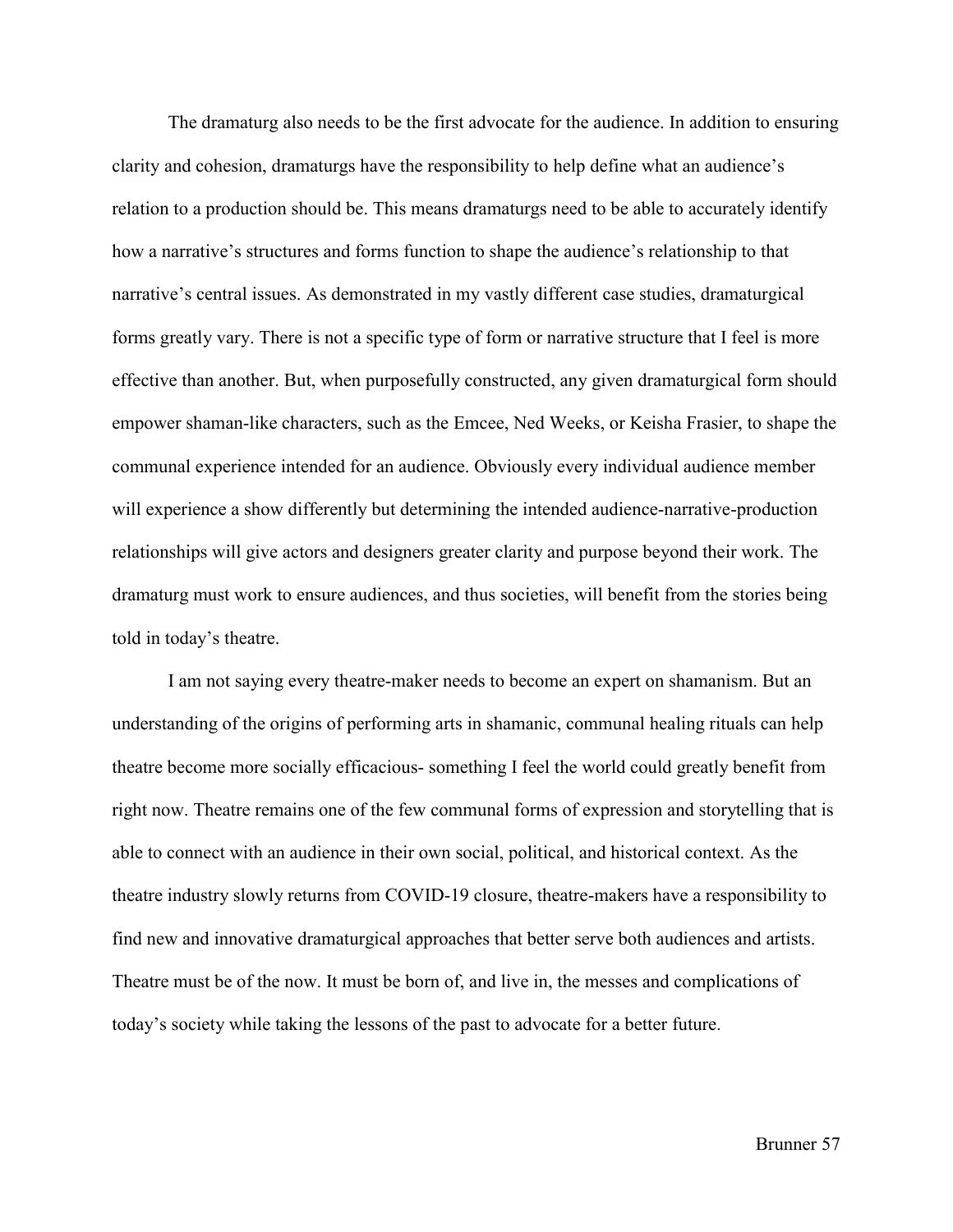## Works Cited

Aristotle. *Poetics*. Translated by S. H. Butcher, Dover Publications, 1997.

- Brantley, Ben. "Review: Being Brainwashed Into Joy in Derren Brown's 'Secret.'" *The New York Times*, 15 Sept. 2019, www.nytimes.com/2019/09/15/theater/derren-brown-secretreview.html.
- Cartwright, Mark. "Ancient Greek Theatre." *Ancient History Encyclopedia*, Ancient History Encyclopedia, 14 July 2016, www.ancient.eu/Greek\_Theatre/#:~:text=Greek%20theatre%20began%20in%20the,influe nced%20Hellenistic%20and%20Roman%20theatre.
- Colpron, Anne-Marie. "Contact Crisis: Shamanic Explorations of Virtual and Possible Worlds." *Anthropologica*, vol. 55, no. 2, 2013, pp. 373–383. *JSTOR*, www.jstor.org.ezproxy.cul.columbia.edu/stable/24467343. Accessed 6 Mar. 2021.
- *Deconstructing Harold Hill: An Insider's Guide to Musical Theatre*, by Scott Miller, Heinemann Drama, 2000.
- *Dr. Emma Brookner (Julia Roberts)*. HBO, 2014, thenormalheart.hbo.com/media/gallery/.
- Drury, Jackie Sibblies. *Fairview*. Theatre Communications Group, 2019.
- Eliade, Mircea. *Shamanism: Archaic Techniques of Ecstasy*. Translated by Willard R Trask, Princeton University Press, 1964.
- Gerould, Daniel, editor. *Theatre / Theory / Theatre: The Major Critical Texts from Aristotle and Zeami to Soyinka and Havel*. Applause Theatre & Cinema Books, 2000.
- Gordon, Devin. "You'Ve Never Seen a Magic Act Quite Like In & Of Itself." *Vanity Fair*, 22 Jan. 2021.
- Green, Jesse, and Salamishah Tillet. "'Fairview': Watching a Play in Black and White." *The New York Times*, www.nytimes.com/2019/08/07/theater/fairview-ending-debate.html.
- Green, Jesse. "Review: The Metamorphosis of 'Hadestown,' From Cool to Gorgeous." *The New York Times*, 18 Apr. 2019, www.nytimes.com/2019/04/17/theater/hadestown-reviewbroadway-anais-mitchell.html.
- Grossman, Henry. "MaYaa Boateng." *Playbill*, New York City, 12 June 2019, www.playbill.com/article/a-look-at-the-pulitzer-prizewinning-fairview-at-theatre-for-anew-audience.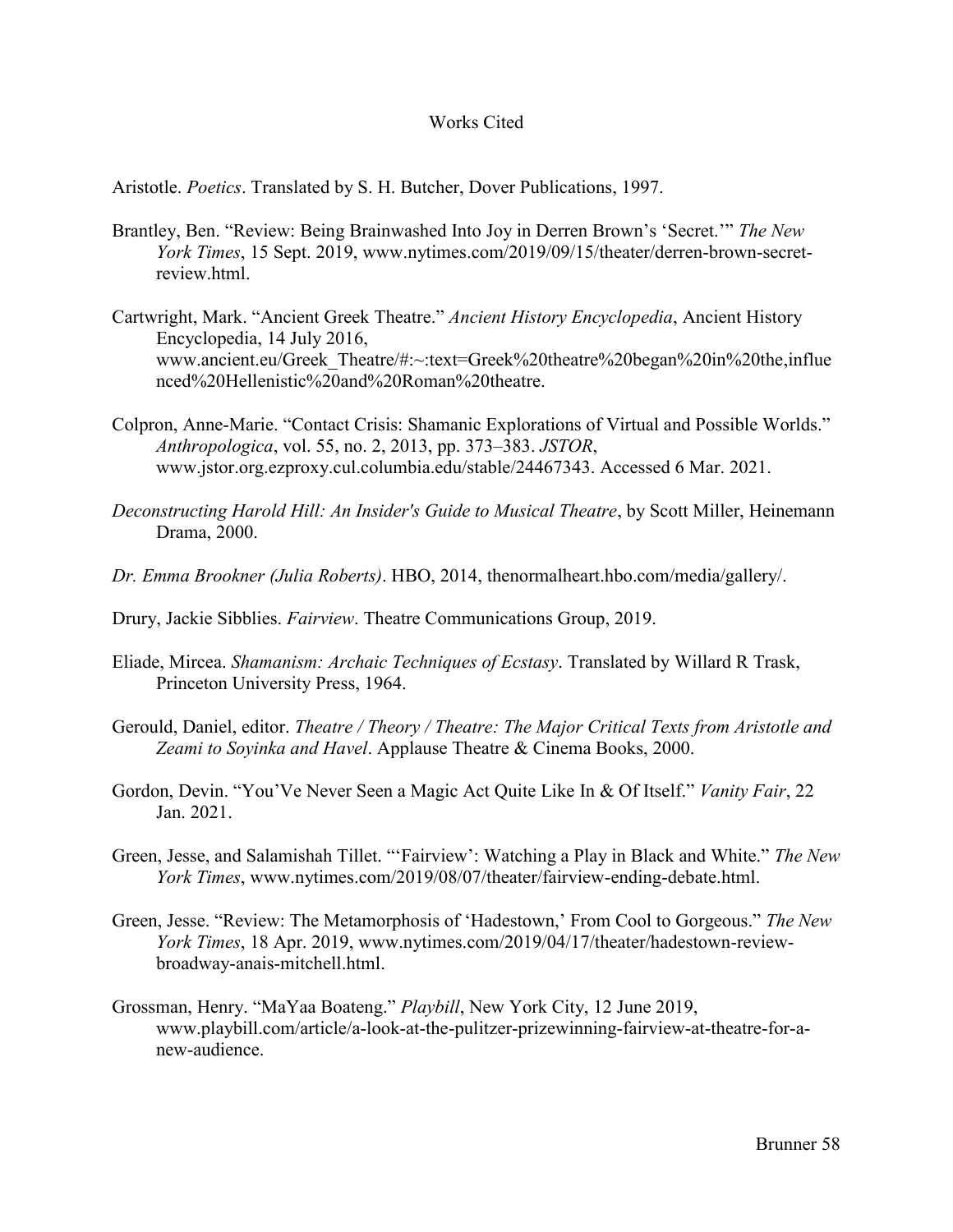- Holmes, Linda. "'In & Of Itself' Is A Study Of Identity And Magic." *NPR.org*, 22 Jan. 2021, www.npr.org/2021/01/22/959305116/in-of-itself-is-a-study-of-identity-and-magic.
- Kander, John, et al. *Cabaret*. Original 1966, Concord Theatricals, 1966, *Concord Theatricals*, www.concordtheatricals.com/p/65746/cabaret-original-1966.
- Kramer, Larry. *The Normal Heart and The Destiny of Me: Two Plays*. Grove Press, 2000.
- Krulwich, Sarah. "Derren Brown Taking off His Blindfold during His Show at the Cort Theater." *The New York Times*, 15 Sept. 2019, www.nytimes.com/2019/09/15/theater/derren-brownsecret-review.html.
- Marcus, Joan. "Alan Cumming as Emcee & the Kit Kat Girls in Cabaret." *Broadway.com*, www.broadway.com/shows/cabaret/photos/cabaret-show-photos/205380/cabaret-showphotos-1114-alan-cumming.
- Martin, Michel, and Jackie Sibblies Drury. "The Pulitzer-Winning Play 'Fairview' Is About Being Watched While Black." *NPR.org*, 14 July 2019, www.npr.org/2019/07/14/739057321/the-pulitzer-winning-play-fairview-is-about-beingwatched-while-black. Accessed 19 Feb. 2021.
- McConachie, Bruce A., et al. *Theatre Histories: An Introduction*. 3rd ed., Routledge, 2016.
- Miller, Scott. " Inside CABARET: Background and Analysis by Scott Miller." *New Line Theatre*, 2016, www.newlinetheatre.com/cabaretchapter.html.
- Murphy, Matthew. "Derek DelGaudio Uses a Little Magic and a Lot of Storytelling to Talk about Identity in In & Of Itself." *NPR*, 22 Jan. 2021, www.npr.org/2021/01/22/959305116/in-of-itself-is-a-study-of-identity-and-magic.
- Murphy, Ryan, et al. *The Normal Heart*. HBO, 2014.
- "Rasa: Performing the Divine in India." *Rasa: Performing the Divine in India*, by Susan L. Schwartz, Columbia University Press, 2004, pp. 7–21.
- Rich, Frank. "THEATER: 'THE NORMAL HEART,' BY LARRY KRAMER." *The New York Times*, 22 Apr. 1985, www.nytimes.com/1985/04/22/theater/theater-the-normal-heart-bylarry-kramer.htmls.

Robinson, Jacob K, and Tatiana Kouguell-Hoell. *Planet Earth Was Blue*. 2019.

Sachs, Joe. "Aristotle: Poetics." *Internet Encyclopedia of Philosophy*, iep.utm.edu/aris-poe/#H3.

Suebsaeng, Asawin. "Why 'Cabaret' Packs a Harsh Political Punch." *The Daily Beast*, The Daily Beast Company, 26 Mar. 2015, www.thedailybeast.com/why-cabaret-packs-a-harshpolitical-punch.